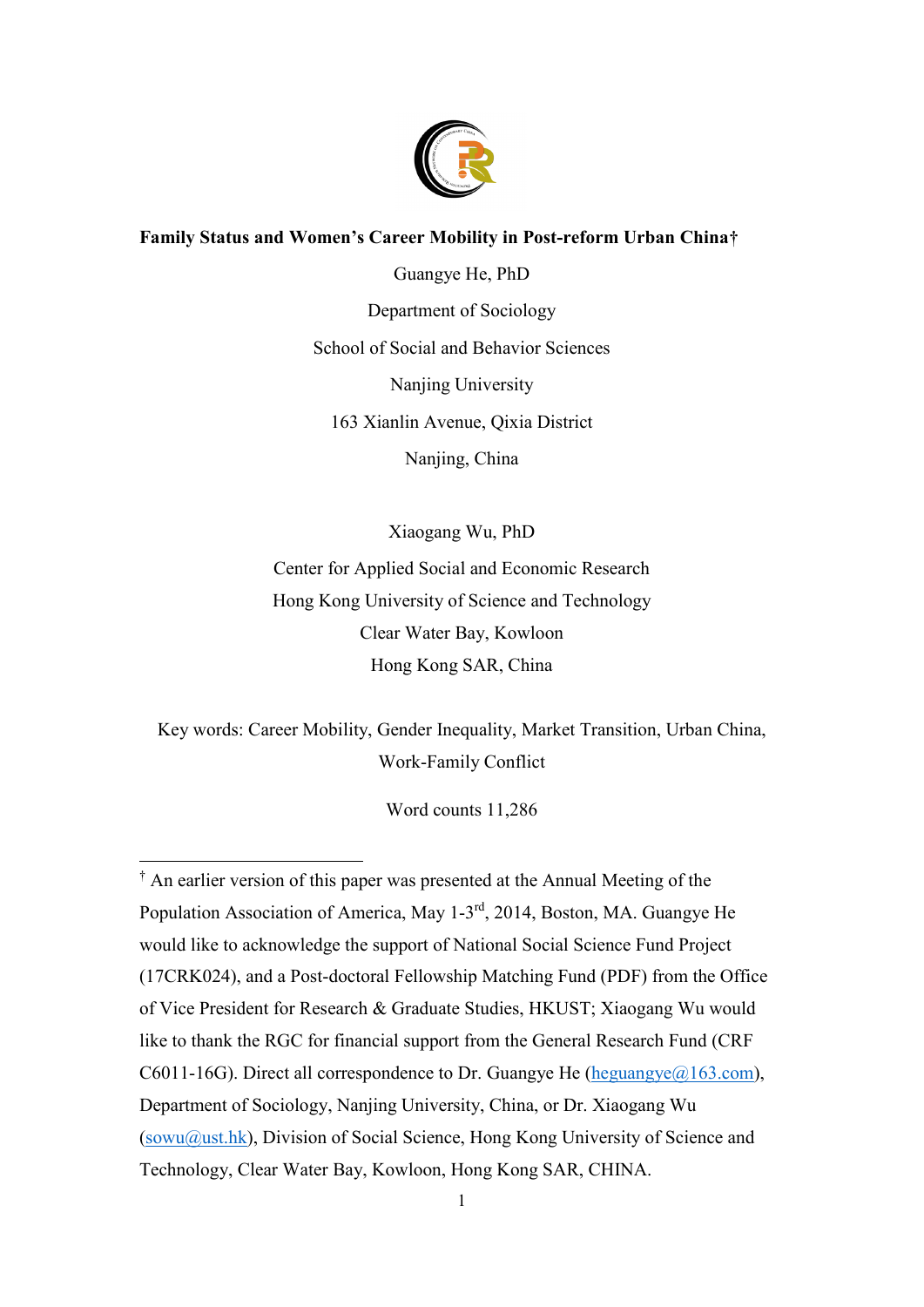# **Family Status and Women's Career Mobility in Post-reform Urban China Abstract**

This article examines how family status affects women's career mobility in postreform urban China. The market reform facilitates the separation of public and private spheres, which were once integrated during the socialist era, thereby increasing tension between work and family, and making marriage and children obstacles for women's career mobility. Analyses of the retrospective data from the Chinese General Social Survey (CGSS) in 2008 show that Chinese women in the workforce are more adversely affected by marriage and children than their male counterparts, and that they are more likely to withdraw from the labor force to fulfill their roles as wives and mothers and less likely to move up career ladders. This pattern was more prominent in the late reform stage (1999-2008) than in the early reform stages (1978-1992 and 1993-1998). These findings have important implications for understanding rising gender inequality in the labor market and contribute to the formulation of effective social policies to promote gender egalitarianism in urban China.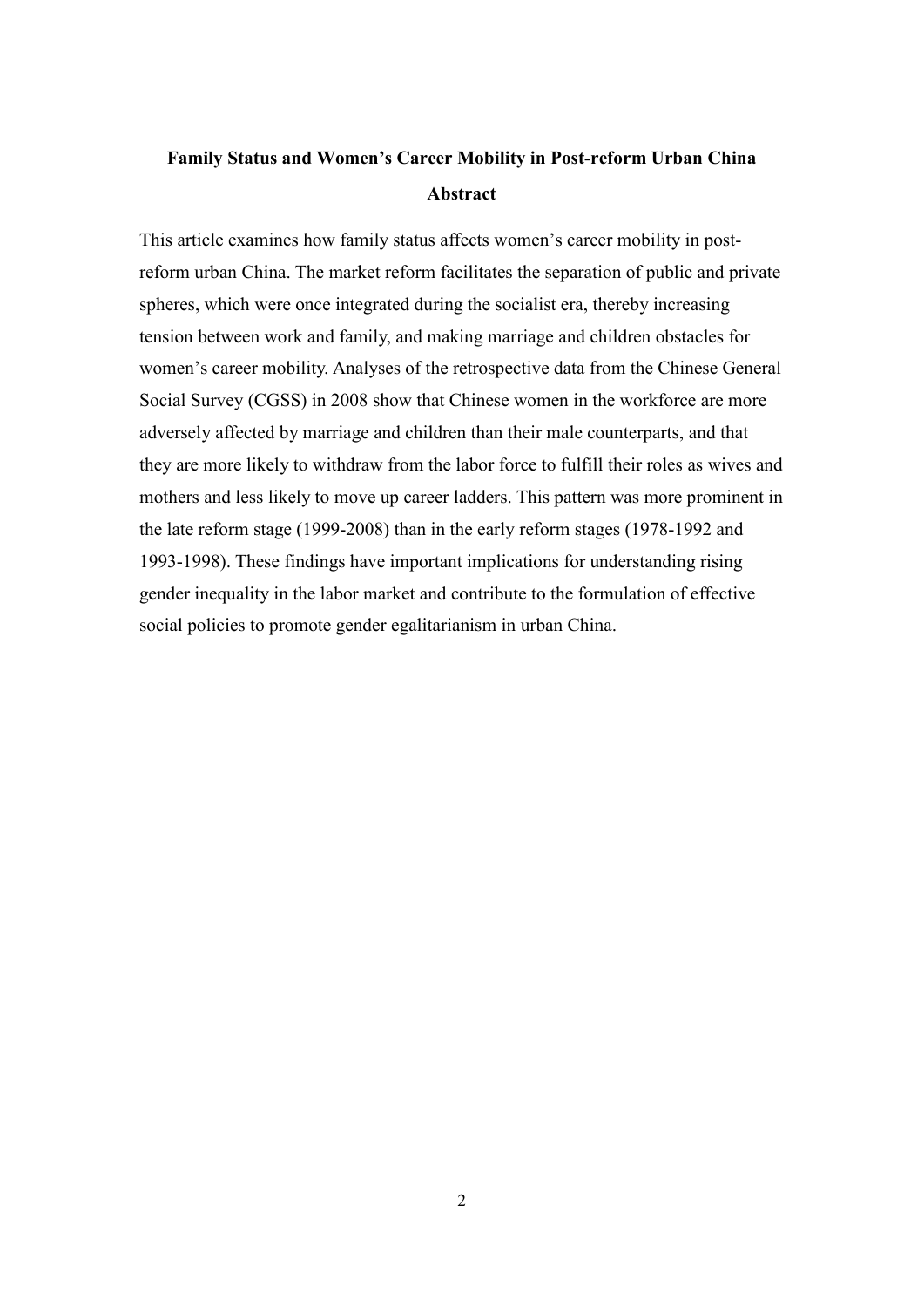#### **Introduction**

Women typically take a greater share of responsibility for household duties than men do, and transitions to marriage and parenthood tend to enhance such traditional gender division of labor within family (i.e., Bianchi et al. 2000; Bianchi and Milkie 2010; Gupta 1999). As married women spend more time and effort on housework and childcare, they have less time available for career development. As a result, married women with children are less likely to find jobs after taking maternity leave and more likely to withdraw from the labor market, and such career interruptions may limit their promotion chances and earnings growth (Becker 1991).

While women's reproductive role (e.g., marriage and childbirth) is universal, its effects on their productive work in labor markets could vary across societies with different institutional arrangements and social welfare systems (e.g., Cotter, Hermsen, and Vanneman 1999; Esping-Andersen 1990; Gornick and Meyers 2003; Mandel and Semyonov 2006). In contemporary Western welfare states, studies have shown that certain social and family policies, such as paid parental leave and subsidized childcare, ease the conflict between paid work and household work for women, thus supporting gender equality (e.g., Chang 2015; Gornick and Jacobs 1998; Orloff 1993; Van der Lippe and Van Dijk 2002).

Historically, in socialist urban China, the state-owned work unit (*danwei*) provided social services, including housing, dining halls, and infant daycare in or near the workplace (Bian 1994; Walder 1986, 1992). These services alleviated women's housework burdens, such as meal preparation and child care, and made it easier for women to participate in the labor force.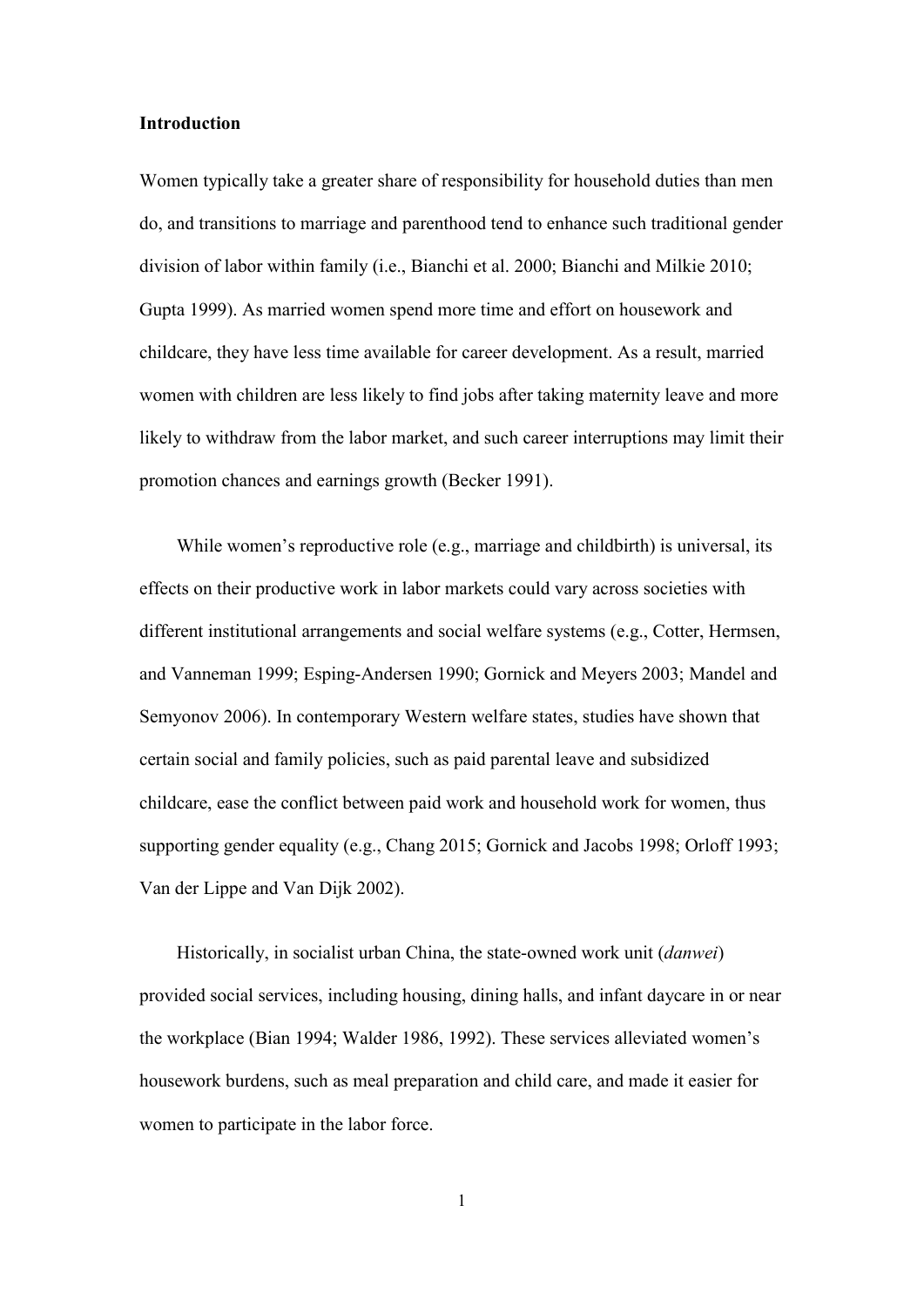Hence, the state plays an important role in promoting gender equality, not only through legal regulations that prohibit open discrimination against women in the labor market (e.g., Beller 1982), but also through various institutional supports to reduce the tension between work and family responsibilities, be they social and family policies in welfare states, or encompassing work units that "socialized" some of women's reproductive responsibilities in state socialist China. While numerous cross-national studies have examined gender inequality under various welfare regimes (Esping-Anderson 1999), few have paid attention to how the impact of marriage and childbirth on women's labor market chances would be modified by a fundamental change of welfare regimes, because the institutional linkages between family and work remain largely stable in most developed countries.

To a certain extent, the work unit system in urban China can be considered a type of welfare regime**,** and the transition from a socialist redistributive economy to a market economy implies the reconfiguration of institutional arrangements between work and family, thus providing a unique chance for scholars to examine how the role of women's reproductive responsibilities in their career advancement has been affected by such reconfigurations in the process of the economic reform.

In this research, we employ a conceptual framework of two-sphere separation adopted from Western family studies but modified to fit the specific context of gender equality under China's socialism. We argue that in the state-owned enterprise reform, many social services once shouldered by the state have been shifted back to families, escalating work-family conflicts for women. We employ the retrospective life history data from the Chinese General Social Survey (CGSS) in 2008 and event history analyses to empirically investigate the impact of marriage and parenthood on career

 $\overline{2}$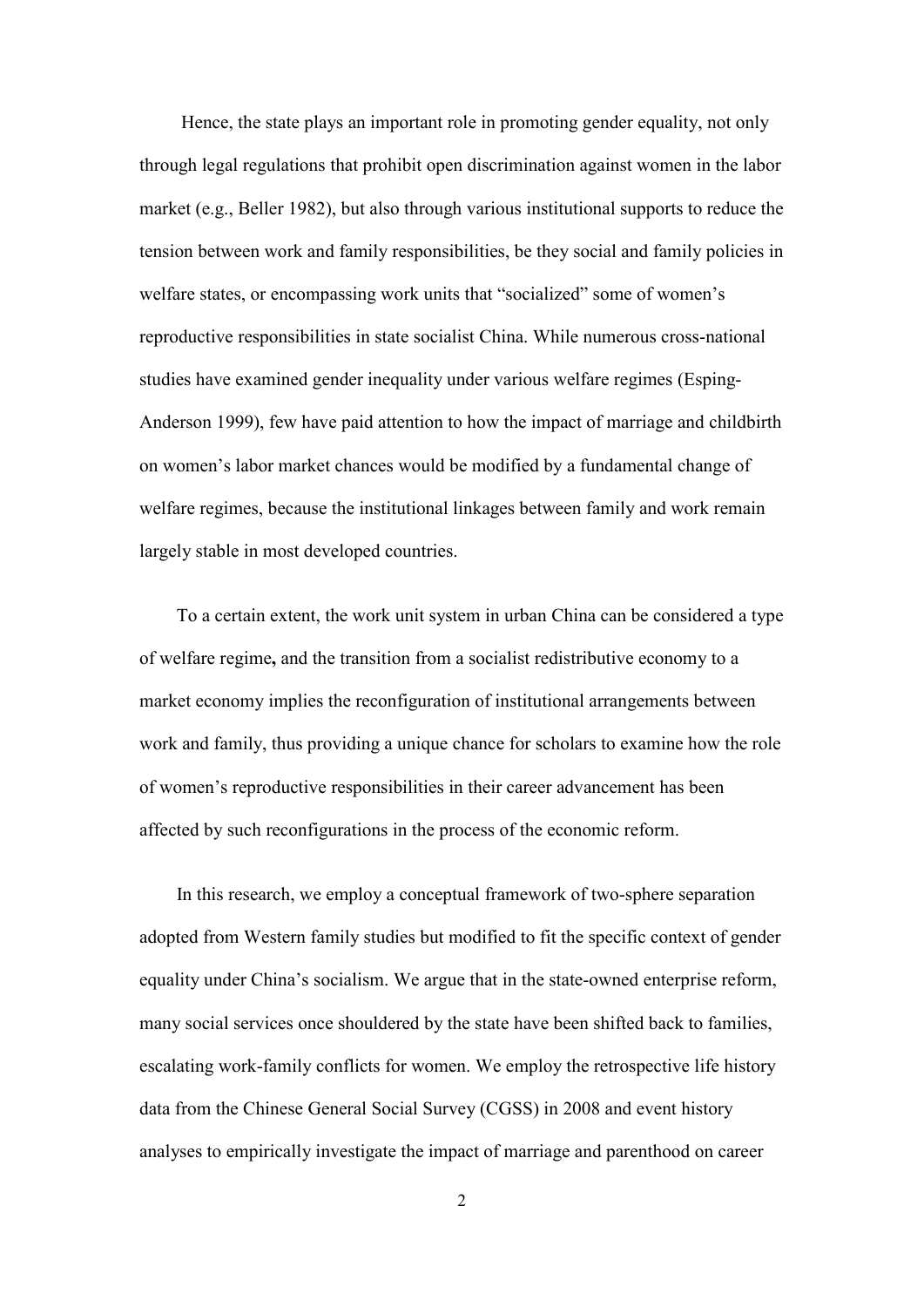mobility and how the effects differ between men and women at different stages of reform in China.

# **Family, Work, and Women's Career Contingency: A Perspective of the Twosphere Separation**

The concept of two spheres – the public and the private – dates back to Aristotle (Arendt 1958; Stauffer 2008). The framework of two-sphere separation was first applied to conventional research on families and sex roles, in which families were seen as a close units in the private sphere, while the public sphere was composed of social institutions, such as politics or the economy (Ferree 1990). In the bifurcated view of separateness, women assume a distinct role in the private sphere, complementary to that of their husbands as the breadwinners of the families. They give birth, raise children, and take care of domestic work, while their husbands focus on work in the public sphere (Adams 2011). The notion of separate spheres legitimized gender role differentiation (e.g., Connell 1985; Lopata and Thorne 1978) by excluding women from participating in the production process, thus rendering them subordination to and dependent upon men (Edwards 2001).

The separate-sphere ideology, stemming from the early industrialization context in the West, had been criticized by historian and feminist theorists since the mid-20<sup>th</sup> century, because the path to separation may be historically specific, family is an integral part of the wider systems of economic and political power, and family members may have divergent and sometimes conflicting interests (Ferree 1990). Women have been increasingly engaged in paid work since the 1950s (Costa 2000; Goldin 1990; Juhn and Potter 2006). The rate of female labor force participation in the United States, for instance, had increased from 33.9 percent in 1950 to 66.9 percent in 2015 for those aged 16 years or above (Fullerton 1999, 4). Gender earnings inequality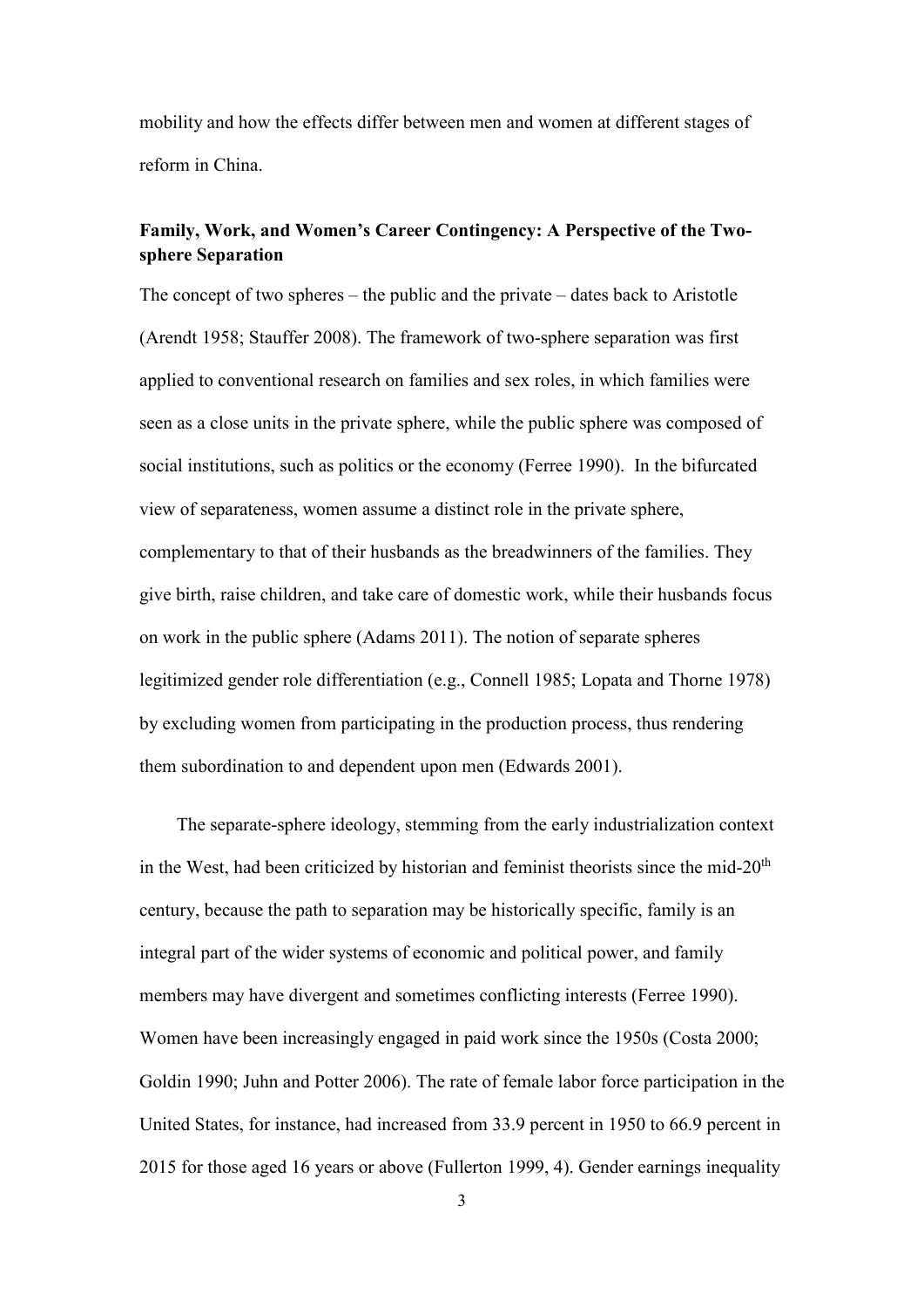has declined over time, and the temporal change is closely associated with educational expansion, which clearly favors women (Goldin 1990; Hout and Diprete 2006; Reskin 1993; Shavit and Blossfeld 1993).

Ironically, while women have reached parity with or even exceeded men in educational attainment, the gender earnings gap persists in most developed countries (Hausmann, Tyson, and Zahidi 2009). To explain the sources of gender disparities in hiring, promotion, and earnings in the public sphere, scholars tend to point to men's and women's differential roles in the private sphere, and how employers discriminate based on those role expectations (Blau and Kahn 2007; Stone 2007). In other words, women often take on a greater share of housework than their spouses when they get married, and especially when they have young children. As a result, they are perceived to be less committed to the workplace and more likely to quit for family reasons, making them a risk to employers. Employed women are more likely to remain in lower-paid occupations, rather than entering professional careers with high economic returns dominated by men (e.g., Levanon and Grusky 2016; Marini 1989; Song et al. 2017). Even women who do pursue professional careers are more likely to leave either by withdrawing from the job market permanently or by switching to parttime employment after having children (Cha 2010, 2013; Jacobs 1989; Marini 1989; Stone 2007; Treiman and Hartmann 1981).

 What can be done to level the playing field for women? We know from past experience that the tension between women's work and family responsibilities can be alleviated by social welfare systems (Corcoran et al. 2000; Esping-Anderson 1990, 1999; Gornick and Meyer 2003; Orloff 1993). Cross-national studies have shown that gender earnings gaps vary with the availability of employment in public sectors, paid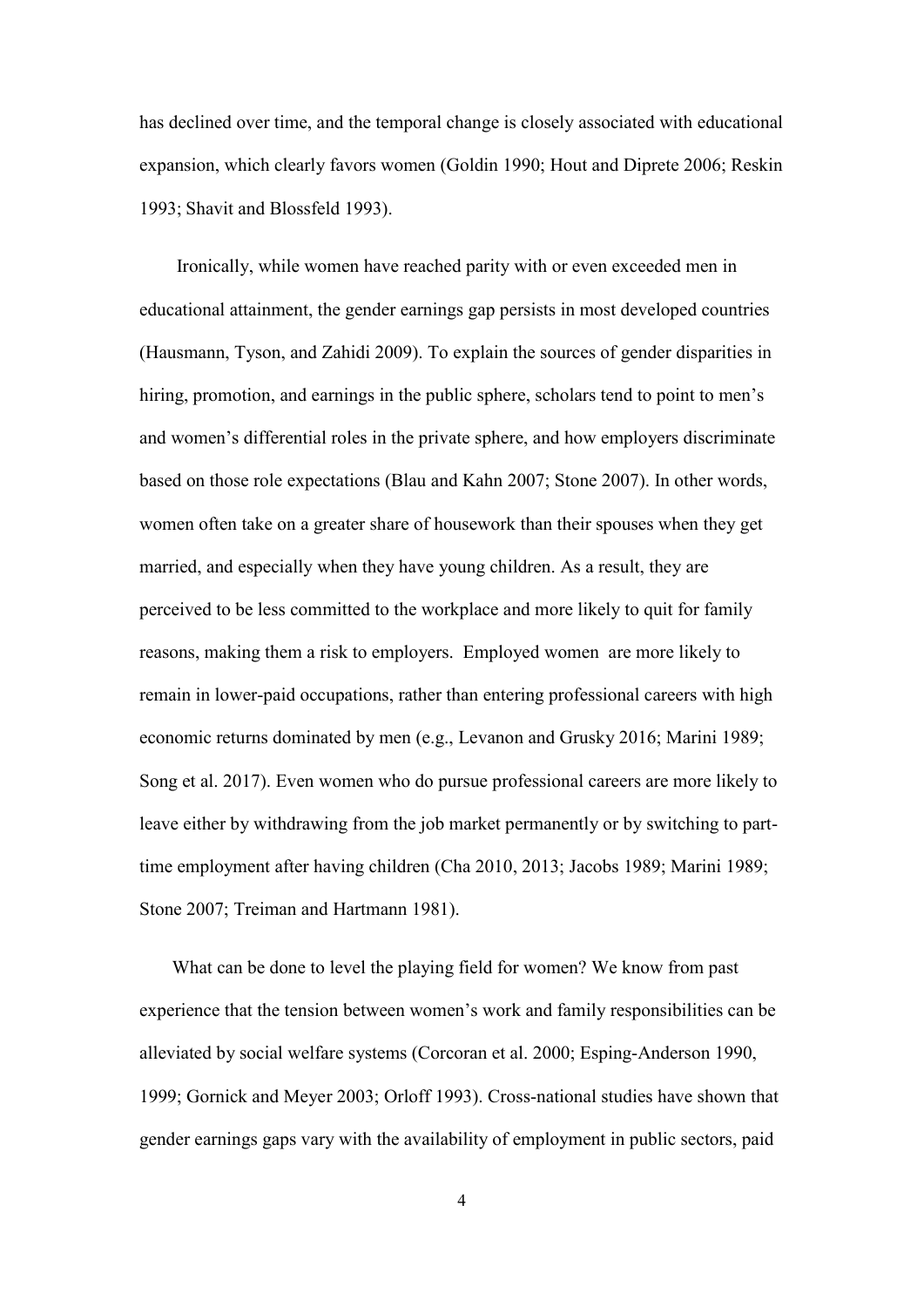parental leave, childcare facilities, as well as the tax system, which may encourage or discourage women to work (DiPrete and McManus 2000; Gornick and Jacobs 1998; Van der Lippe and Van Dijk 2002). For instance, government support for paid leave and free childcare is found to be positively associated with women's full-time employment rate (Mandel and Semyonov 2006). Despite the fact that men generally benefit less than women from family policies, men also contribute more to domestic work when parental leave is extended to them (Hook 2006). Family policies that take into account both women's labor-market participation and men's childcare involvement are found to be particularly instrumental in promoting gender equality in Nordic countries (Guo and Xiao 2013).

While women's educational and occupational achievements have helped them bridge the gap between the public and private spheres and change the sphere boundary, the notion of two-sphere separation remains a useful analytical framework for explaining how women's careers are contingent upon their entrenched roles within families, and how those roles create obstacles for their advancement in the labor market.

Most extant studies are based on experience in developed countries where the institutional links between family and work have been relatively stable over time. Various social policies and welfare programs are instituted to foster converging and integrated spheres to reduce the family-work conflict. China's fast-paced transition from a centrally planned economy to a market economy provides a unique historical setting and a non-Western context in which to examine the impact of removing the institutional arrangement between work and family on two-sphere separation in the opposite direction, thus affecting the dynamics of gender inequality.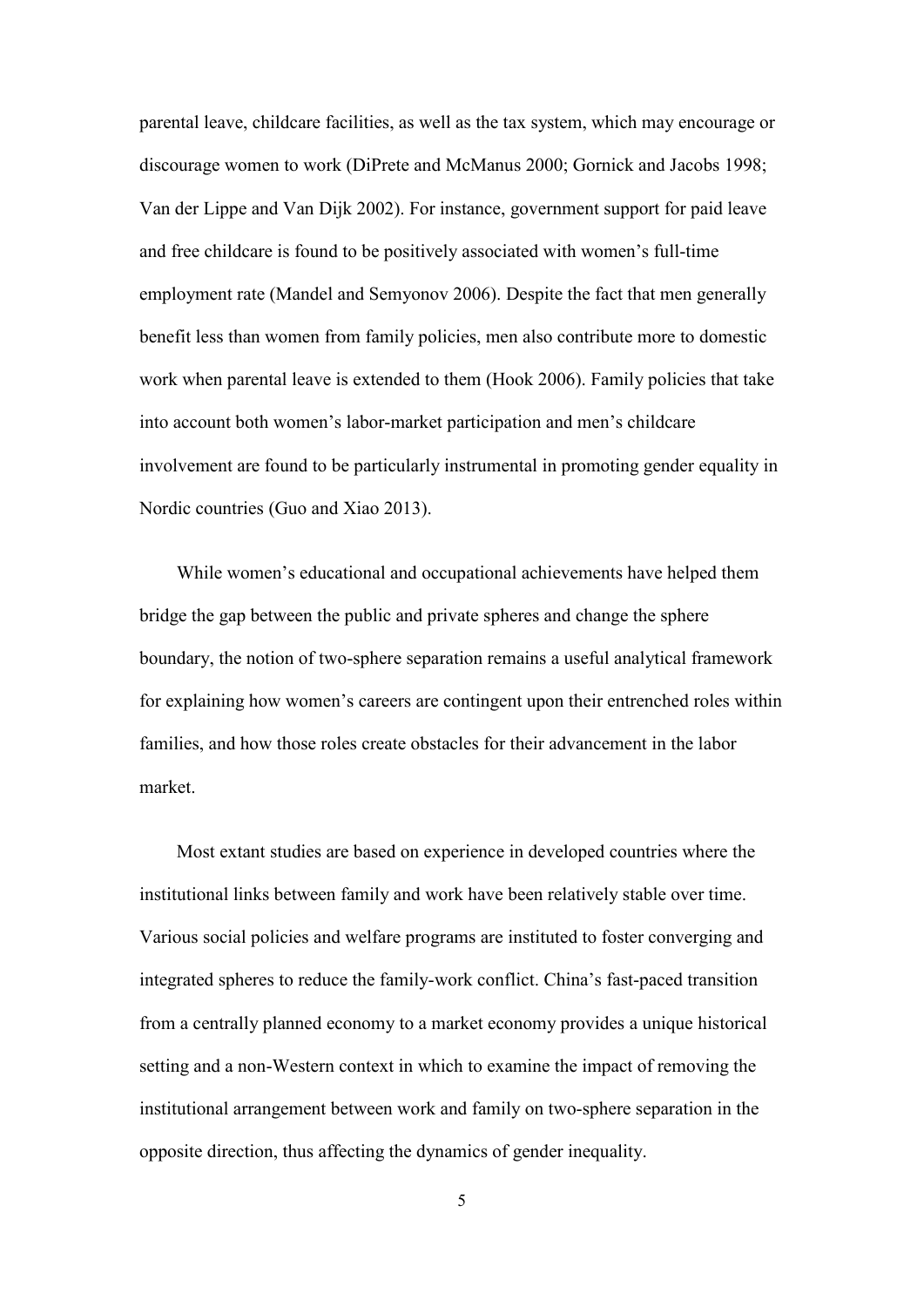# **Work Units, Marketization, and the Separation of Public-Private Spheres in Urban China**

Following Engels' argument that the premise for the emancipation of women is "the reintroduction of the entire female sex into public industry" (Engels 1978 [1891], 744), the Chinese Communist Party encouraged women to go outside the home after the founding of the People's Republic of China in 1949 (Whyte and Parish 1984). The promotion of gender egalitarianism was implemented mainly through the newly instituted state-owned work units (*danwei*) (Wu 2002), which not only offered working women jobs security and strictly prohibited gender discrimination in pay, but also provided various kinds of benefits and social services, such as housing, childcare, dining hall services, etc. (Walder 1986, 1992). Housework that women were expected to shoulder, to some extent, was undertaken by the multi-functional work units. As a result, private families were seen as the "residual" place of "invisible domestic labor" in China (Hershatter 2003, 270-71), being transformed into a utilitarian tool to achieve the public goal of socialist production (Ji, Wu, and et. al. 2017; Ji and Wu 2018).

From the perspective of the two-sphere separation theory developed in the West, some Chinese scholars argued that gendered division of both paid and unpaid work was woven into the socialist production process, and family as a social institution in the private sphere was embedded in the public/state sphere, operated through the work unit (Song 2012). Other scholars proposed a slightly different model of the simultaneous "construction of both family and state," in which the state mandated families shared its goal on the one hand but also committed to providing welfare to families on the other hand (Zuo 2005; Zuo and Jiang 2013). Despite their differences,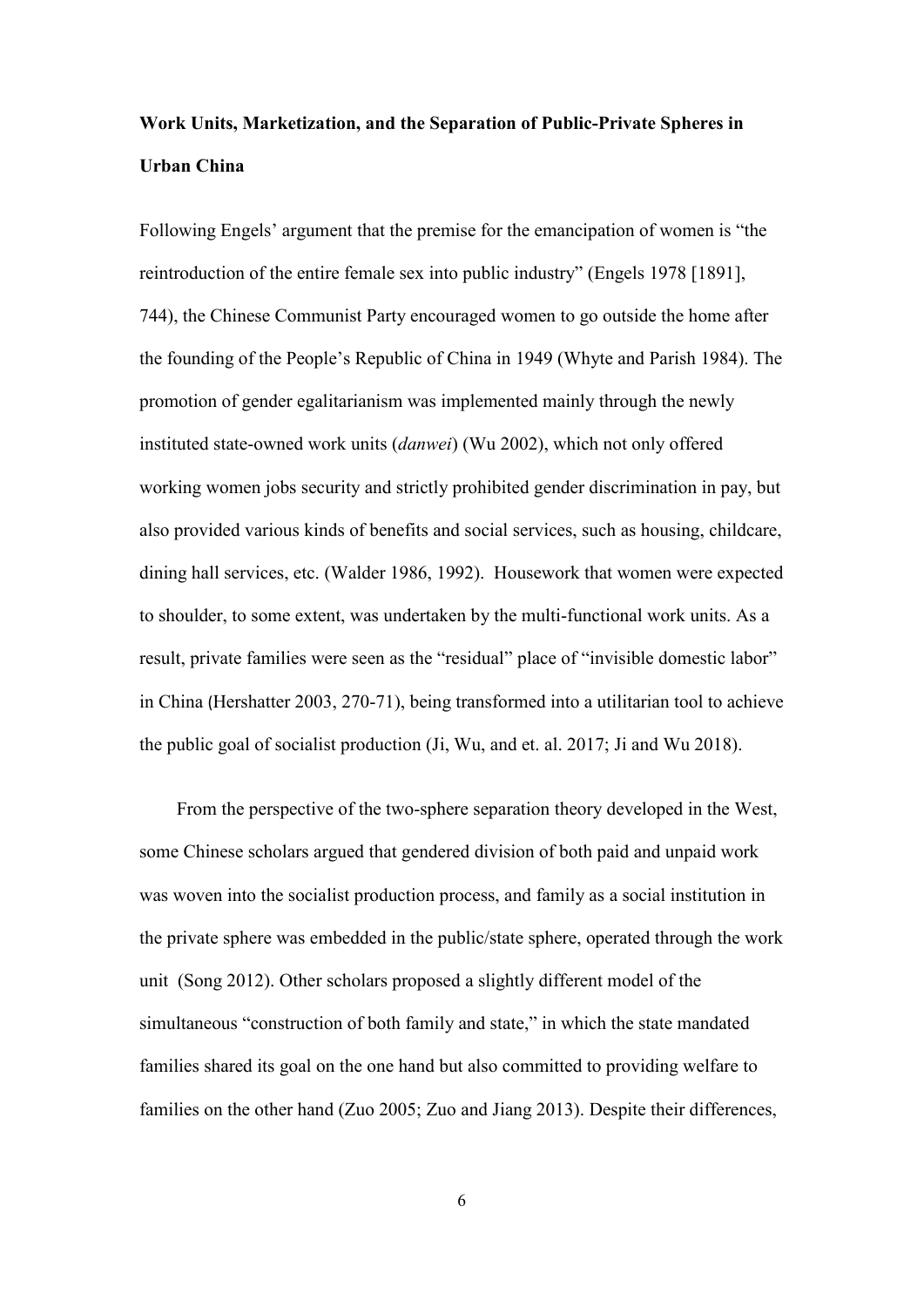both models highlighted the key role played by the state in mobilizing women to participate in the labor force (Ji, Wu et al. 2017).

During the socialist era, the state's effort to promote female labor force participation and gender equality was largely successful. Starting in the late 1950s and throughout the Maoist era, over 90 percent of urban Chinese women were employed, and gender discrimination was strictly prohibited (Wolf 1985; Zuo and Bian 2001). While women made these achievements in the public sphere, their traditional gender roles in the private sphere remained unchanged (Ji et al. 2017; Wolf 1985). Therefore, working women still suffered from the work-family conflict, although their double family-work burden was relieved to some extent by the relatively integrated public and private spheres within the work unit.

The introduction of market forces into a socialist redistributive economy has fundamentally altered the social stratification in China, and thus had a profound impact on gender inequality. Female labor force participation rates in urban China have dropped over time, from 89.4 percent for all women aged 21 to 50 as of in 1990 prior to the sweeping marketization to 63.5 percent in 2005 (Mauer-Fazio, Connelly, Chen and Tang 2011; Wu and Zhou 2015). Meanwhile, women's earnings relative to men's also declined, from 86.3 percent in 1988 to 76.2 percent in 2004 (Zhang, Hannum and Wang 2008; Song, Sicular and Gustafsson 2017). The role of work units in social stratification was undermined by marketization, the main force that drives the increasing gender earnings inequality in reform-era urban China (He and Wu 2018).

The enterprise reform attempted to convert work units into more profit-oriented entities that are less dependent on administrative fiats. Work units thus have gained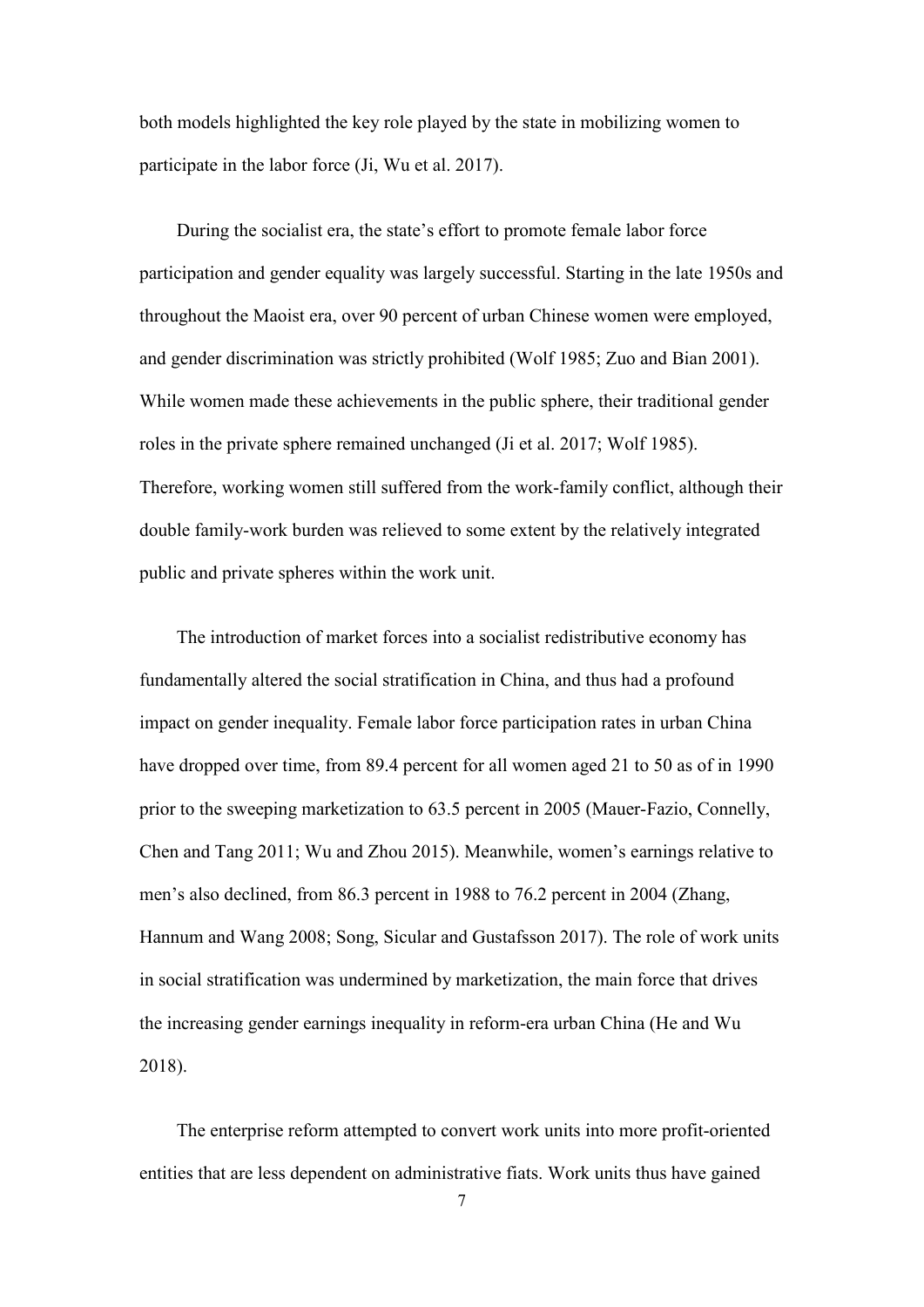more autonomy in the recruitment, remuneration and dismissal of their employees than they had previously. After the life-long employment system with cradle-to-grave welfare in work units had been scrapped, women often became the victims of waves of restructuring and downsizing (Wu 2010). Meanwhile, the private sector grew into the most dynamic part of the Chinese economy, offering myriad job opportunities for school leavers and laid-off workers. Unlike their counterparts in the state sector, these private firms emphasized economic efficiency over social justice when recruiting employees, and they hired workers at their own discretion, with little government intervention. These structural changes in urban labor markets have allowed employers to exercise "statistical discrimination" against women in work assignment and compensation, anticipating that they would be less committed to work and also invest less into their careers upon marriage and birth giving (Cao and Hu 2007; Wu, Wang, and Huang 2016). The decline in women's position within urban China's labor market resulted from both direct discrimination and occupational segregation during marketization (He and Wu 2017, 2018).

Although the explanations for the enlarging gender gaps are primarily focused on the labor market process, the further probing of the issue necessarily points to women's family roles. In China, as in most East Asian countries, marriage is nearly universal (Raymo, Park, Xie and Yeung 2015). Most women are expected to get married, give birth, and prioritize their family obligations over career development. With the decline of communist gender ideology once backed by the work unit, the traditional patriarchal values had been revived to a certain extent (Ji 2015; Ji et al. 2017). Research shows that Chinese women are more likely than men to opt out of paid labor if they have dependent children at home (Maurer-Fazio et al. 2011; Sun and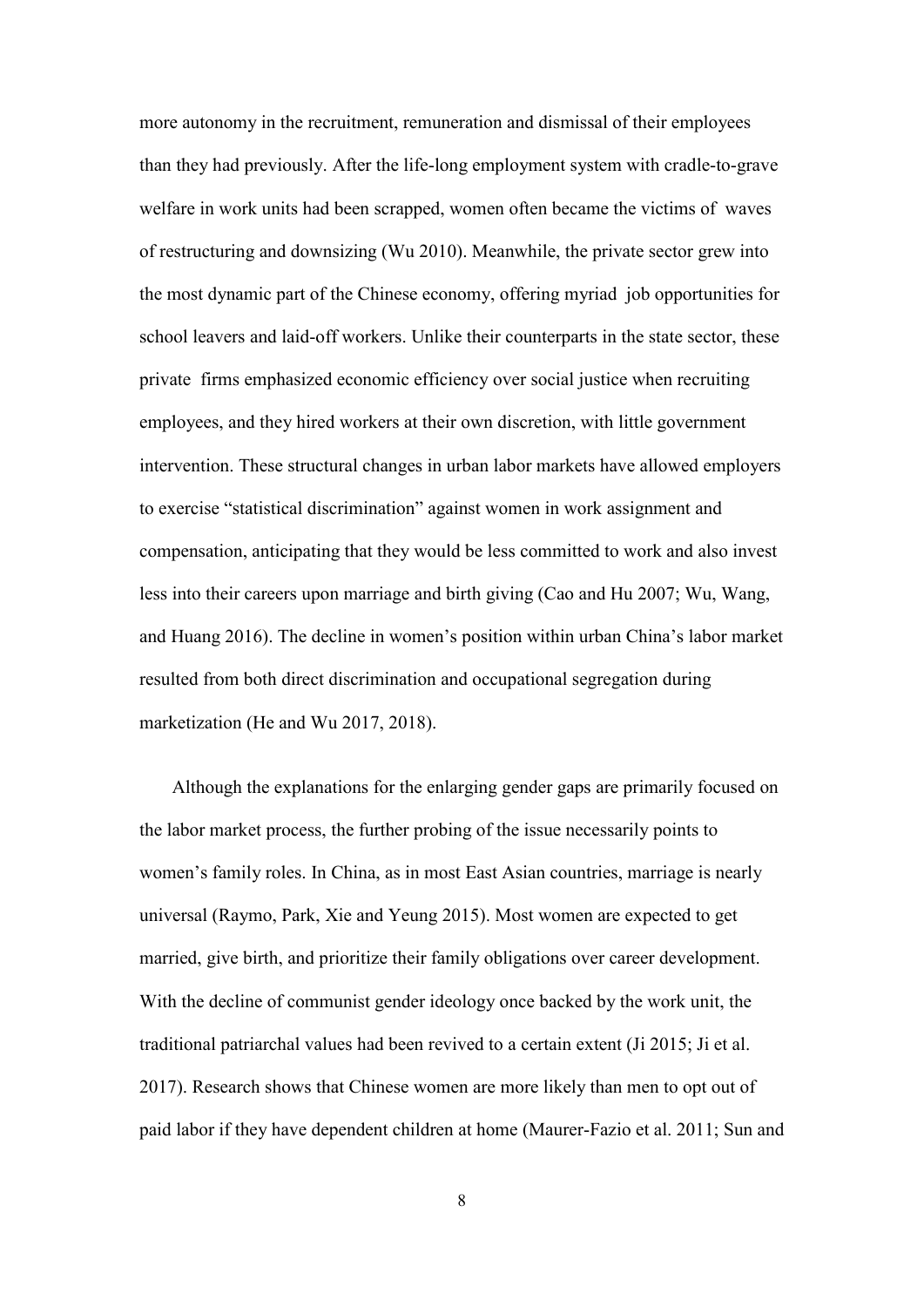Chen 2017), and this negative effect would further intensify as the number of children increases (Yu and Xie 2014).

Childcare became a critical problem in the 1990s when most work units reduced or stopped providing care for employees' children. Many childcare facilities were scaled down, or transformed into service-for-fee programs. The number of publicly funded kindergartens decreased by about 2/3 from 1997 to 2006, and the private kindergarten increased from 13.5 percent to 57.8 percent of all childcare programs during the same period (Ministry of Education 2007). The responsibility for child care was returned to private families for solution, either in the marketplace via private kindergartners or through women's unpaid work at home (Cook and Dong 2011; Zuo and Jiang 2013).

Thus, in the analytical framework of public and private spheres, the market transition has facilitated the separation of the two spheres, which were once integrated in the work unit system. The transformation of the work unit, together with the decline of communist gender ideology, has escalated work-family conflicts (Wu, Wang, and Huang 2016), thus exacerbating the disadvantages of women, especially of married women, in the labor markets in the economic transition in urban China (Hughes and Maurer-Fazio 2002; Ji et al. 2017; Sun and Chen 2017).

# **Family Status and Women's Careers in the Market Transition: Research Hypotheses**

For single men and women who have just completed formal education and started their first jobs, there is little gender difference in career aspirations and occupational attainments and only a small gender wage gap (e.g., Loprest 1992; Manning and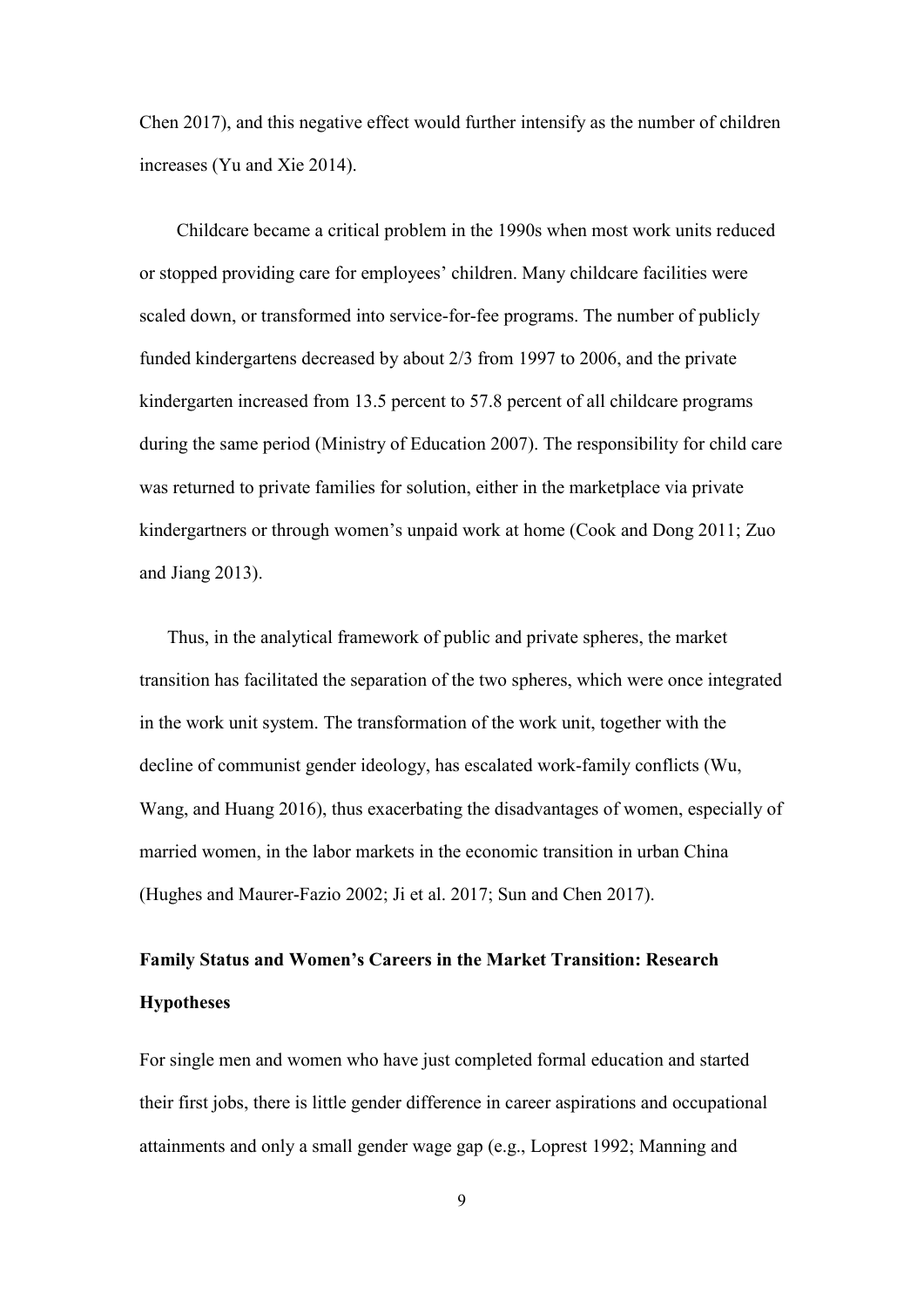Swaffield 2008). It is upon marriage, especially after childbirth, that women's career and earnings trajectories diverge from men's, presumably being interrupted by these life events in the private sphere. Those women who remain in the labor force are more likely to choose low-paying but flexible jobs to accommodate their family responsibilities (Killewald and Gough 2013; O'Neill 2003; Polacheck and Siebert 1993). There is a substantial amount of literature devoted to documenting the marriage (motherhood) penalty on earnings in Western countries (e.g., Budig and England 2001; Budig and Hodges 2010; England et al. 2016) and on careers (Looze 2014; Jacobs and Gerson 2004; Miller 2011). As the starting point of our investigation, we extended the marriage penalty to Chinese women's career development and proposed the following related hypotheses:

*Hypothesis 1a:* Marriage has a negative impact on the likelihood of upward job mobility for women but not for men**.**

*Hypothesis 1b:* Women are more likely than men to leave the labor market after getting married.

Having children, especially young children, may further intensify the traditional gender division of labor, thus affecting women's chances to develop their own careers (Mu and Xie 2016; Zhang and Hannum 2015; Zhang, Hannum, and Wang 2008; Zuo and Bian 2001). Considering the similar effects of having dependent children as marriage on the outcomes concerned, we further propose to test the following hypotheses:

*Hypothesis 2a:* Having dependent children reduces one's likelihood of upward job mobility, particularly for married women.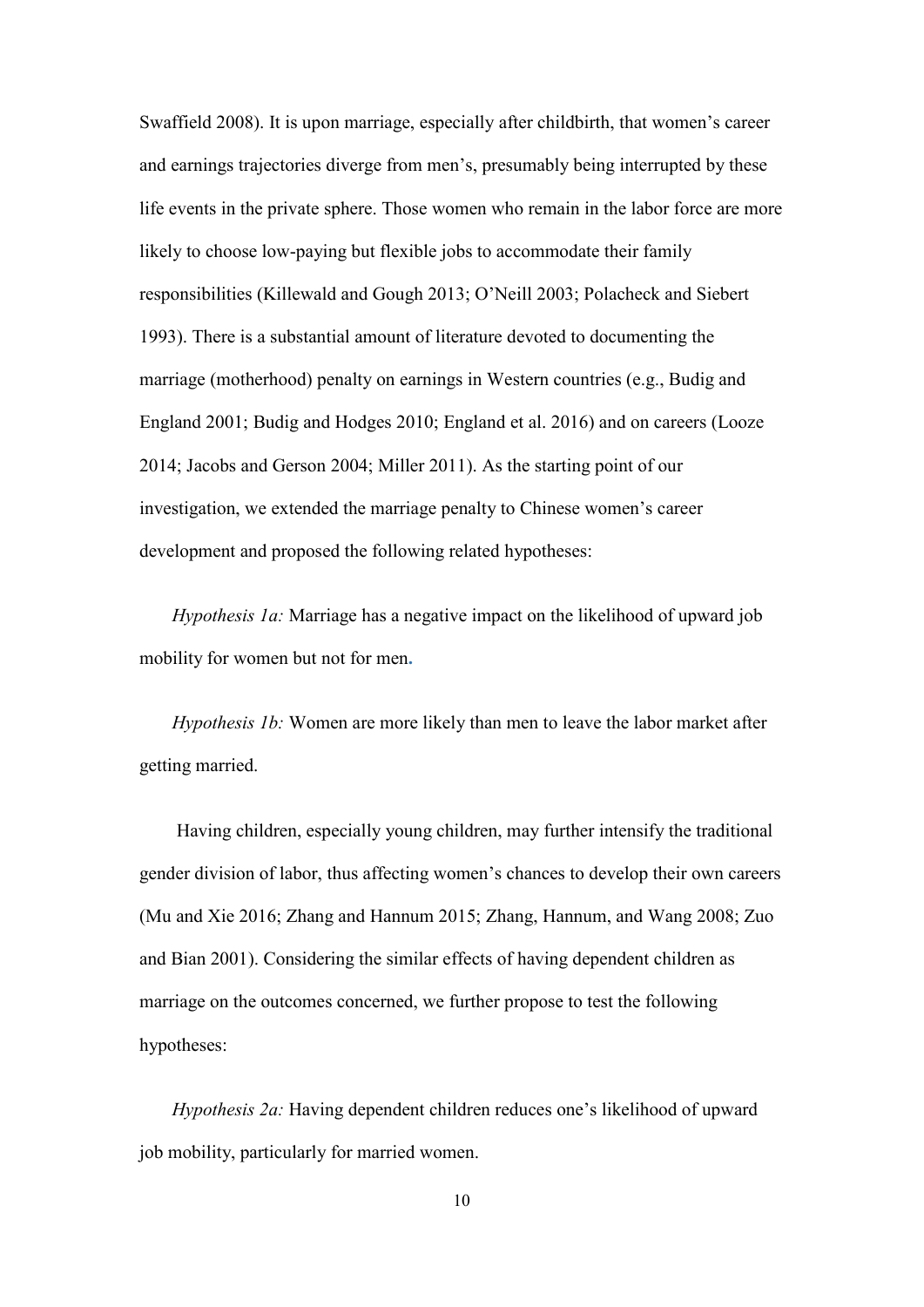*Hypothesis 2b:* Having dependent children increases one's likelihood of withdrawing from the labor force, particularly for married women.

The gradual dismantling of the work unit system led to the separation of the private sphere from the public sphere, creating increasing tension between family and career. Women, especially married women with young children, began to occupy more vulnerable positions in the labor market. Hence, the following hypotheses are testable:

*Hypothesis 3a:* The negative effects of marriage on women's upward job mobility and labor force participation are more prominent in the late reform period than before.

*Hypothesis 3b:* The negative effects of having dependent children on women's upward job mobility and labor force participation are more prominent in the late reform period than previously.

While the first two sets (Hypotheses 1a, 1b, 2a, and 2b) pertain to marriage and motherhood penalties on women's careers and are generally applicable to other societies (see similar studies in China by Cao and Hu [2007]; Mu and Xie [2016]; Sun and Chen [2017]; Zhang and Hannum [2015]), the third set aims to empirically verify our key argument on how the impact of marriage and motherhood on women's careers has changed during the market transition in urban China.

#### **Data, Variables, Measures and Methods**

### *Data*

The empirical analyses are based on data from the Chinese General Social Survey (CGSS) conducted in 2008 (CGSS2008 hereafter). The CGSS is a national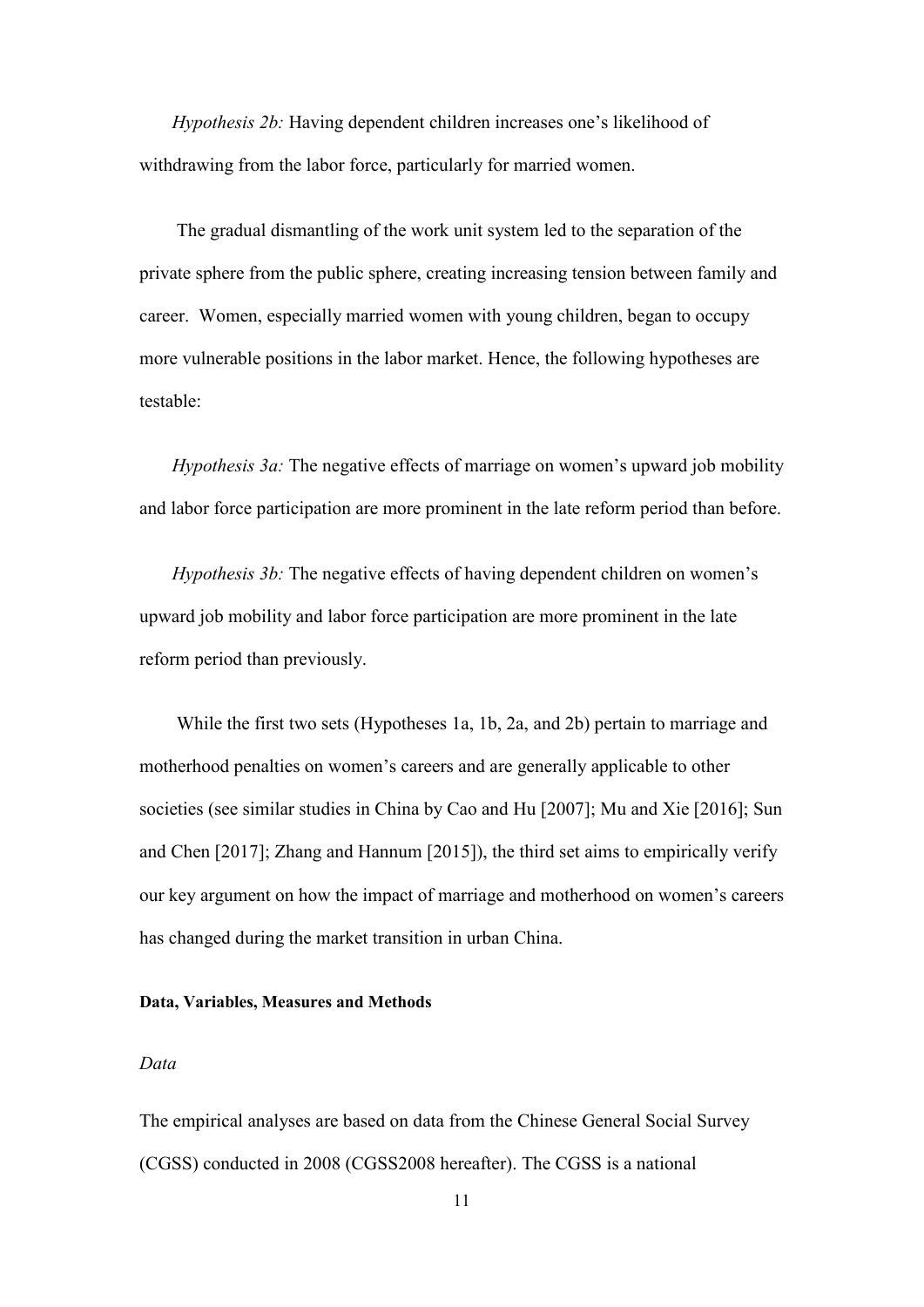representative survey conducted annually/biennially since 2003, which targets adults aged 18 or above throughout China except Tibet. A multistage stratified random sampling method is used in the survey. First, 125 principal sampling units (PSUs) are selected from 2,798 counties or county-level districts, stratified by region, rural and urban populations, and education levels; then, four second-level sampling units (SSUs) are selected from each selected PSU and two third-level sampling units (TSUs) are selected from each selected SSU. Finally, ten households are selected from each selected TSU. One eligible person aged 18 or above is randomly selected from each sampled household to serve as the survey respondent. The CGSS 2008 includes 6,000 completed interviews, with 3,982 from urban areas and 2,018 from rural areas, and the response rate is 54.3 percent (Bian and Li 2012). Urban and rural samples can be weighted to yield the nationally representative results.

Compared to other waves of the CGSS, the 2008 survey gathered retrospective data on respondents' life histories, including family composition, marriage, education, employment, and others—ideal for our research purpose.  $\frac{1}{1}$  $\frac{1}{1}$  $\frac{1}{1}$  Since the occupations in rural areas are homogeneous (mostly farmers and some unskilled laborers), and the rate of job mobility is low, we restrict the analysis to the urban sample.<sup>[2](#page-13-1)</sup> After deleting

l

<span id="page-13-0"></span> $<sup>1</sup>$  Given the lack of panel data covering most of the period study (the first household</sup> panel survey project, the China Family Panel Survey [CFPS], was launched in 2010), retrospective survey data are sub-optimal, and the information solicited in the retrospective survey is largely consistent with historical statistics, even for income (Zhou 2000, 1147-48). Compared to income, promotion and job exit, as well as marriage and childbirth, are all important life events, and recall errors may not be substantial.

<span id="page-13-1"></span> $<sup>2</sup>$  Indeed, in the design of the CGSS, the urban population was oversampled relative to</sup> the rural population to take the higher level of heterogeneity of the urban population into account.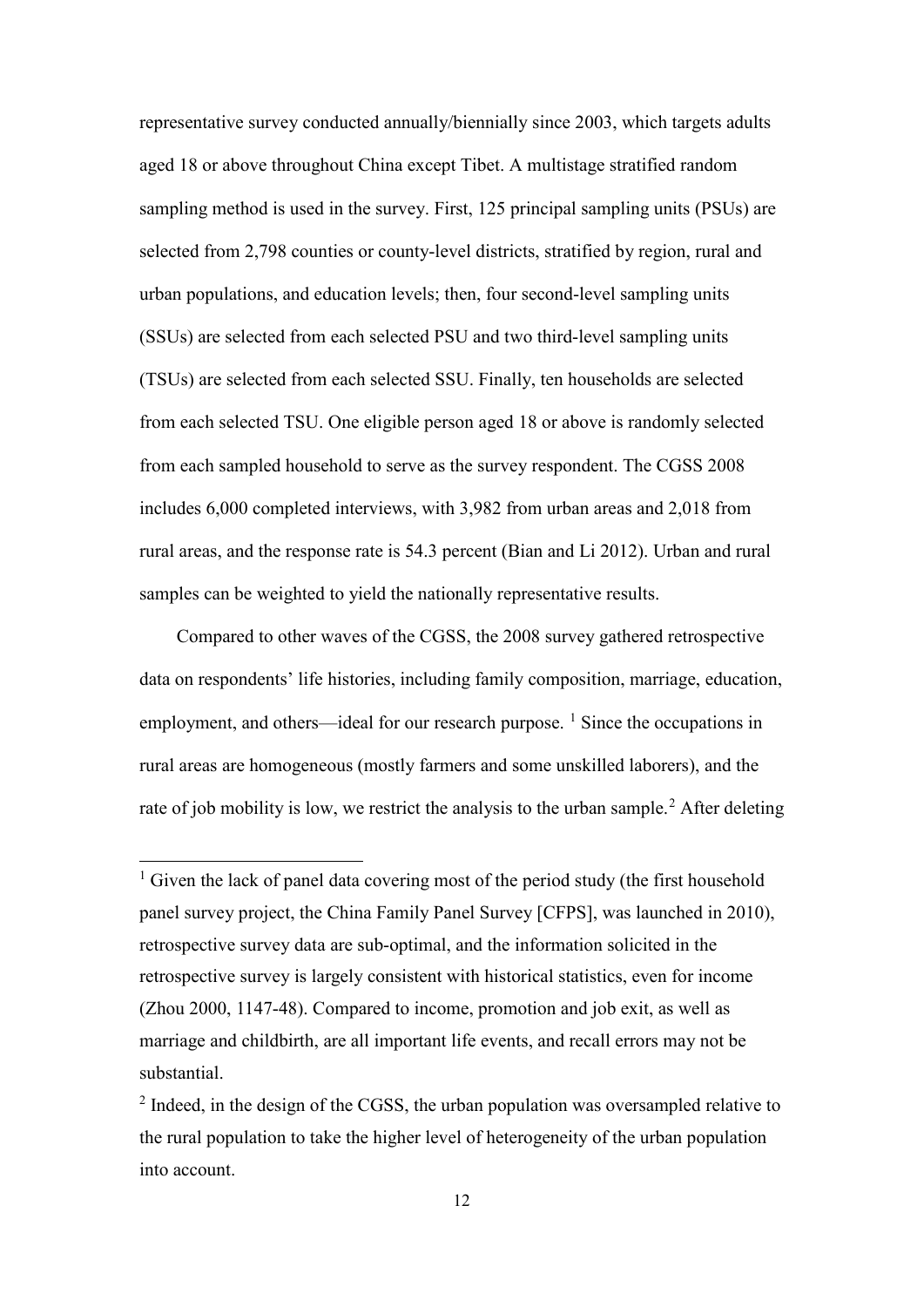those who have never worked, we are left with 2,278 individuals in the analytical sample.

## *Variables and Measures*

 $\overline{a}$ 

There are two dependent variables in this study. The first dependent variable is whether or not one has experienced upward mobility, and the second dependent variable is whether or not one has exited from the labor force. We define upward mobility based on job characteristics such as promotion in the professional or administrative ranks or an increase in occupational status measured by the International Socioeconomic Index (ISEI) (Ganzeboom and Treiman 1996). A labor market exit was recorded if an individual reported having had a job in one time period but was no longer working in the subsequent one. Both dependent variables are coded as dummies (1 if yes and 0 otherwise).  $3$ 

Family status includes marriage and having dependent children (from 0 to 5 years old), two important life events that affect women's involvement in paid work. The survey collected information on both marital status and the year of the first marriage, so marital status is a time-variant covariate (1=married and 0=otherwise).  $4$ Presence of dependent children is constructed based on children's current age with

<span id="page-14-1"></span><span id="page-14-0"></span> $3$  Our analysis does not include re-employment, in spite of its importance. Similar to demotion, one reason is that two few individuals re-entered the labor force once they had exited. According to Zhang (2003), the re-employment rate in China was very low, even for those laid-off workers during the economic restructuring in the late 1990s. Moreover, women's re-employment decisions were found less responsive to public subsidies but more responsive to family circumstances (Giles et. al. 2006). <sup>4</sup> Almost all cases remain so because the divorce rate was very low during the entire period of study.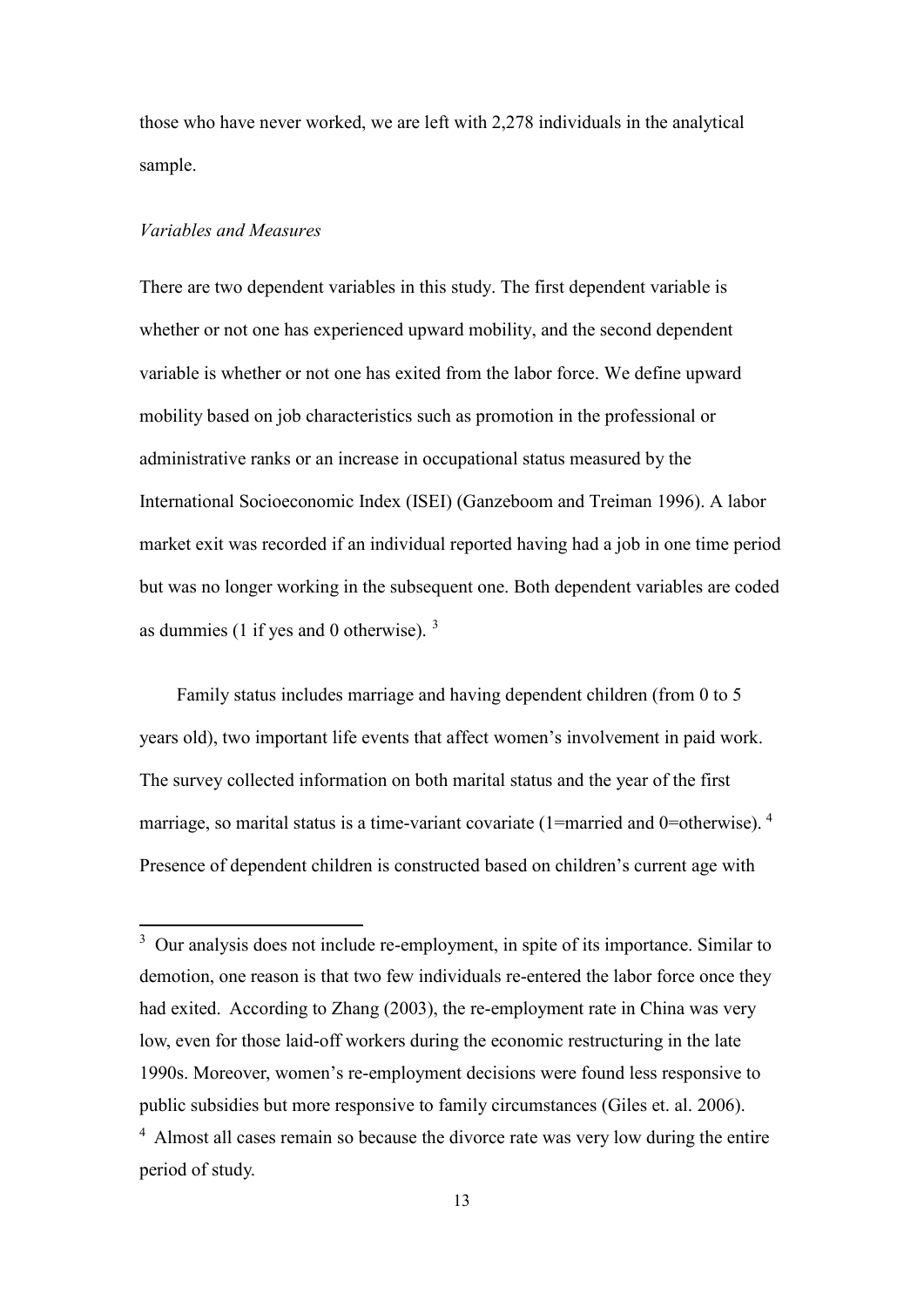reference to the respondent's employment history. Whether the respondent was having dependent children is thus also a time-variant covariate. It is coded as 0 before a child was born and after the child reached 6 years old.

We include education, party membership, and *hukou* status (urban vs. rural origins) in the analysis, as they are all proved to be important predictors of career mobility in urban China (e.g., Walder, Li and Treiman 2000; Wu and Treiman 2007). The CGSS also solicited information on respondent's education history, *hukou* status change, the timing of joining the Chinese Communist Party. They are all time-variant covariates. Education is coded into a set of dummy variables (1 = primary school or below;  $2 =$  junior high school;  $3 =$  senior high school; and  $4 =$  college or above). Both party membership and rural *hukou* status are coded as binary variables (1 if yes and 0 otherwise). Because our analytical sample covers those who ever had a job and their subsequent job changes may be contingent upon the kind of job they started from the beginning, we include the ISEI of the respondents' first job as the control.

We include work-unit sector in the analysis, and code government/party agency, public institution, state owned enterprise, collective enterprise as the public sector and the rest as the non-public sector. This is a time-variant binary variable  $(1=$ public sector and 0=otherwise). Previous studies have shown that the job shift pattern in urban China varies across types of organizations and economic sectors (Zhou, Tuma and Moen 1997), and that the gender earnings gap is smallest in government/public institutions, followed by public enterprises, and then private enterprises in urban China (He and Wu 2018). We expect that similar patterns apply to promotion and job exit.

14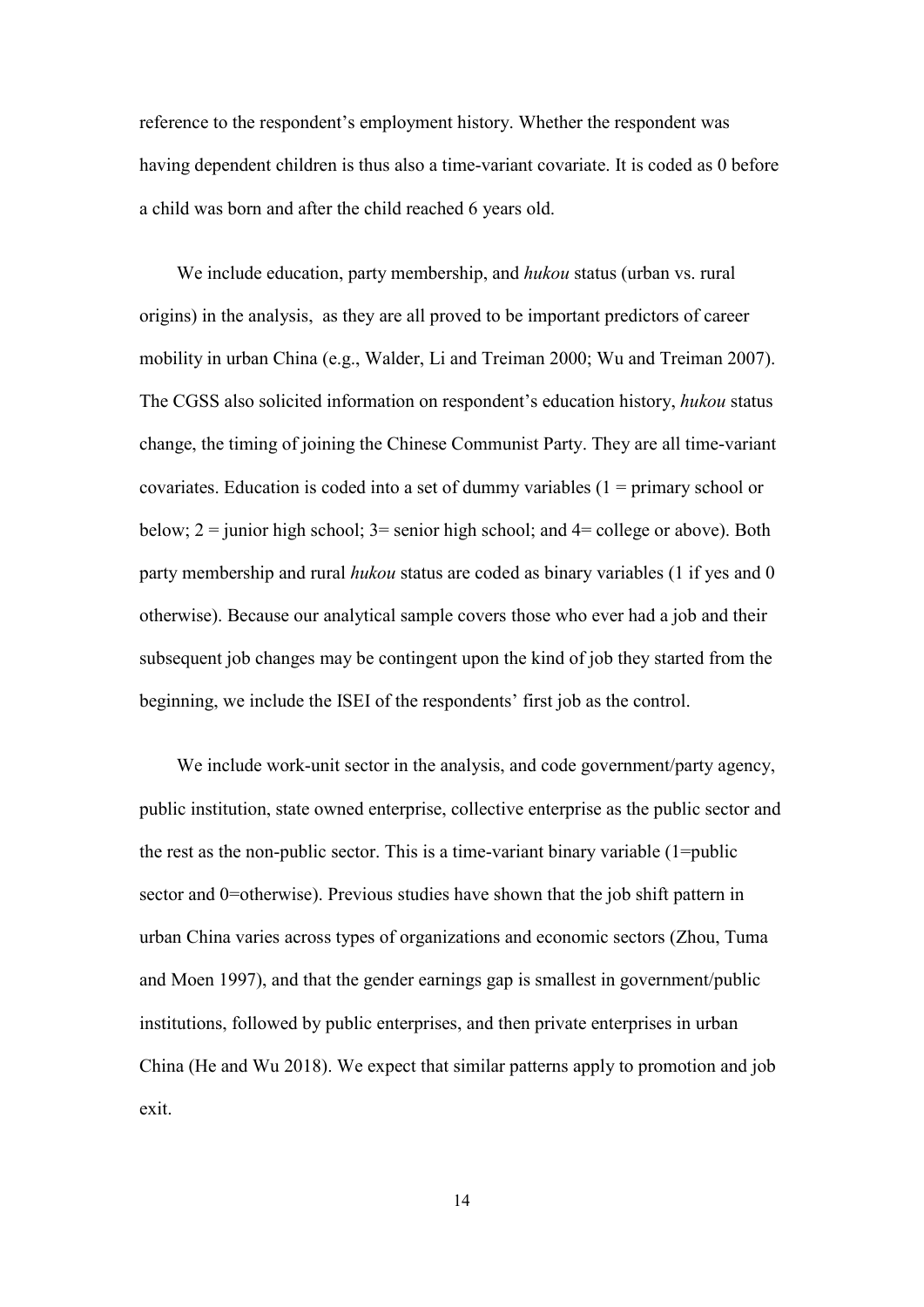Considering the impact of economic reform on an individual's life course, we code the year in which individuals switched jobs into three stages: 1=1978-1992, 2=1993-1998, and 3=1999-2008. Stage 1 (1978-1992) is the initial period when the market sector gradually emerged but still accounted for a negligible portion of China's economy. In Stage 2 (1993-1998), the pace of marketization accelerated following then the paramount leader Deng Xiaoping's southern China tour in 1992 to call for further reform. During this stage the private sector grew exponentially and its importance in the national economy increased dramatically. In Stage 3 (1999-2008), state-owned enterprises underwent dramatic restructuring to increase efficiency. Many of them were even privatized, especially earlier in the 2000s (Xu and Wu 2018), while others behaved more like private firms than before.

### *Methods and Analytical Strategy*

Job mobility serves as an important mechanism for individuals to accumulate advantages or disadvantages in labor markets over the life course. To reveal the dynamic relationship between marriage, childbirth, and job change, we employ event history models, specifically, the discrete-time logit models. These models offer flexibility in examining the impact of both time-invariant and time-variant covariates on job mobility and account for the fact that the time of upward mobility and job exit are measured discretely (Allison 2014). Here, we treat upward mobility as a repeated event, as an individual may experience upward mobility more than once.

To estimate the models, individual-level survey data must be restructured to personal-year records (for details, please refer to Allison, 2014). The risk set is those individuals who have ever held a job. The clock starts at the time when individuals started the first job, or 1978 if they started the first job before the reform, as our key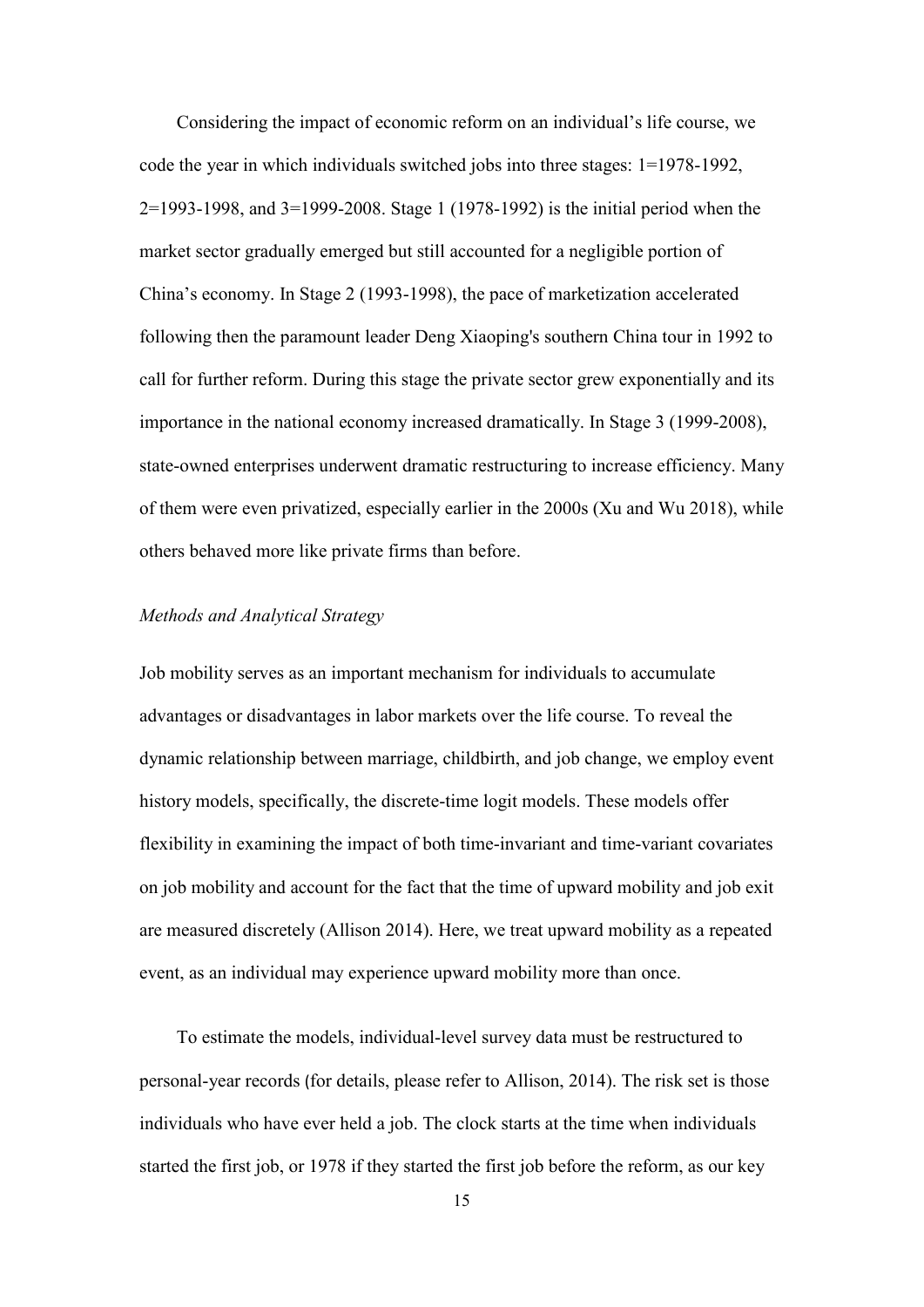interest is to examine the varying impact of family related events in response to rapid social changes, captured by different reform stages. Such left censoring problems can be handled by the discrete-time logit models (Allison 2014). The person-year records end if the respondent left the labor force or was right-censored before he or she reached age [5](#page-17-0)5 if there has been no status change.<sup>5</sup> In the end, we obtain 35,330 person-year records for the following analysis.

The pattern of job mobility is shaped by two-level factors. At the macro level, structural changes exert a massive impact on individuals' job mobility, and this impact differs between men and women. At the individual level, family-related events such as getting married and childbirth exert additional pressure on women to fulfill their traditional roles in the private sphere.

In the restructured data of person-year records, respondent's age is a time-variant variable. As a standard practice in event history models, we include age as a set of dummy variables to capture the nonlinear effect of the duration of respondents' exposure to the risk of event occurrence on job change. Moreover, to account for multiple time spells of each individual, we adjust the clustering effect of individuals.

While this article is mainly focused on women's careers, we conduct the analyses for women's and men's subsamples separately for comparisons. In the following, to see how family-related events affect women and men's job mobility differentially, we first estimate models without the interaction (Models 1a and 1b) as baseline models.

 $\overline{a}$ 

<span id="page-17-0"></span> $<sup>5</sup>$  The mandatory retirement age in China is 55 years old for women and 60 for men,</sup> and the two life-course events (getting married and childbirth) of interest to us generally take place early in life (Song, Sicular, and Gustafsson 2017).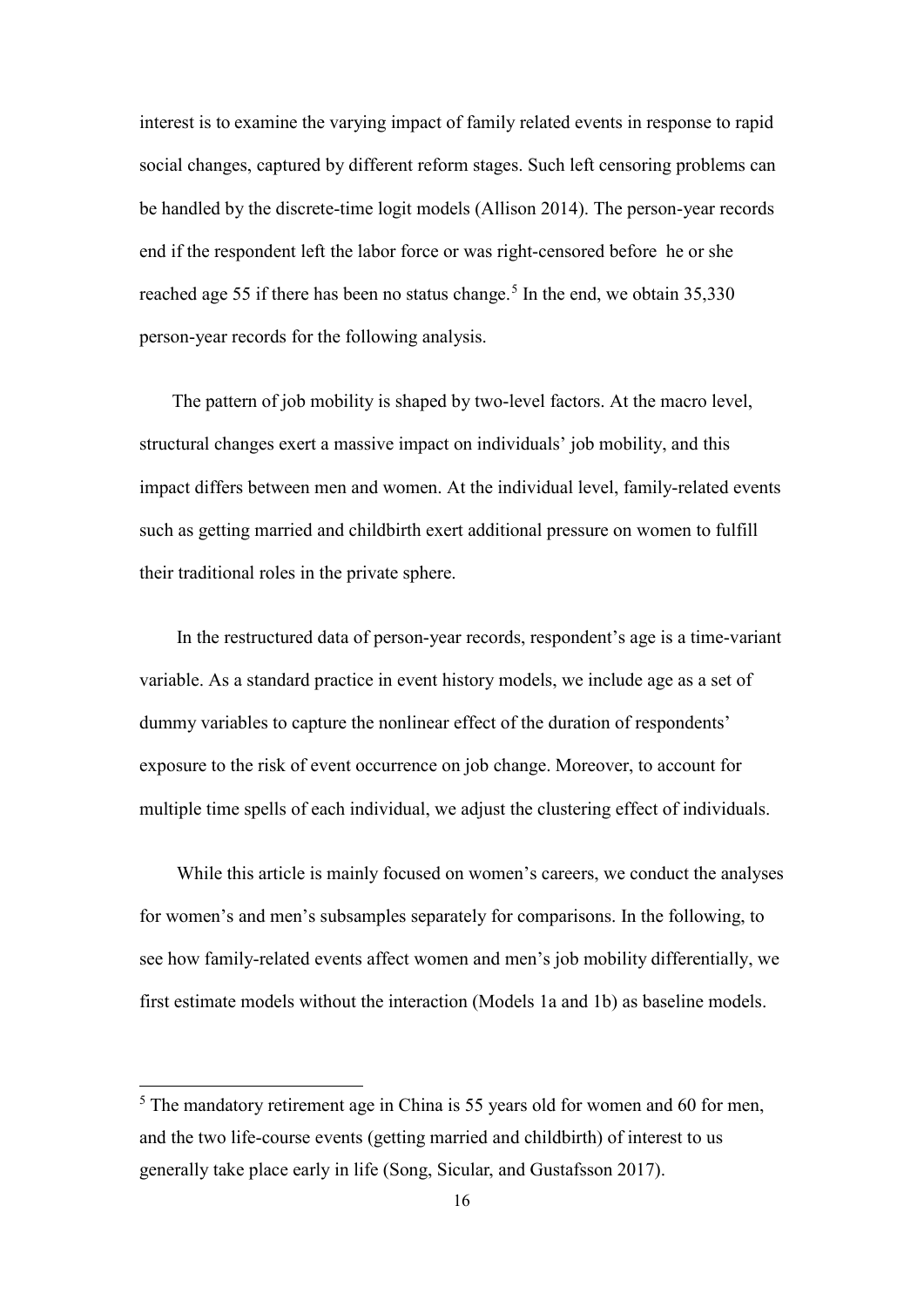We then interact family-related events in Models 2a and 2b (i.e., marriage and having dependent children) with reform stage to examine how the effects of family events vary over time. Finally, to test the statistical significance of the difference between estimated coefficients for women's and men's subsamples, we run regression models on the pooled sample with full interaction between female dummy and all other independent variables. Only the coefficients that pass the significance tests  $(p<01)$ are marked in Models 3a and 3b.

#### **Empirical Findings**

#### *Descriptive Statistics*

Table 1 provides descriptive statistics for the selected variables for individual-level records in Panel A and person-year records in Panel B. As shown, there are significant gender differences in the type of mobility based on both individual-level and personyear records. For instance, 21.83 percent of men but only 12.8 percent of women have ever experienced upward mobility, whereas 26.35 percent of men and 39.23 percent of women have left the labor market. The annual upward mobility rate is 1.84 percent for men and 0.95 percent for women, and the annual exit rate is 1.65 percent and 2.66 percent for men and women respectively (Panel B). Clearly, women are less likely than men to experience upward mobility but more likely to exit from the labor force. Two-sample t-tests show gender differences in the two job mobility outcomes are both statistically significant  $(p<.01)$ .

#### [Table 1 about Here]

In our analytical sample, more than 82 percent of respondents are married and gender difference is negligible  $(p=0.526)$ . However, in the person-year records, the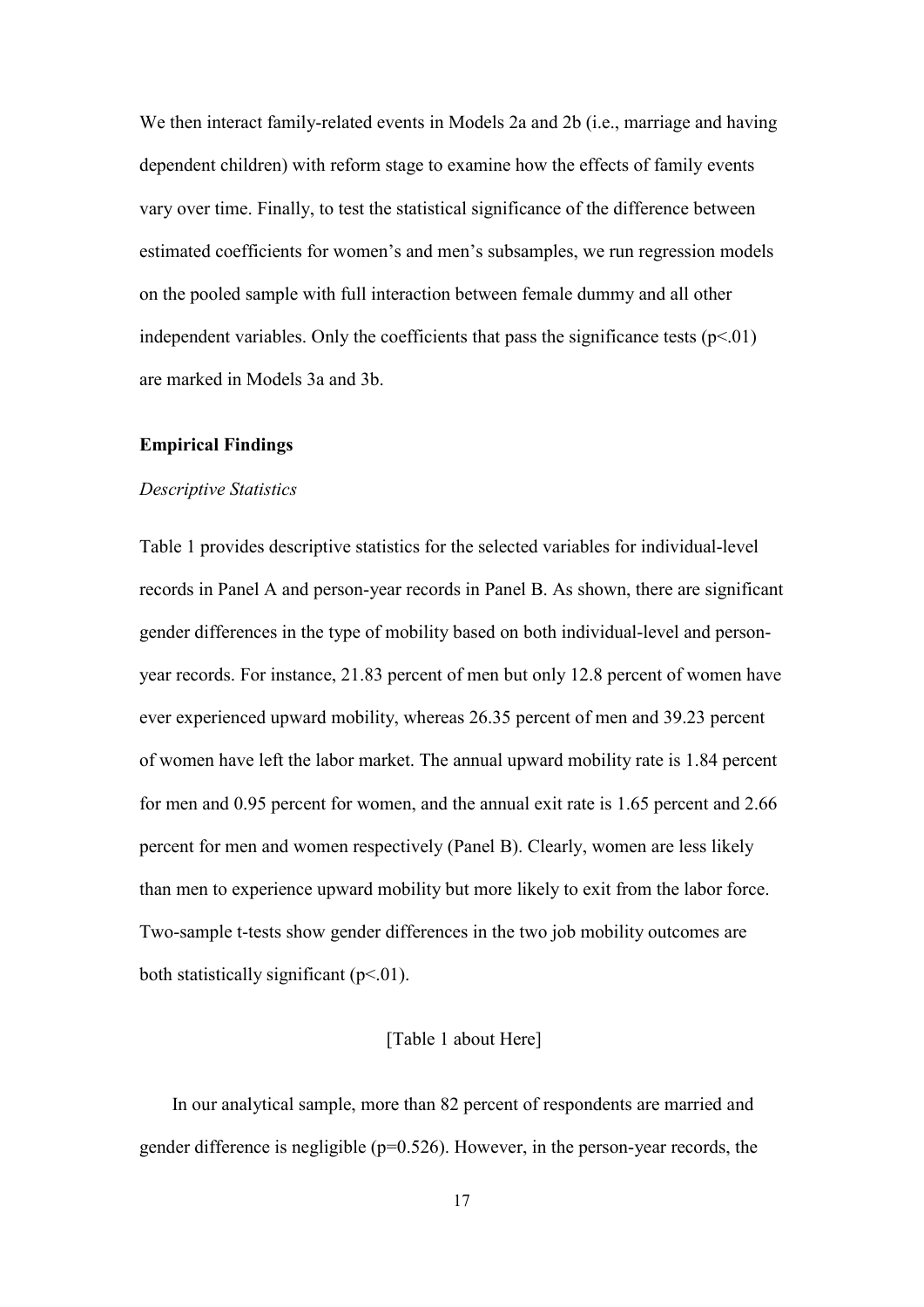annual stock of marital rate is 74.07 percent for men and 77.05 for women ( $p<0.01$ ), suggesting that marriage in China has been nearly universal but women get married earlier than men. In addition, women also differ from men in education, party membership, work sector, and *hukou* status. Compared to men, women are less educated, and less likely to be party members and to hold urban *hukou* status. However,

To intuitively demonstrate the divergent career paths of men and women, we first plot the kernel density graphs in Figure 1, based on the international socio-economic index (ISEI) of an individual's first occupation and current (or last) one. While the gender gap in occupational ISEI is negligible for the first occupation  $(p=0.419)$ , women clearly lag behind in occupational status in current (or last) occupation  $(p<.001)$ .

### [Figure 1 about Here]

To further demonstrate the differential effects of marriage on men and women, we plot the non-parametric smoothed hazard function for upward job mobility and labor market exit in Figure 2. In each graph, the dashed line represents individuals who are not married, while the solid line refers to those who are married. As we can see, married women are less likely than unmarried women to experience upward career mobility and more likely to withdraw from the labor force. The effect is statistically significant, based on log-rank and the Wilcoxon test ( $p<01$ ). For men, the effect of marriage is much smaller. Marriage has no significant impact on their likelihood of withdrawing from the labor force. As with women, married men are also less likely to experience upward mobility. This finding seems to contradict the wage premium of fatherhood previously reported (e.g., Killewald 2013; Loh 1996;

18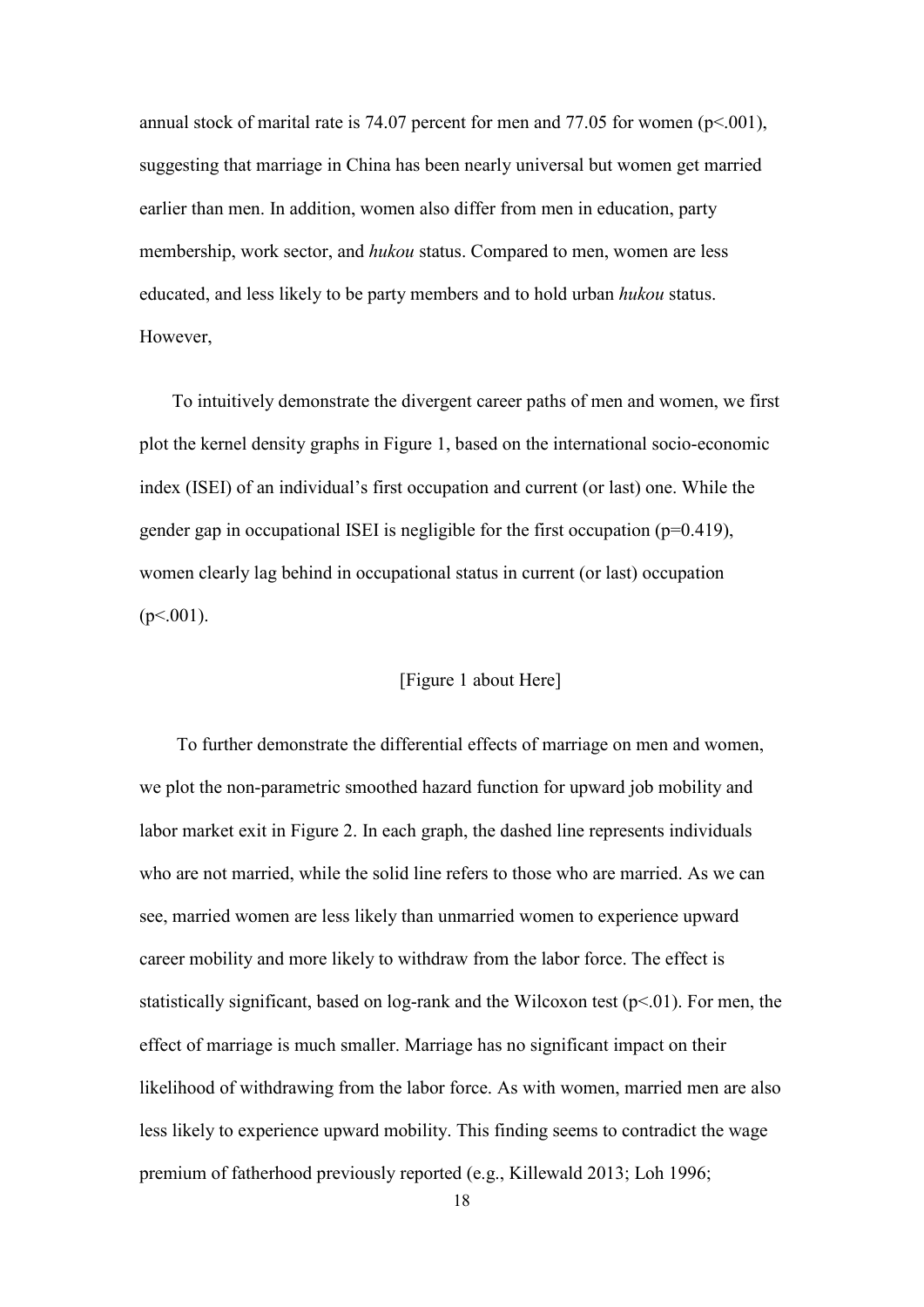Lundberg and Rose 2000). A plausible explanation is that lower rates of upward mobility indicate a longer duration between promotions, and promotion rates are generally higher earlier in one's career but lower after marriage. The effect of marriage on men's job exit is not statistically significant.

## [Figure 2 about Here]

#### *Results from Event History Analysis*

#### 1. The Effect of Marriage

Table 2 presents the results of discrete-time event history analysis on the effect of marriage on the likelihood of upward job mobility. The left two columns are baseline models for women and men, respectively (Models 1a and 2a). Not surprisingly, consistent with what have been found before (Walder, Li and Treiman 2000), results show that education increases their likelihood of upward mobility for both men and women. Party members are more likely than non-party members to experience upward mobility. Notably, those working in the public sector are more likely to experience upward mobility than those working in the non-public sector, probably because the public sector in urban China can provide a longer ladder of careers than the private sector. Holding constant the other factors, marriage has a negative impact on the likelihood of upward job mobility, especially for women. The net odds of upward mobility for married women are only 59.2 percent ( $e^{-0.525}$ ) of those for unmarried women, and the difference is statistically significant  $(p<0.01)$ , whereas the net odds of upward mobility for married men are 73.5 percent ( $e^{-0.308}$ ) of those for unmarried men, and the difference is marginally significant  $(p<10)$ . Clearly, there exists a marriage penalty on women's careers. Hypothesis 1a is supported.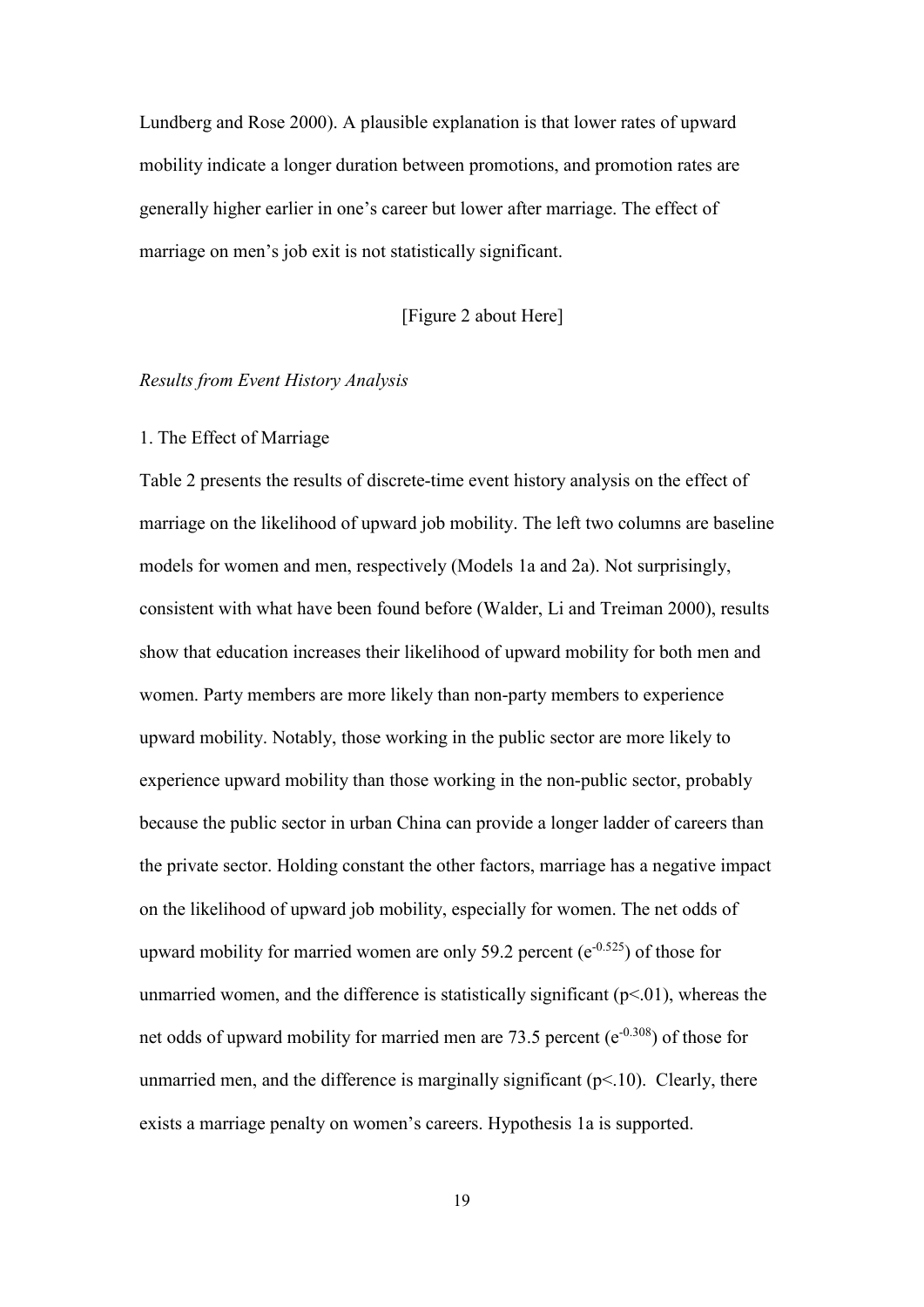### [Table 2 about Here]

To demonstrate how the impact of marriage on career mobility changes over time, we include interaction terms between marital status and reform stages, and results are presented in Models 2a for women and Model 2b for men. For women, while the impact of marriage on one's likelihood of upward mobility does not differ between the second reform stage (1993-1998) and the early reform stage (1978-1992), the negative impact of marriage increased dramatically in the late reform stage (1999- 2008). Compared to the early reform stage, for women, the net odds of marriage on upward mobility in the late reform stage (1999-2008) are only 45.0 percent ( $e^{-0.798}$ ) of those in the early reform stage (1978-1992), and the difference is statistically significant  $(p<.0.1)$ . The negative effect of marriage on women's career development in Model 1a is mainly due to the change in the late reform stage (1999-2008). Hypotheses 3a is thus supported. For men, the likelihood of experiencing upward mobility does not differ across reform stages.

Finally, to test the statistical significance of the difference between estimated coefficients for women's and men's subsamples, we run regression models on the pooled sample with full interaction between gender and all other independent variables (Models 1c and 2c). As shown in the table, only the coefficients of public sector differ significantly between men and women  $(p<.001)$ . In other words, the impact of public sector on the likelihood of upward mobility is stronger for women than for men. Other things being equal, the odds of experiencing upward mobility in the public sector are 2.36 times  $(e^{0.859})$  the odds in the non-public sector for women and only 1.15 times  $(e^{0.137})$  for men. This is consistent with the empirical findings about gender earnings inequality across different sectors, which are employed to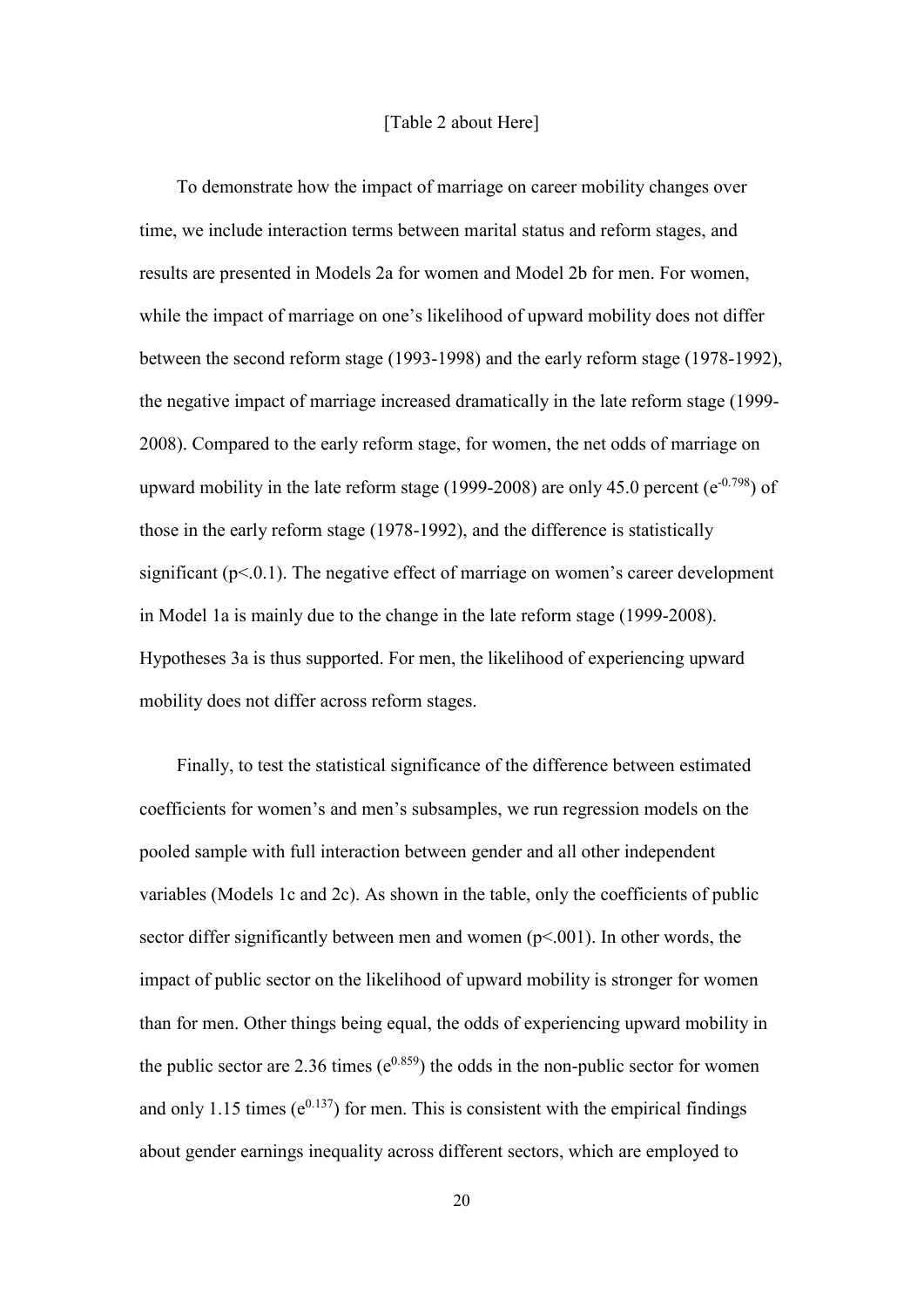approximate the impact of marketization (Wu and Song 2014; He and Wu 2017). With the structural change of employment from the public to the private sectors, women are victimized in their career development.

Similarly, we replicate the analyses of the job exit in Table 3. As shown in the baseline model (Models 3a), married women are more likely than unmarried women to withdraw from the labor force, the net odds of the former are 2.65 times  $(e^{0.973})$  of the latter ( $p<001$ ). Marital status does not have significant effect on the likelihood of men's job exit, however (Model 3b). These findings lend support to Hypotheses 1b, namely, that women are more likely to leave the labor force after getting married.

The temporal trend of job exit is even more evident than that of upward mobility for both women and men. As the reform proceeds, due to the gradual retreat of state protection and dismantling of the work unit system, people are more likely to in leave the labor force in both the later reform stages (1993-1998) and (1999-2008) than in the early reform stage (1978-1992), even after controlling for the effects of other attributes. Again, we further include interaction terms between marriage and reform stages in Models 4a and 4b. Results show that for women, the effects of marital status are more prominent in the later reform stages (1993-1998) and (1999-2008) than in the early one. Again, for men, the impact of marital status does not vary across different reform stages. Thus Hypothesis 3a is supported.

## [Table 3 about Here]

To visualize the gendered pattern on how transition to marriage would influence individuals' job mobility, as revealed in Tables 2 and 3, we plot Figure 3. As clearly shown in the figure, the gaps between married women and unmarried women in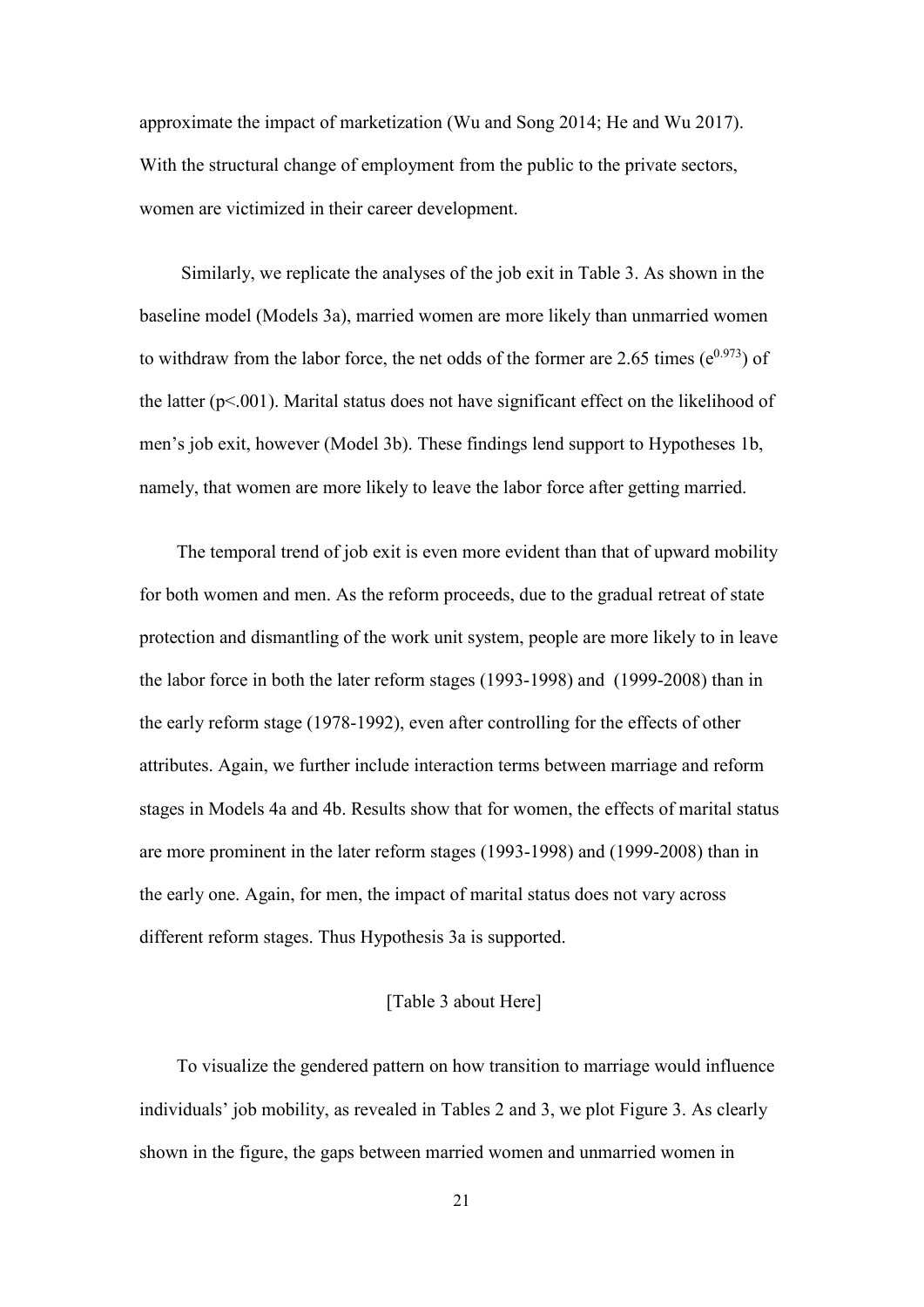upward mobility and job exit increase across different reform stages, especially in the latest reform stage (1999-2008), and massive layoffs resulted from the restructuring of state-owned enterprises in the 1990s affecting married women's job exits in particular.

## [Figure 3 about Here]

#### 2. The Effect of Having Dependent Children

l

In the East Asia context, non-marital births are rarely seen, and childbirth often follows marriage (Raymo, Park, Xie and Yeung 2015). From the life course perspective, the presence of dependent children may have an impact on women's careers, independent of marital status. In this section, we examine the impact of having dependent children age 0-6 on the likelihood of upward mobility and job exit so as to test Hypotheses 1b, 2b, and 3b.<sup>[6](#page-23-0)</sup> Table 4 presents estimated coefficients for the discrete-time logit models. In addition to the control variables previously mentioned, we also introduce respondents' education relative to their spouse's as the control and thus essentially restrict the analytical sample to those who have ever married.

## [Table 4 about Here]

<span id="page-23-0"></span> $6$  Alternatively, we can classify children into 4 groups: no children, children aged 0-6, children aged 9-14, and children aged 15 or above. Results show that having children, regardless of whether they are dependent children or not, would lower women's chances of upward mobility as the reform proceeds, whereas having dependent children would make women more likely to withdraw from the labor force. Results are available upon request.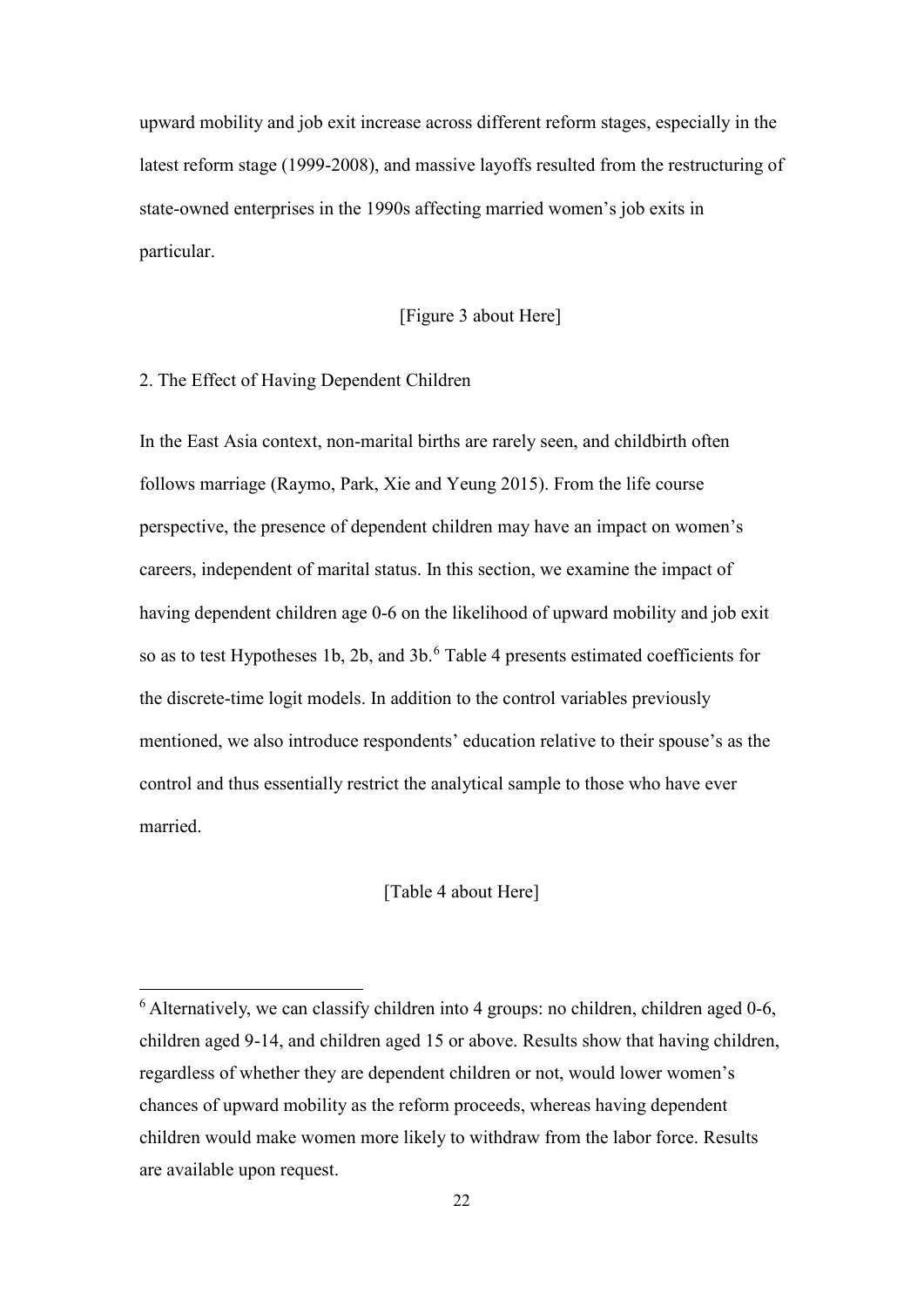In the baseline models (Models 5a and 5b), having dependent children does not show a significant effect on the upward mobility for both men and women. However, in the models with interaction terms between having dependent children and reform stages (Models 6a and 6b), results show that women who have dependent children are 52.2 percent  $(=1-e^{-0.651})$  less likely to experience upward job mobility in the late reform stage (1999-2008) than in the early reform stage (1978-1992), and such a difference is marginally significant  $(p<10)$ . For men, the positive coefficient of the interaction term suggests that they are more likely to experience upward mobility after having dependent children.

Similarly, results in Table 5 show that married women are more likely to leave the labor force if they have dependent children, and this is even more the case in the late reform stages than in the early reform stage. Women who have children are 2.24  $(=e^{0.808})$  and 2.42  $(=e^{0.881})$  times more likely to leave the labor market in 1993-1998 and 1999-2008, respectively, than in the early reform stage (1978-1992). On the contrary, having dependent children does not affect men's likelihood of leaving the workforce, though the effect is not statistically significant. These results lend support to Hypotheses 2b and 3b.

## [Table 5 about Here]

The findings above are plotted in Figure 4, based on Models 6a and 6b in Table 4 and Models 8a and 8b in Table 5. Clearly, we can see that as the reform proceeds, the gaps in the likelihood of both experiencing upward mobility and exit from the labor force tend to increase between women who have dependent children and those who do not. Such patterns are not found among men.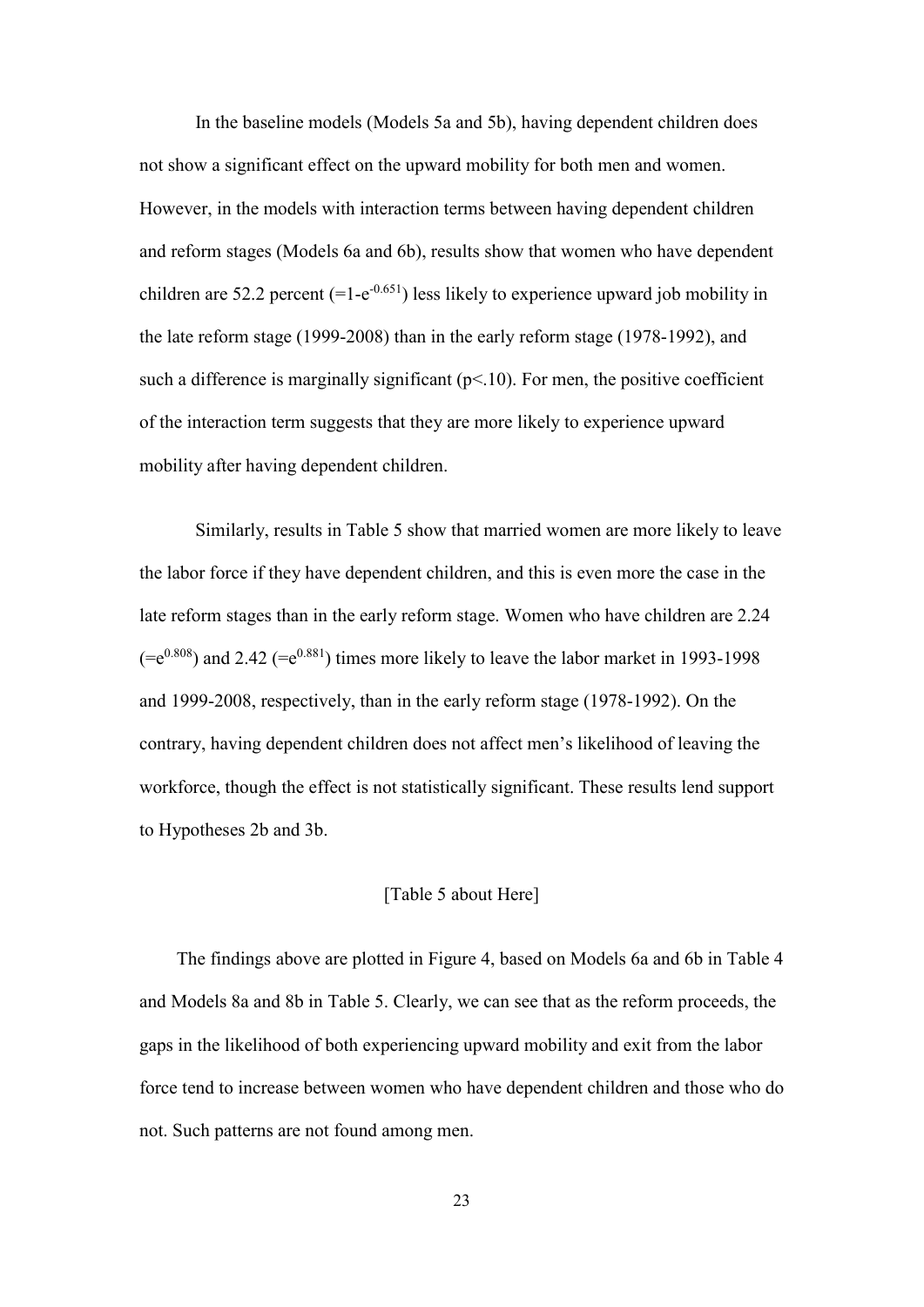### [Figure 4 about Here]

#### **Conclusions and Discussions**

The second half of the  $20<sup>th</sup>$  century has witnessed a steady increase in women's education and labor force participation in Western countries, and the gender earnings gap has been substantially reduced (Goldin 1990). Nevertheless, gender inequality in labor markets persists, and scholars have increasingly pointed to women's roles in marriage and the family as constraints on their career development. As more women are engaged in productive work in labor markets, the hindering effects of their reproductive role become even more evident than before. To illustrate the tension between women's market work and family responsibilities, we adopted the analytical framework of public-private spheres as the starting point to our investigation of how women's careers are contingent upon their entrenched roles within families. Various social and family policies in the welfare states have thus been instituted to ease women's role conflict between paid work (in the public sphere) and household work (in the private sphere) associated with the separation, thus moving towards more converging and integrated spheres to promote gender equality in those countries.

China's transition from a redistributive economy to a market economy has provided a unique historical setting to show how the move in an opposite direction towards the separation has affected the dynamics of gender inequality (Wu 2019). While the socialist state had long advocated gender egalitarianism and women's participation in economic production in the public sphere, the tension between women's productive and reproductive responsibilities had, to a large extent, been alleviated by the work unit system, serving a role similar to the welfare state by integrating private and public/state spheres through the provision of childcare, social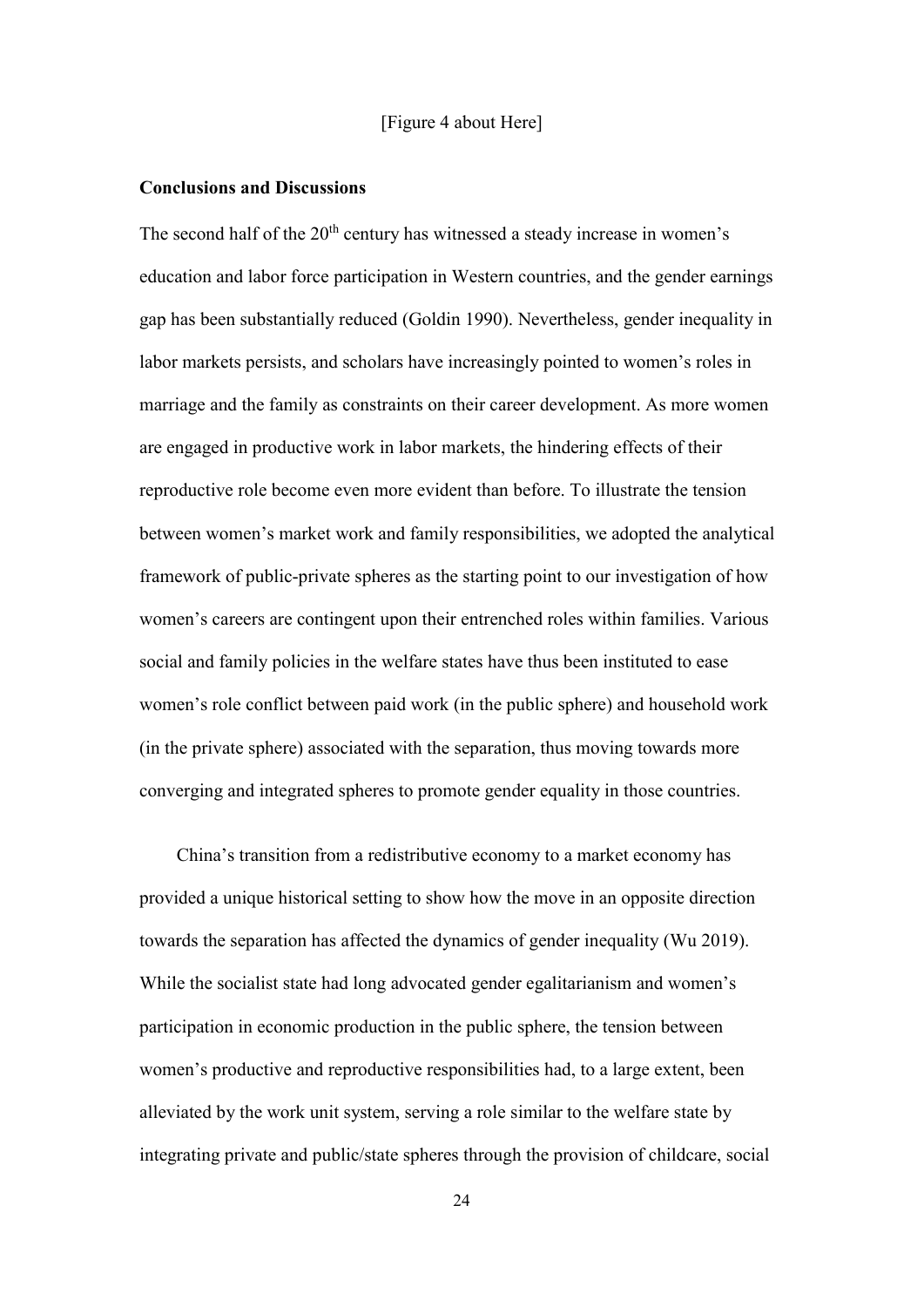service, and other family-support programs (Zuo and Bian 2001). The fundamental restructuring of the state-owned enterprises in the mid-1990s aimed to transform work units to be more efficient and profit-driven entities, leaving the reproductive responsibilities to the private family, thus facilitating the separation of the public and private spheres, and escalating work-family conflicts, especially for women with children.

From the perspective of the sphere separation process, we examine the effects of marriage and dependent children on women's career mobility in urban China, and in particular, how these effects have changed in different reform stages. Based on the life history data from the CGSS 2008 and discrete-time logit models in event history analysis, we found that women's careers are more adversely affected by marriage and having dependent children than men's careers. Consistent with what have been found on wage the penalty of marriage and parenthood in China and elsewhere, women are more likely to withdraw from the labor force to fulfill their roles as wives and mothers and are less likely to experience upward mobility. More importantly, this pattern is more prominent in the late reform stage (1999-2008) than in earlier ones, when the restructuring of the state-owned enterprises and radical privatization have stripped off much of the social function of the work unit. The impact of marketization on women's careers has also been supported by the evidence that they are more likely to experience upward mobility and less likely to withdraw from the labor force in the public sector than in the non-public sector, and the sectoral differences in the career outcomes are significantly larger for women than for men.

Therefore, our research on job mobility patterns has confirmed previous findings based on the analysis of the gender pay gap that marketization has pushed women into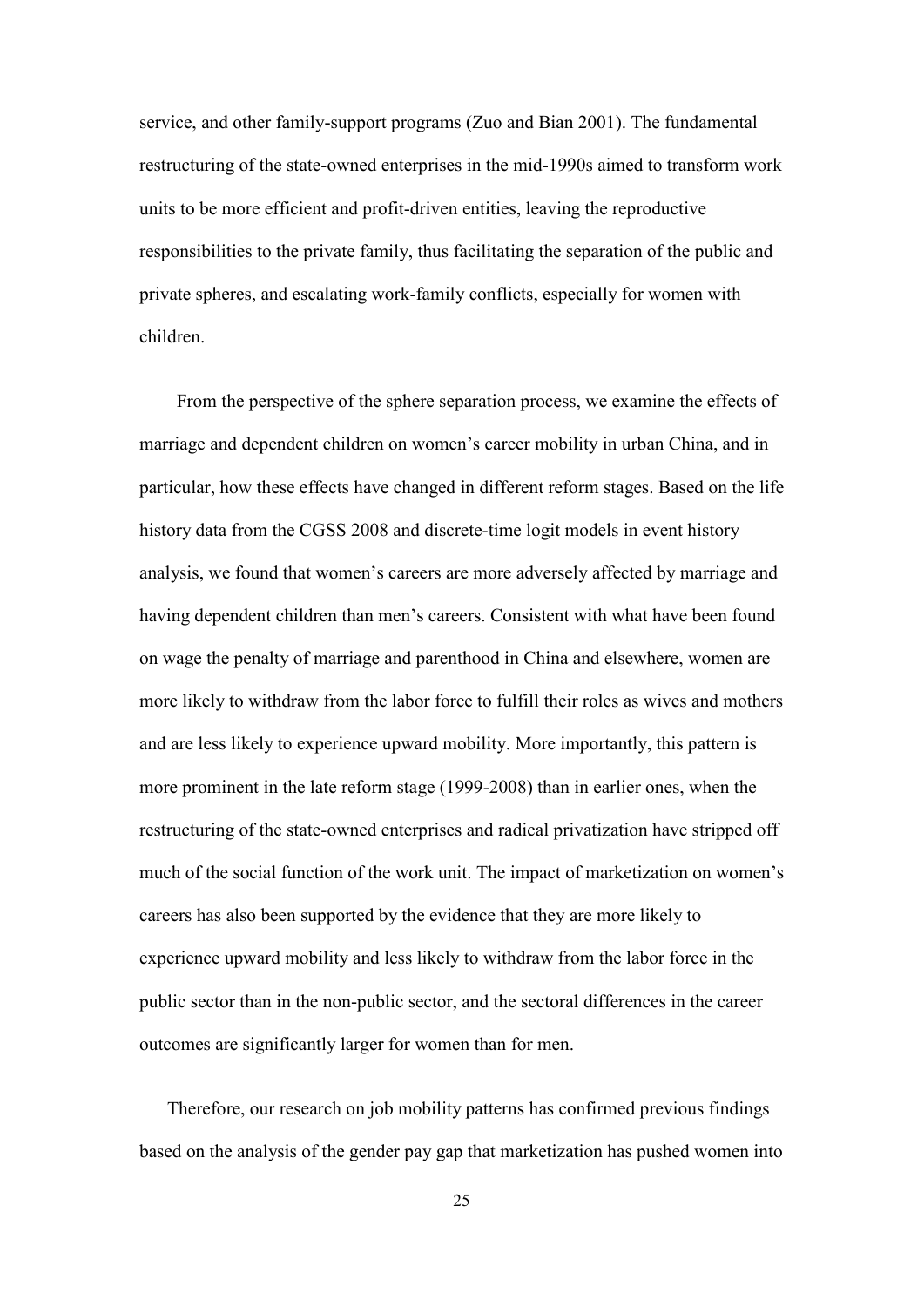more disadvantaged positions in the labor market (e.g., He and Wu 2018; Song, Sicular and Gustafsson 2017). As most workers are paid through specific jobs, mobility among different jobs is crucial to understanding how the accumulated advantages/disadvantages in earnings are generated over individuals' the life course (Zhang and Hannum 2015). While the analyses here mainly rely on the retrospective survey data on individual men and women's job history, we hope that earnings and career information of both individuals and their spouses over time could be available to uncover the more nuanced career trajectory in the future research of this line (Ji and Wu 2018).

Our research also charted a distinct pathway through which the withdrawal of the state could affect gender stratification dynamics in urban China. Whereas the observed enlarging gender gaps in employment and earnings are often attributable to marketization, most scholars tend to account for the processes in the labor market, such as employers' gender discrimination, or occupational gender segregation (He and Wu 2017; Li and Xie 2015). We highlighted how marketization has altered institutional arrangements (work units) between work and family in the two-sphere framework, i.e., the interaction between the private and public spheres, to affect women's career mobility and labor market outcomes.

More broadly, we place the empirical analyses of the changing penalty of marriage and motherhood on women's careers within the framework of two-sphere separation and advance this line of literature by showing that the separation is historically specific, and the sphere boundary varies by societal contexts. In contrast with the historical experience of Western welfare states that social and family policies help create more converging and integrated spheres, the economic marketization and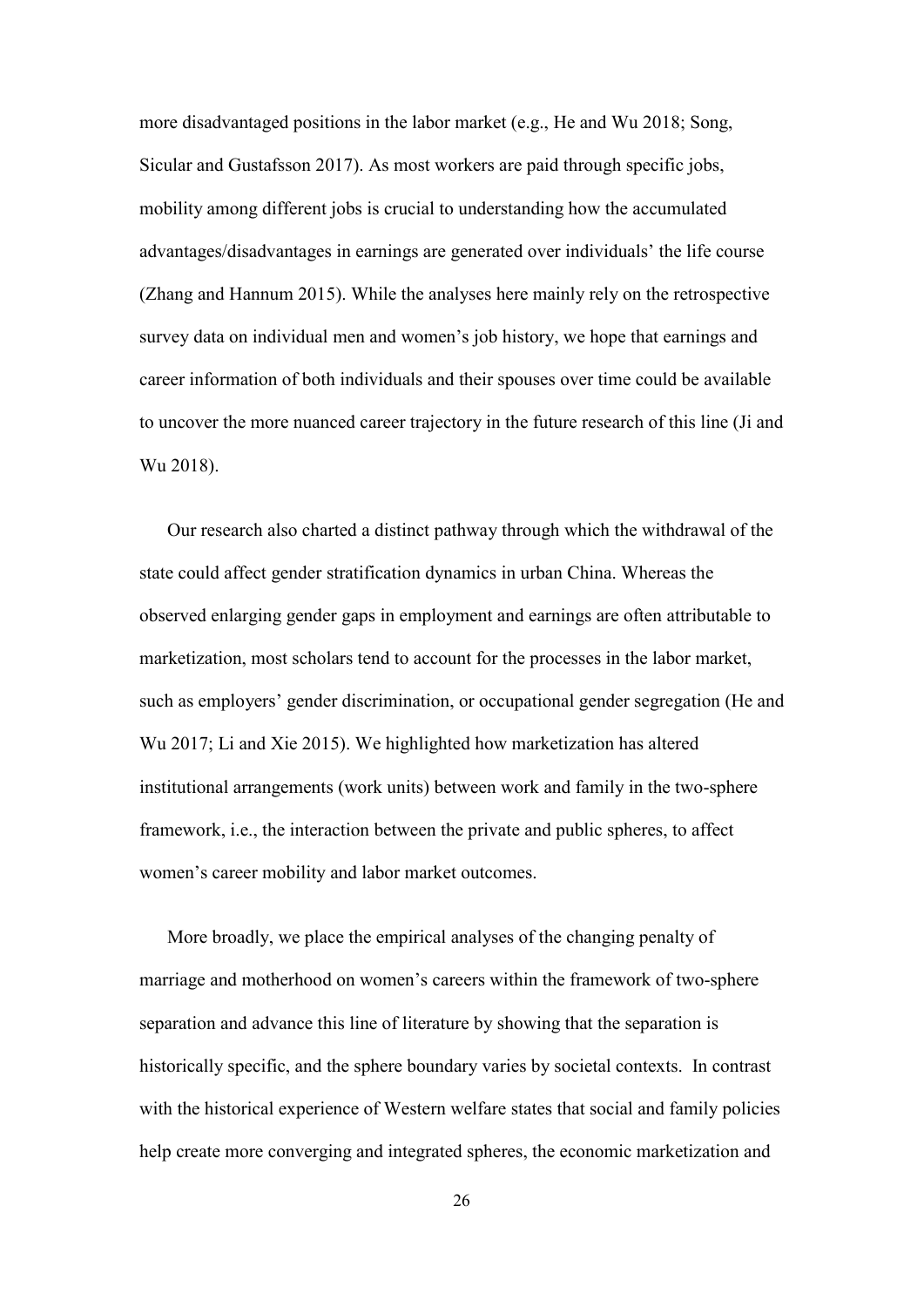transformation of work units in urban China have presented a unique case of sphere separation, which bears important implications for understanding the dynamics of gender inequality. While the state once could implement its egalitarian policies via all-encompassing work units to support working women, it no long works effectively following the dismantling of the work unit system after decades of reform. Notably, there have not been any legal regulations established on hiring or wage discrimination, nor any nationwide social policies to support working mothers in China (He and Wu 2017). To check the rampant gender discrimination and promote gender equality in the labor markets, social and family polices are expected to play a more important role in the new welfare regime after the work unit.

Finally, our account of how marketization affects gender inequality in the labor market through sphere separation is built upon the assumption that gender norms are deeply rooted in the patriarchal tradition of Confucianism persisting, neither being undermined by the state intervention in Mao's era nor being transformed by women's improvement in education in the past decades (Ji et al 2017; Wolf 1985). This assumption, nevertheless, is subject to empirical verification in the long run. Future research should incorporate changing gender ideology into the framework of sphere separation in understanding different stratification outcomes between men and women in contemporary China.

27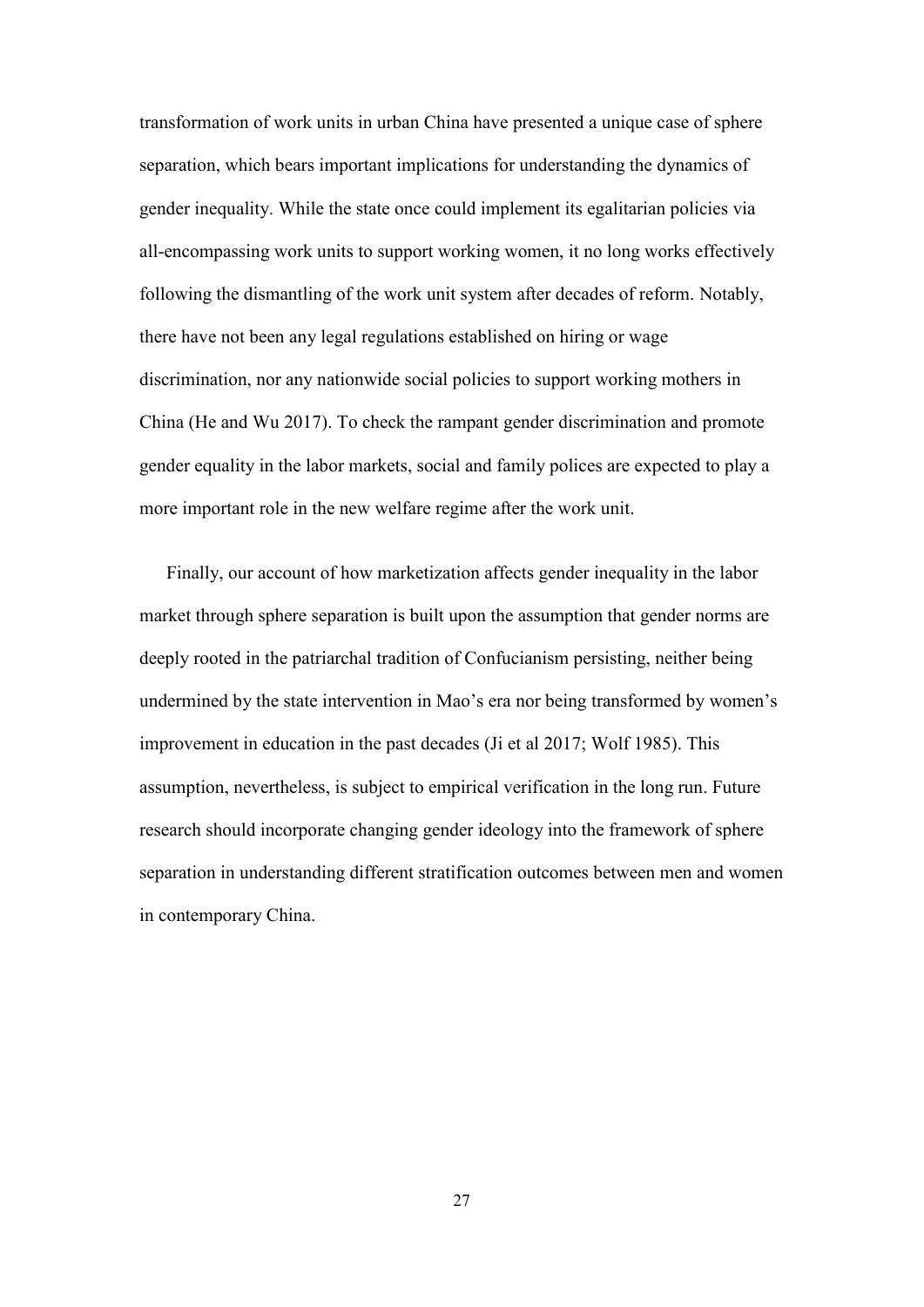## **References:**

Adams, Michele. 2011. "Division of Household Labor." in *The Concise Encyclopedia of Sociology*, edited by George Ritzer, M. J. Ryan, 156-57. Malder, MA: Wiley-Blackwell. Arendt, Hannah. 1958. *The Human Condition*. Chicago: University of Chicago Press.

Allison, Paul D. 2014. *Event History and Survival Analysis: Regression for Longitudinal Event Data*. Thousand Oaks, CA: SAGE Publications.

- Becker, Gary S. 1991. *A Treatise on the Family*. Cambridge, MA: Harvard University Press.
- Beller, Andrea 1982. "Occupational Segregation by Sex: Determinants and Changes." *Journal of Human Resource* 17 (3): 371-92.
- Bian, Yanjie. 1994. *Work and Inequality in Urban China*. Albany, NY: State University of New York Press.
- Bian, Yanjie, and Lulu Li. 2012. "The Chinese General Social Survey (2003-8): Sample Designs and Data Evaluation." *Chinese Sociological Review* 45(1):70- 97.
- Bianchi, Suzanne M. and Melissa A. Milkie. 2010. "Work and Family Research in the First Decade of the 21st Century." *Journal of Marriage and Family* 72(3): 705–25.
- Bianchi, Suzanne M., Melissa A. Milkie, Liana C. Sayer, and John P. Robinson. 2000. "Is Anyone Doing the Housework? Trends in the Gender Division of Household Labor." *Social Forces* 79(1):191-228.
- Blau, Francine D. and Lawrence M. Kahn. 2007. "Changes in the Labor Supply Behavior of Married Women: 1980–2000." *Journal of Labor Economics* 25(3):393–438.
- Budig, Michelle J. and Paula England. 2001. "The Wage Penalty for Motherhood." *American Sociological Review* 66 (2): 204-25.
- Budig, Michelle J. and Melissa J. Hodges. 2010. "Differences in Disadvantage: Variation in the Motherhood Penalty across White Women's Earnings Distribution." *American Sociological Review* 75(5):705-28.
- Cao, Yang and Chiung-Yin Hu. 2007. "Gender and Job Mobility in Postsocialist China: A Longitudinal Study of Job Changes in Six Coastal Cities." *Social Forces* 85(4):1535–60.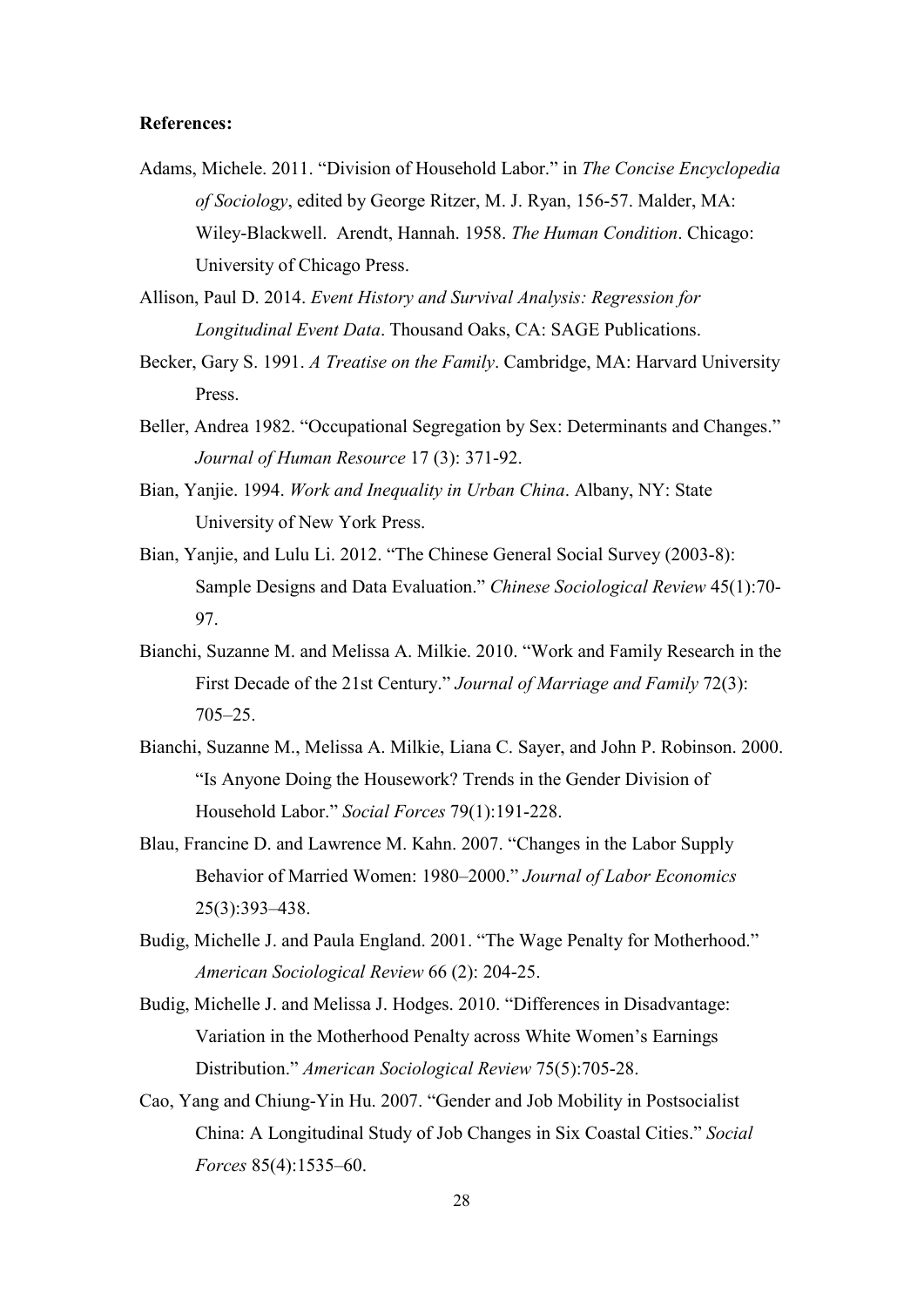- Cha, Youngjoo. 2010. "Reinforcing Separate Spheres: The Effect of Spousal Overwork on the Employment of Men and Women in Dual-Earner Households." *American Sociological Review* 75(2): 303–29.
- Cha, Youngjoo. 2013. "Overwork and the Persistence of Gender Segregation in Occupations." *Gender & Society* 27(2):158–184.
- Chang, Mariko Lin. 2015. "The Evolution of Sex Segregation Regimes" *American Journal of Sociology* 105(6):1658-1701.

Connell, Robert W. 1985. "Theorizing Gender." *Sociology* 19 (2): 260-72.

- Cook, Sarah and Xiao-yuan Dong. 2011. "Harsh Choices: Chinese Women's Paid Work and Unpaid Care Responsibilities under Economic Reform." *Development and Change* 42(4): 947-65.
- Corcoran, Mary, Sandra K. Danziger, Ariel Kalil, and Kristin S. Seefeldt. 2000. "How Welfare Reform is Affecting Women's Work." *Annual Review of Sociology* 26: 241-269.
- Costa, Dora L. 2000. "From Mill Town to Board Room: The Rise of Women's Paid Labor." *Journal of Economic Perspectives* 14(4):101–22
- Cotter, David A., Joan M. Hermsen, and Reeve Vanneman. 1999. "Systems of Gender, Race, and Class Inequality: Multilevel Analyses." *Social Forces* 78(2):433–60.
- DiPrete, Thomas A., and Patricia A. McManus. 2000. "Family Change, Employment Transitions, and the Welfare State: Household Income Dynamics in the United States and Germany." *American Sociological Review* 65 (3): 343–70.
- Edwards, O Laura F. 2001. "Gender and Changing Role of Women" Pp 225-226 in *A Companion to 19th-Century America*, edited by W. Barney. Malder, MA: Wiley-Blackwell.
- Engels, Friedrich. 1978. "The Origin of the Family, Private Property and the State (excerpt)." pp. 734–59 in The Marx-Engels Reader, edited by R. C. Tucker. New York, NY: Norton.
- England, Paula, Jonathan Bearak, Michelle J. Budig, and Melissa J. Hodges. 2016. "Do Highly Paid, Highly Skilled Women Experience the Largest Motherhood Penalty?" *American Sociological Review* 81(6):1161–89.
- Esping-Anderson, Gøsta. 1990. *The Three Worlds of Welfare Capitalism*. Princeton, NJ: Princeton University Press.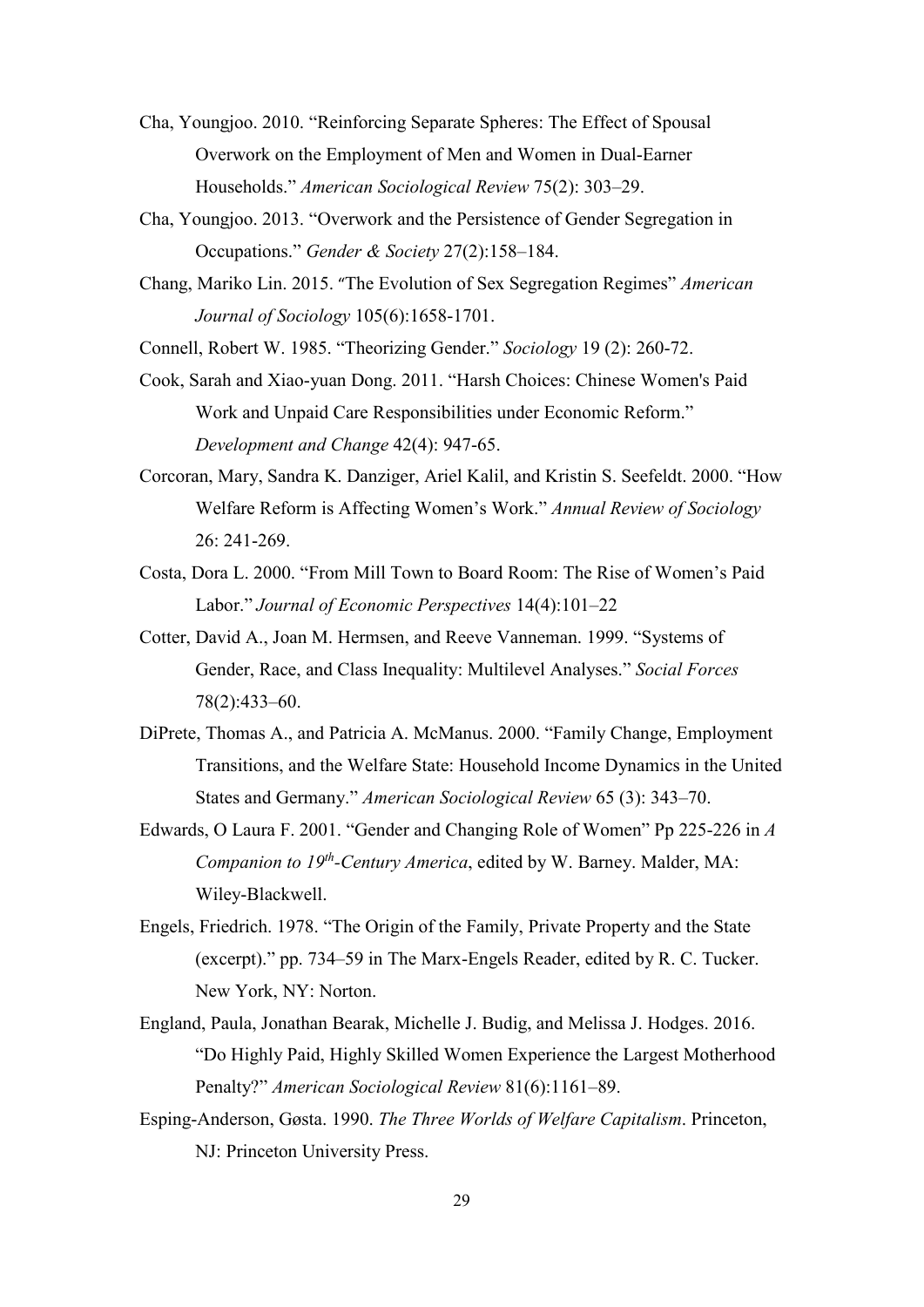\_\_\_\_\_\_. 1999. *Social Foundations of Postindustrial Economies*. Oxford University Press.

- Ferree, Myra Marx. 1990. "Beyond Separate Spheres: Feminism and Family Research." *Journal of Marriage and Family* 52(4): 865-83.
- Fullerton, Howard Jr. 1999. "Labor Force Participation: 75 Years of Change, 1950–98 and 1998–2025." *Monthly Labor Review* 1999 (December): 3-12.
- Ganzeboom, Harry B. and Donald J Treiman. 1996. "Internationally Comparable Measures of Occupational Status for the 1988 International Standard Classification of Occupations." *Social Science Research* 25: 201-39.
- Giles, John, Albert Park, and Fang Cai, 2006. "Re-employment of Dislocated Workers in Urban China: the Roles of Information and Incentives." *Journal of Comparative Economics* 34(3):582–607.
- Goldin, Claudia. 1990. *Understanding the Gender Gap*. New York, NY: Oxford University Press.
- Gornick, Janet. C., and Jerry A. Jacobs. 1998. "Gender, the Welfare State, and Public Employment: A Comparative Study of Seven Industrialized Countries (in Comparative Studies of the Welfare State." *American Sociological Review* 63(5):688-710.
- Gornick, Janet C., and Marcia K. Meyers. 2003. *Families that Work: Policies for Reconciling Parenthood and Employment.* New York, NY: The Russell Sage Foundation.
- Guo, Jing, and Suowei Xiao. 2013. "Through the Gender Lens: A Comparison of Family Policy in Sweden and China." *China Journal of Social Work* 1-16. DOI:10.1080/17525098.2013.840663
- Gupta, Sanjiv. 1999. "The Effects of Transitions in Marital Status on Men's Performance of Housework." *Journal of Marriage and Family* 61:700-11.
- Hausmann, Ricardo, Laura D. Tyson, and Saadia Zahidi. 2009. *The Global Gender Gap Report 2009*. http://www3.weforum.org/docs/WEF\_GenderGap\_Report\_2009.pdf, accessed on August 19, 2016.
- He, Guangye, and Xiaogang Wu. 2017. "Marketization, Occupational Segregation, and Gender Earnings Inequality in Urban China." *Social Science Research* 65:96-111.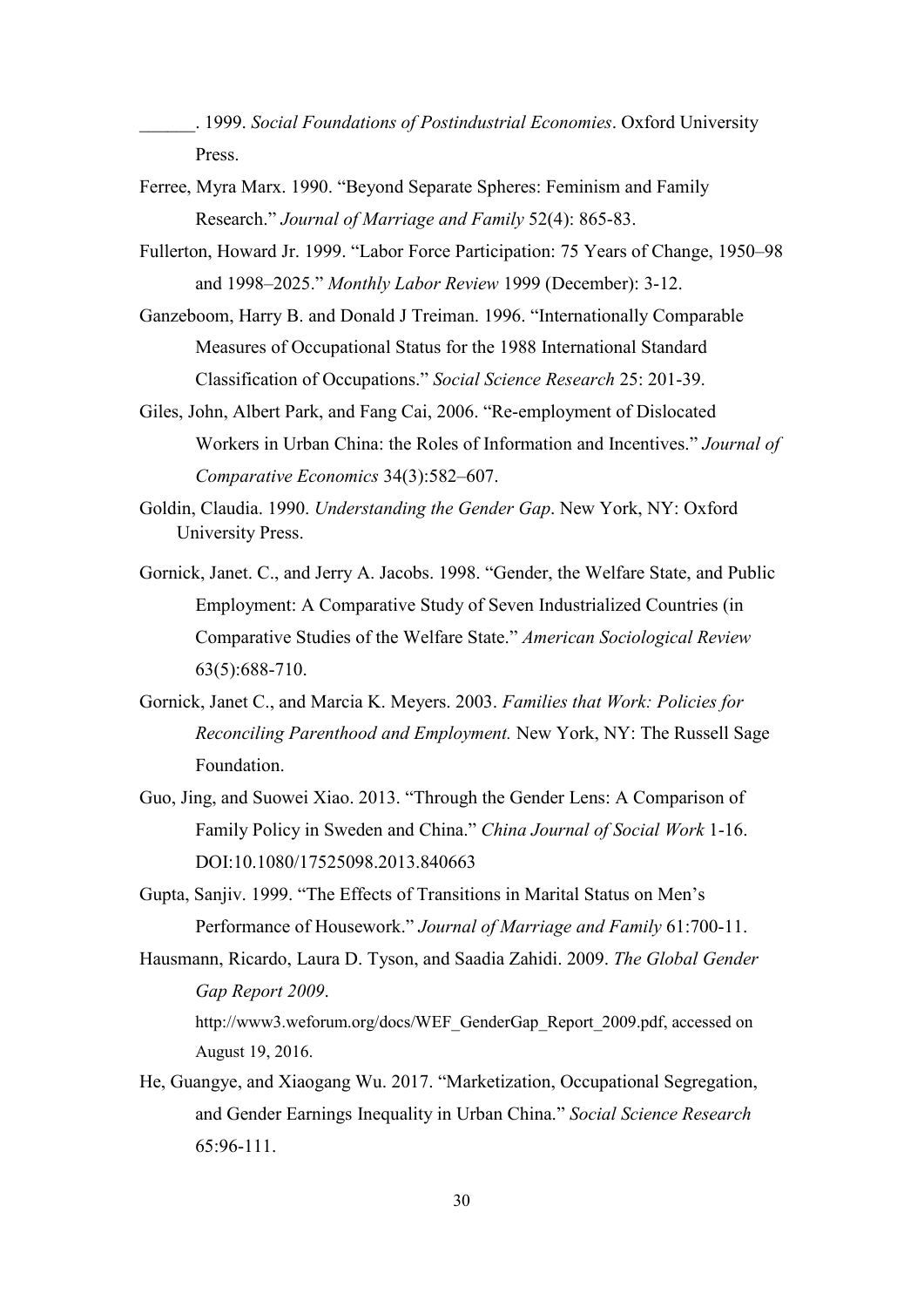- He, Guangye, and Xiaogang Wu. 2018. "Dynamics of the Gender Earnings Inequality in Reform-Era Urban China." *Work Employment & Society* 32(2):726-46
- Hershatter, Gail. 2003. "Making the Visible Invisible: The Fate of 'The Private' in Revolutionary China." Pp 257–81in *Voices amid Silence (I): Women and The Nation in Modern China (1600–1950)*, edited by F. Lu, Taipei: Institute of Modern History, Academia Sinica.
- Hook, Jennifer L. 2006. "Care in Context: Men's Unpaid Work in 20 Countries, 1965–2003." *American Sociological Review* 71(4):639–660.
- Hout, Michael, and Thomas A. Diprete. 2006. "What We Have Learned: RC28's Contribution to Knowledge about Social Stratification." *Research in Social Stratification and Mobility* 24(1):1-20.
- Hughes, James, and Margaret Maurer-Fazio. 2002. "Effects of Marriage, Education and Occupation on the Female/Male Wage Gap in China." *Pacific Economic Review* 7 (1):137–56. [https://doi.org/10.1111/1468-0106.00156.](https://doi.org/10.1111/1468-0106.00156)
- Jacobs, Jerry A. 1989. "Long-Term Trends in Occupational Segregation by Sex." *American Journal of Sociology* 95(1):160-173.
- Jacobs, Jerry A., and Kathleen Gerson. 2004. *The Time Divide: Work, Family and Gender Inequality*. Cambridge, MA: Harvard University Press.
- Ji, Yingchun, 2015. "Between Tradition and Modernity: 'Leftover' Women in Shanghai." *Journal of Marriage and Family* 77:1057-73.
- Ji, Yingchun and Xiaogang Wu. 2018 "New Gender Dynamics in Post-Reform China: Family, Education and Labor Market" *Chinese Sociological Review* 50 (3): 231-39
- Ji, Yingchun, Xiaogang Wu, Shengwei Sun, and Guangye He. 2017. "Unequal Care, Unequal Work: Toward a More Comprehensive Understanding of Gender Inequality in Post-Reform Urban China." *Sex Roles* 77 (11-12), 765-778
- Juhn, Chinhui and Simon Potter. 2006. "Changes in Labor Force Participation in the United States." *The Journal of Economic Perspectives* 20(3):27–46.
- Killewald, Alexandra. 2013. "A Reconsideration of the Fatherhood Premium: Marriage, Residence, Biology, and the Wages of Fathers." *American Sociological Review* 78:96-116.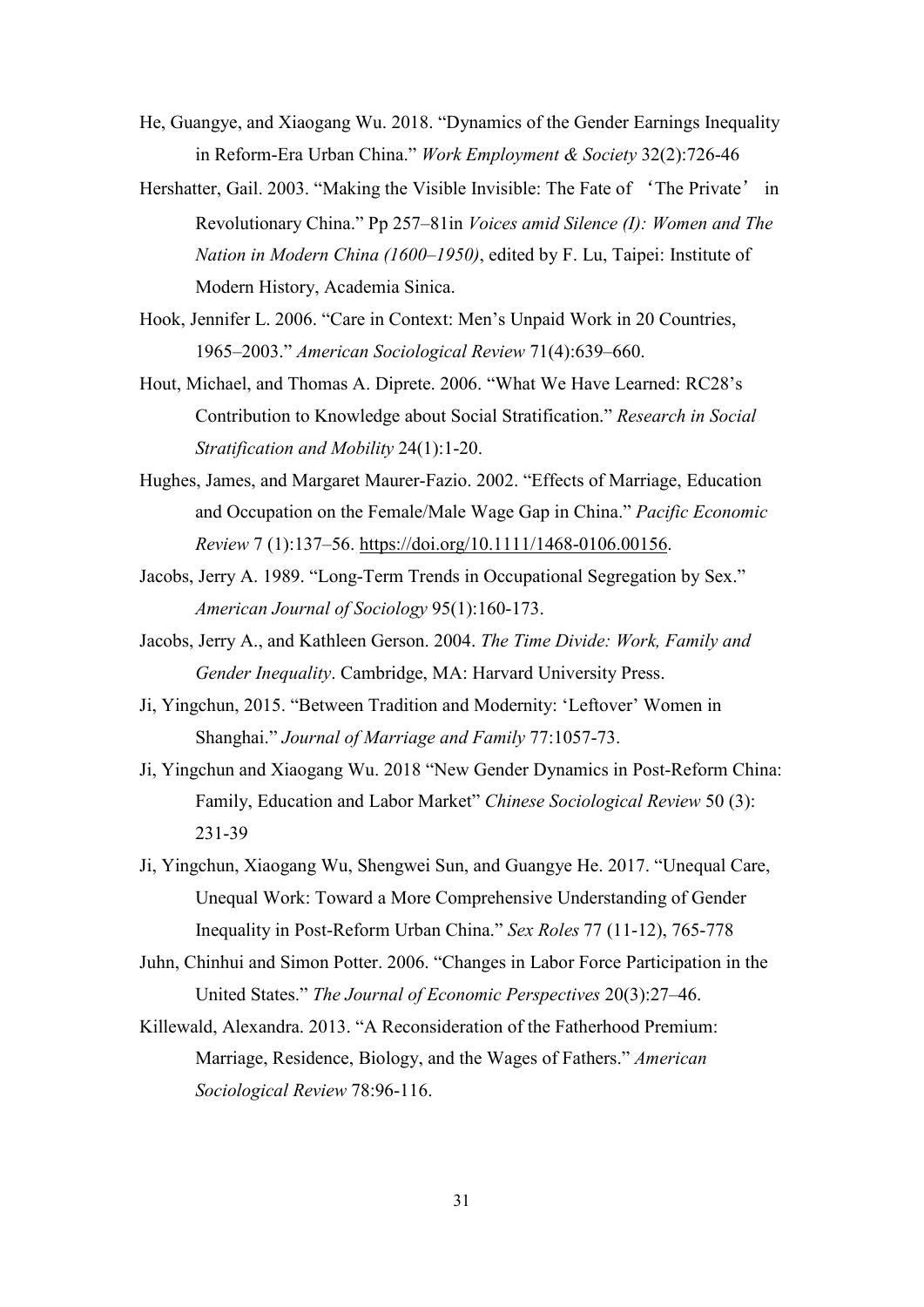- Killewald, Alexandra, and Margaret Gough. 2013. "Does Specialization Explain Marriage Penalties and Premiums?" *American Sociological Review* 78(3):477- 502.
- Levanon, Asaf, and David B. Grusky 2016. "The Persistence of Extreme Gender Segregation in the Twenty-first Century." *American Journal of Sociology*, 122(2): 573-619.
- Li, Wangyang, and Yu Xie. 2015. "Trends inOccupational Gender Segregation in China, 1982–2010." *Chinese Journal of Sociology* 6:153–77 [in Chinese]. doi: 10.15992/j.cnki.31–1123/c.2015.06.007 .
- Loh, Eng Seng. 1996. "Productivity Differences and the Marriage Premium for White Males." *Journal of Human Resources* 31: 566-89.
- Looze, Jessica. 2014. "Young Women's Job Mobility: The Influence of Motherhood Status and Education." *Journal of Marriage and Family* 76:693-709.
- Lopata, Helena and Barrie Thorne. 1978. "On the Term 'Sex Roles'." *Signs* 3:718-721.
- Loprest, Pamela J. 1992. "Gender Differences in Wage Growth and Job Mobility." *American Economic Review* 82:526-38.
- Lundberg, Shelly, and Elaina Rose. 2000. "Parenthood and the Earnings of Married Men and Women." *Labor Economics* 7: 689-710.
- Mandel, Hadas, and Moshe Semyonov. 2006. "A Welfare State Paradox: State Interventions and Women's Employment Opportunities in 22 Countries." *American Journal of Sociology* 111(6):1910–49.
- Manning, Alan, and Joanna Swaffield. 2008. "The Gender Gap in Early Career Wage Growth," *The Economic Journal* 118: 983–1024.
- Marini, Margaret Mooney. 1989. "Sex Differences in Earnings in the United States." *Annual Review of Sociology* 15: 343-80.
- Maurer-Fazio, Margaret, Rachel Connelly, Lan Chen, and Lixin Tang. 2011. "Childcare, Eldercare, and Labor Force Participation of Married Women in Urban China, 1982-2000*." Journal of Human Resources*, 46(2): 261-94.
- Miller, Amalia R. 2011. "The Effects of Motherhood Timing on Career Path." *Journal of Population Economics* 24: 1071-100.
- Ministry of Education 2007. *Educational Statistical Yearbook of China*. Beijing: China Statistics Press.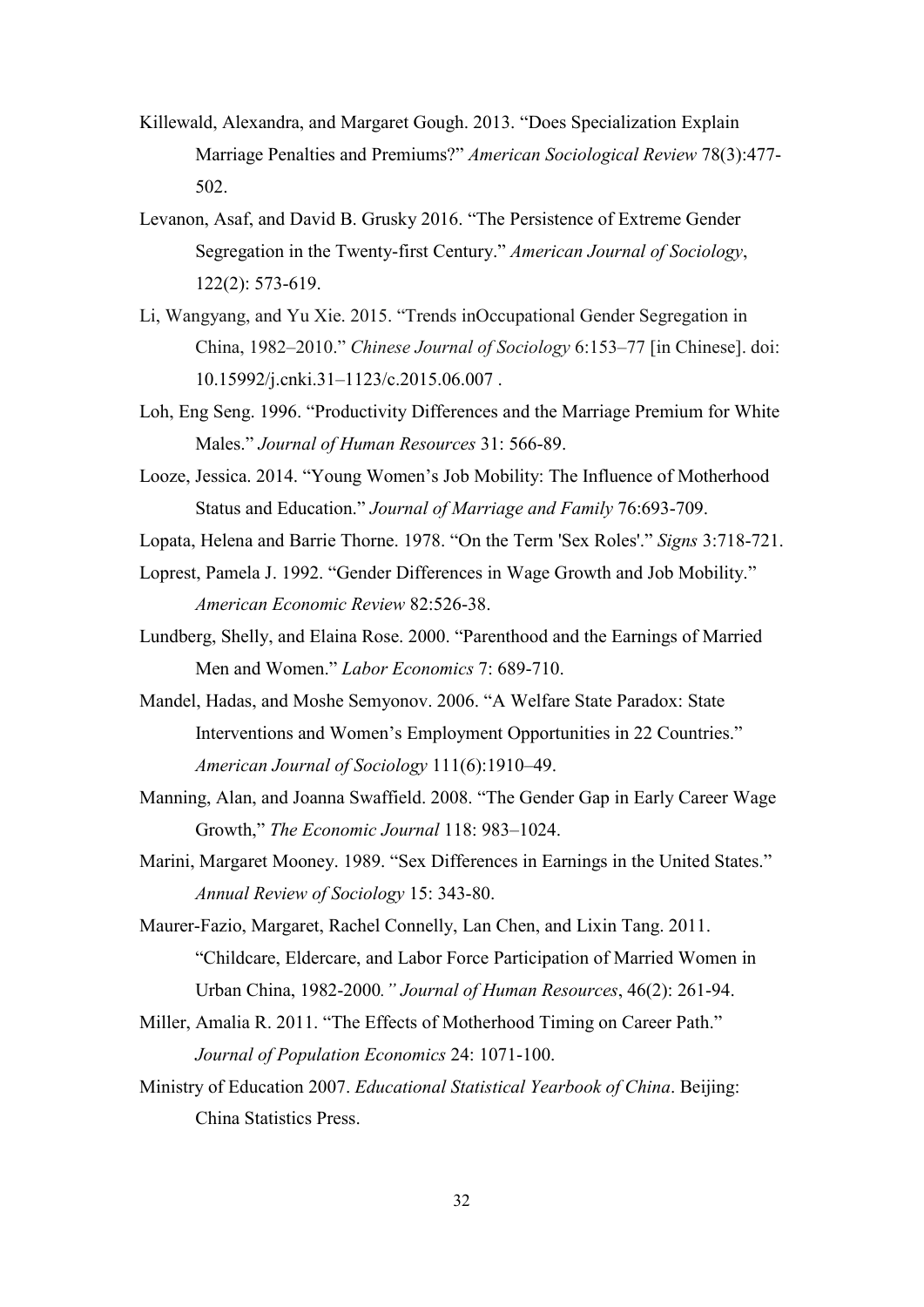- Mu, Zheng and Yu Xie. 2016. "'Motherhood Penalty' and 'Fatherhood Premium'? Fertility Effects on Parents in China." *Demographic Research* 35(47):1373– 410.
- O'Neill, June. 2003. "The Gender Gap in Wages, circa 2000*.*" *The American Economic Review* 93(2): 309-14.
- Orloff, Ann Shola. 1993. "Gender and the Social Rights of Citizenship: The Comparative Analysis of Gender Relations and Welfare States." *American Sociological Review* 58(3):303-28.
- Polachek, Solomon W., and W. Stanley Siebert. 1993. *The Economics of Earnings*. Cambridge and New York: Cambridge University Press.
- Raymo, James M., Hyunjoon Park, Yu Xie and Jean W. Yeung. 2015. "Marriage and Family in East Asia: Continuity and Change." *Annual Review of Sociology*  41:471-92.
- Reskin, Barbara. 1993. "Sex Segregation in the Workplace." *Annual Review of Sociology* 19:241-70.
- Shavit, Yossi, and Hans-Peter Blossfeld (eds.). 1993. *Persistent Inequality: Changing Educational Attainment in Thirteen Countries*. Boulder, CO: Westview Press.
- Song, Jin, Terry Sicular, and Bjorn Gustafsson. 2017. "China's Urban Gender Wage Gap: A New Direction?" Working Paper Series 2017–23. Centre for Human Capital and Productivity (CHCP). London, Ontario: Western University. https://doi.org/10.13140/RG.2.2.13079.06569
- Song, Shaopeng. 2012. "The Private Embedded in the Public: The State's Discourse on Domestic Work, 1949–1966. *Research on Women in Modern Chinese History* 19:131–172 [in Chinese].
- Stone, Pamela. 2007. *Opting Out? Why Women Really Quit Careers and Head Home*. Berkele, CA: University of California Press.
- Stauffer, Dana Jalbert. 2008. "Aristotle's Account of the Subjection of Women." *The Journal of Politics* 70 (4): 929-41.
- Sun, Shengwei and Feinian Chen. 2017. "Women's Employment Trajectories during Early Adulthood in Urban China: A Cohort Comparison." *Social Science Research.* 68 (2017) 43-58.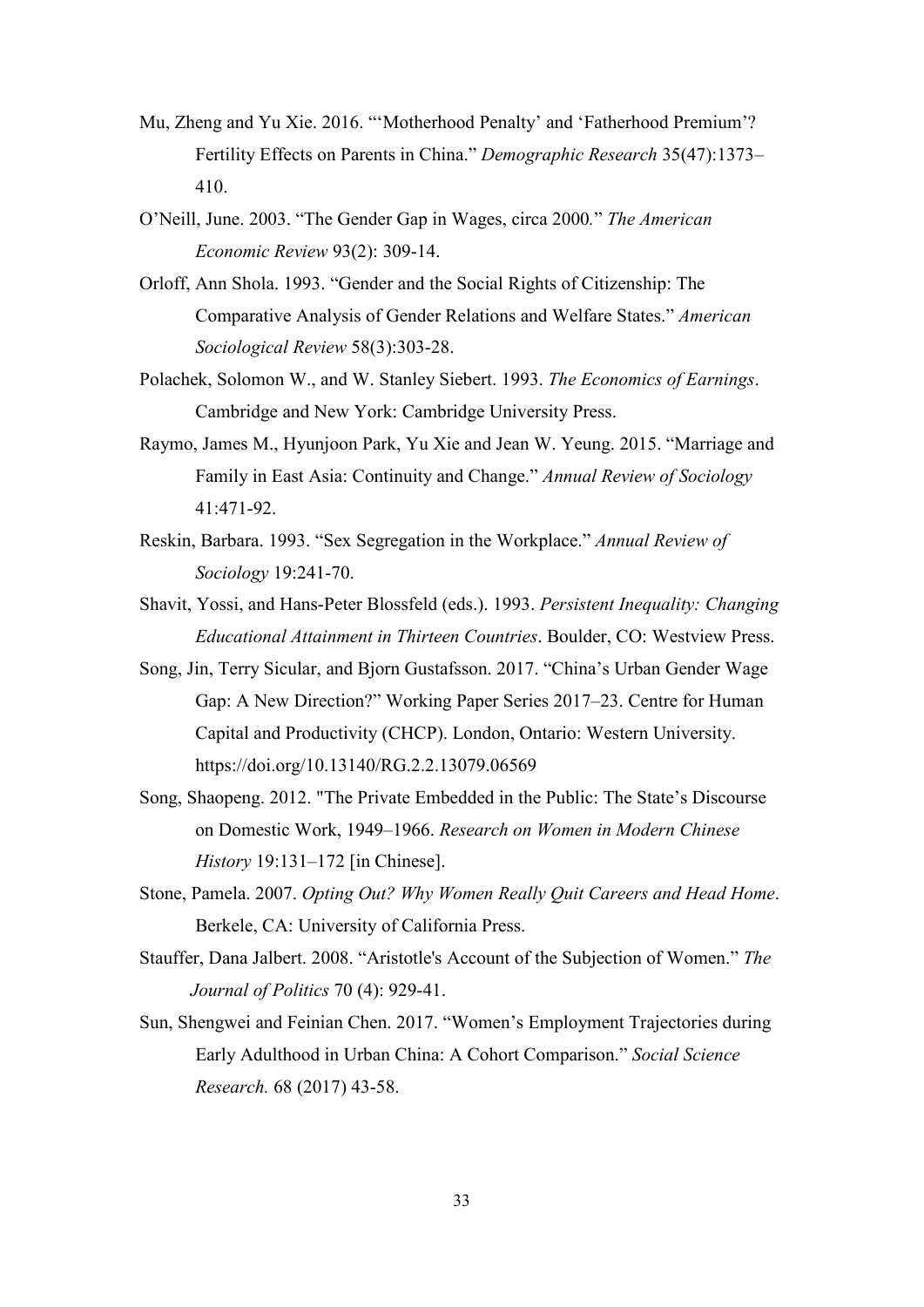- Treiman, Donald J., and Hartmann, Heidi I. (ed.). 1981. *Women, Work, and wages: Equal Pay for Jobs of Equal Value.* Washington, D.C.: National Academy Press.
- Van der Lippe, Tanja, and Liset Van Dijk. 2002. "Comparative Research on Women's Employment." *Annual Review of Sociology* 28(1): 221-41.
- Walder, Andrew G. 1986. *Communist Neo-Traditionalism: Work and Authority in Chinese Industry*. Berkeley, CA: University of California Press.
- Walder, Andrew G. 1992. "Property Rights and Stratification in Socialist Redistributive Economies." *American Sociological Review* 57(4): 524-39
- Walder, Andrew G., Bobai Li, and Donald J. Treiman, 2000 "Politics and Life Chances in a State Socialist Regime: Dual Career Paths into the Urban Chinese Elite, 1949-1996." *American Sociological Review* 65(2):191-209.
- Whyte, Martin King, and Parish, William L. 1984. *Urban Life in Contemporary China.* Chicago, IL: University of Chicago Press.
- Wolf, Margery. 1985. *Revolution Postponed: Women in Contemporary China.* Stanford, CA: Stanford University Press.
- Wu, Xiaogang. 2002. "Work Units and Income Inequality: The Effect of Market Transition in Urban China." *Social Forces* 80(3):1069 -99
- Wu, Xiaogang. 2010. "Voluntary and Involuntary Job Mobility and Earnings Inequality in Urban China, 1993-2000." *Social Science Research* 39: 382-95.
- Wu, Xiaogang. 2019. "Inequality and Social Stratification in Post-socialist China." *Annual Review of Sociology* [in press]
- Wu, Xiaogang and Xi Song. 2014. "Ethnic Stratification amid China's Economic Transition: Evidence from the Xinjiang Uyghur Autonomous Region." *Social Science Research* 44:158-172
- Wu, Xiaogang, Donald J Treiman. 2007. "Inequality and Equality under Chinese Socialism: The *Hukou* System and Intergenerational Occupational Mobility." *American Journal of Sociology* 113(2): 415-45
- Wu, Yuxiao, and Dongyang Zhou. 2015. "Women's Labor Force Participation in Urban China, 1990–2010." *Chinese Sociological Review* 47:314-42.
- Wu, Yuxiao, Peng Wang, and Chao Huang. 2016. "Family Patronage, Institutional Patronage, and Work Family Conflict: Women's Employment Status and Subjective Well-Being in Urban China." *The Journal of Chinese Sociology* 3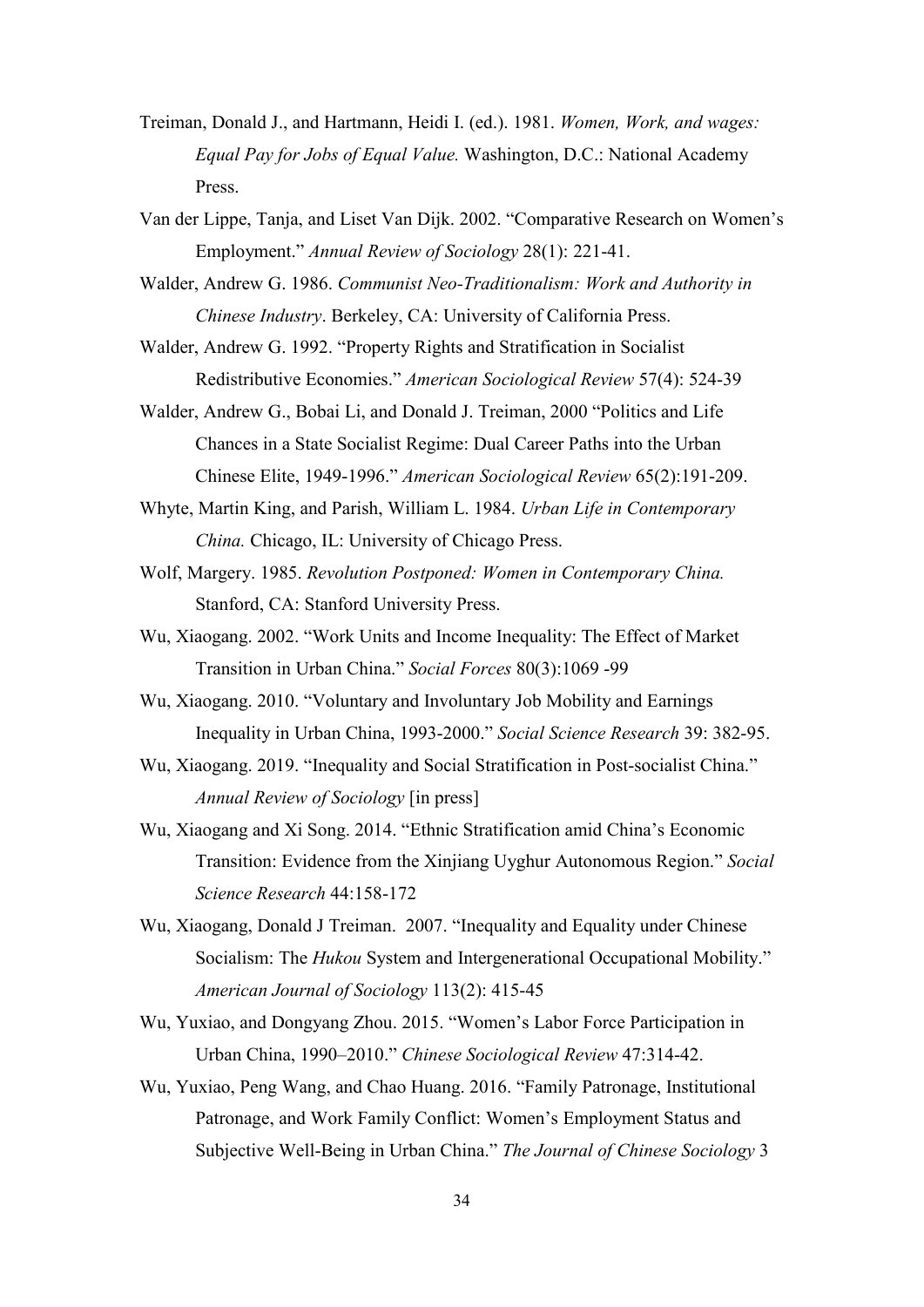(1). <https://doi.org/10.1186/s40711-016-0041-2>

- Xu, Duouo, and Xiaogang Wu. 2018. "From Political Power to Personal Wealth: Privatization, Elite Opportunity, and Social Stratification in Post-reform China." Princeton Research Network on Contemporary China (PRCC) Working Papers<https://ccc.princeton.edu/node/2976>
- Yu, Jia and Yu Xie. 2014. "The Effect of Fertility on Women's Wages in China." *Population Research* 38(1): 8-29 [In Chinese].
- Zhang, Yuping, and Emily Hannum, 2015. "Diverging Fortunes: The Evolution of Gender Wage Gaps for Singles, Couples, and Parents in China." *Chinese Journal of Sociology* 1(1):15-55.
- Zhang, Yuping, Emily Hannum and Meiyan Wang. 2008. "Gender-Based Employment and Income Differences in Urban China: Considering the Contributions of Marriage and Parenthood." *Social Forces* 86:1529-1560.
- Zhang, Juwei. 2003. "Urban *Xiagang*, Unemployment and Social Support Policies: A Literature Review of Labor Market Policies in Transitional China." Report to the World Bank, Washington, DC.
- Zhou, Xueguang. 2000. "Economic Transformation and Income Inequality in Urban China." *American Journal of Sociology* 105:1135-74
- Zhou, Xueguang, Nancy B. Tuma, and Phyllis Moen. 1997 "Institutional Change and Patterns of Job Shifts in Urban China, 1949-1994." *American Sociological Review* 62: 339-365
- Zuo, Jiping. 2005. "Women's Liberation and Gender Equality in the 50s in the 20th Century: Chinese Urban Couples' Experience and Perception." *Chinese Journal of Sociology* 1:182–209 [in Chinese].
- Zuo, Jiping, and Yanjie.Bian. 2001. "Gendered Resources, Division of Housework, and Perceived Fairness — A Case in Urban China." *Journal of Marriage and Family* 63:1122-1133.
- Zuo, Jiping, and Yongping Jiang. 2013. Urban Women's Work and Family in Social Transition. Beijing: Contemporary China Publishing House [in Chinese].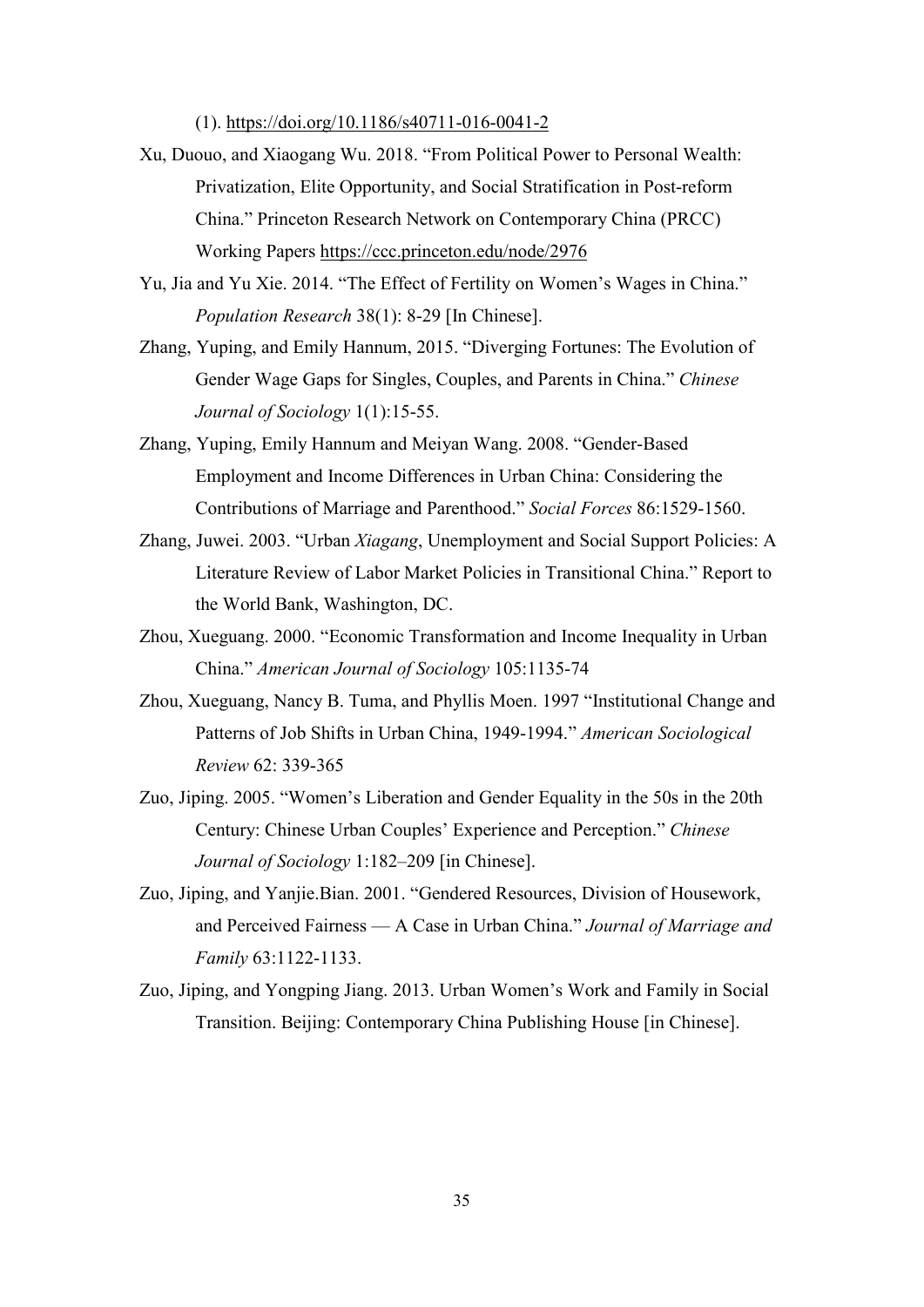



# **Current/Last Job, Urban China**

 *Data source:* Chinese General Social Survey, 2008

*Note:* Only individuals age 18 or above (excluding students) residing in urban areas are included.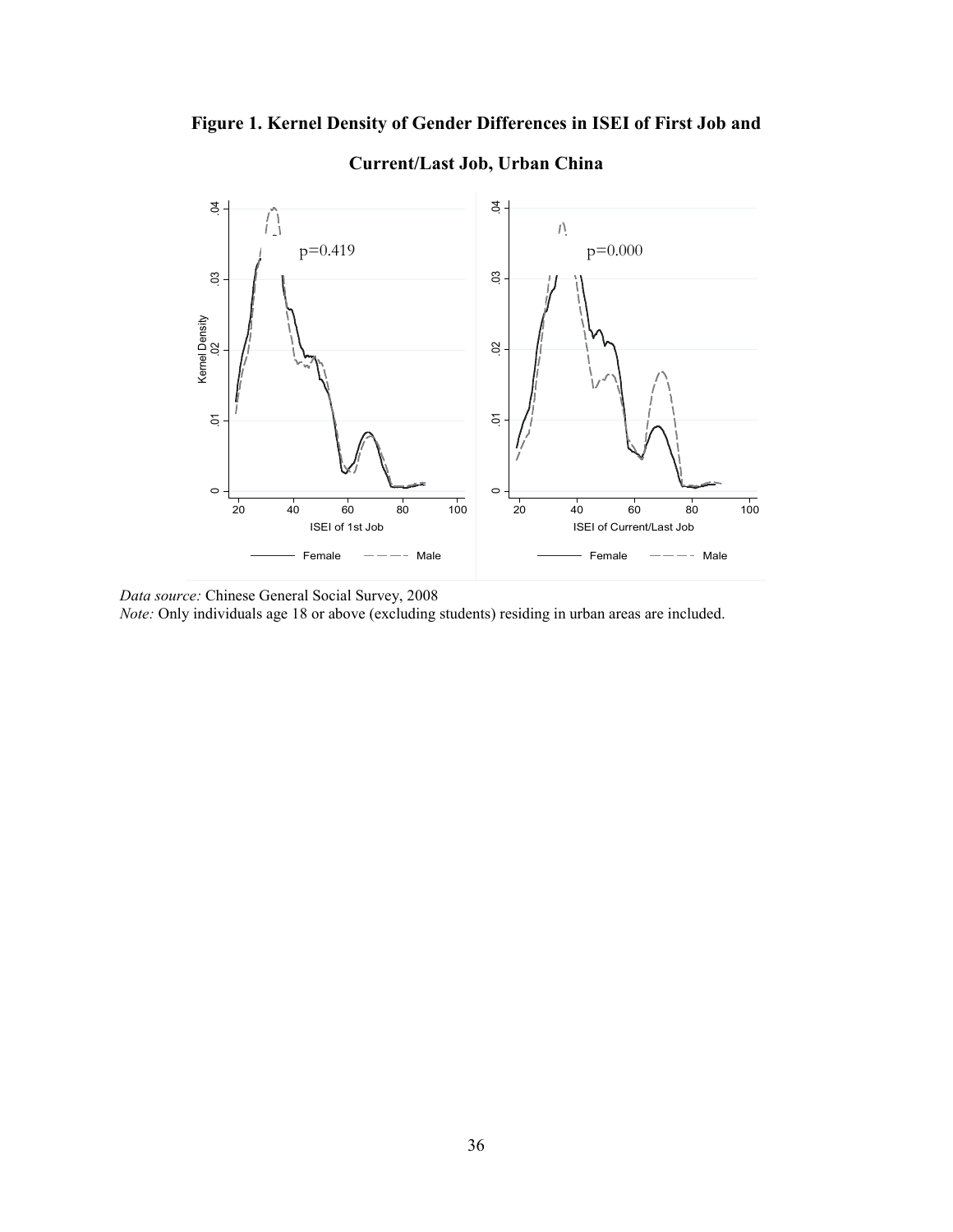



*Notes:* \* *p*<0.05; \*\* *p*<0.01; \*\*\* *p*<0.001. The log-rank test weighs all time points equally, while the Wilcoxon test gives higher weights to earlier time points. \*, \*\*, \*\*\* means that transition to marriage would significantly men/women's chances of experiencing upward mobility/job exit.

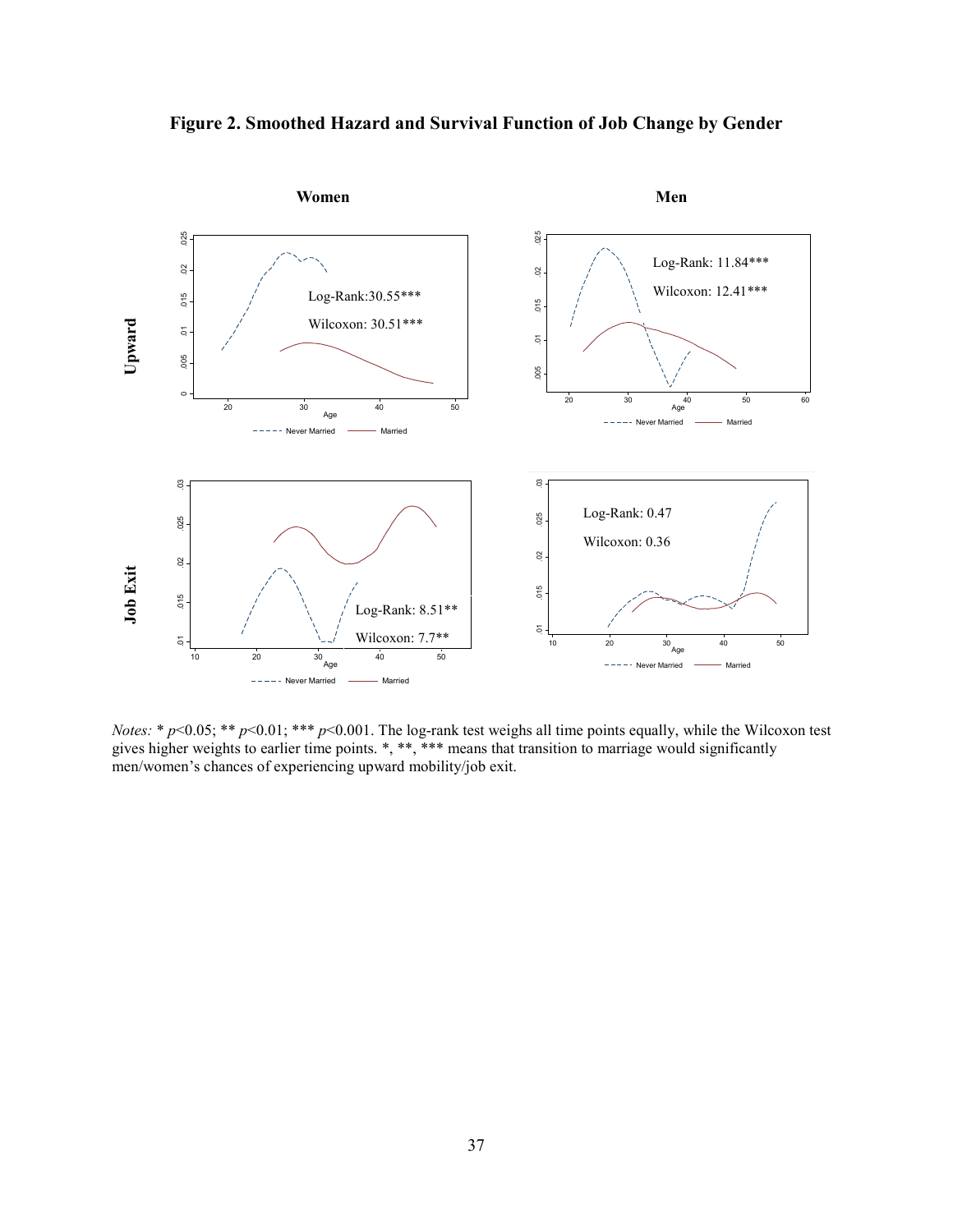

**Figure 3. Predicted Probability of Job Change by Marital Status**

Note: The figures are drawn from the right panel of female and male models in Table 2 and Table 3.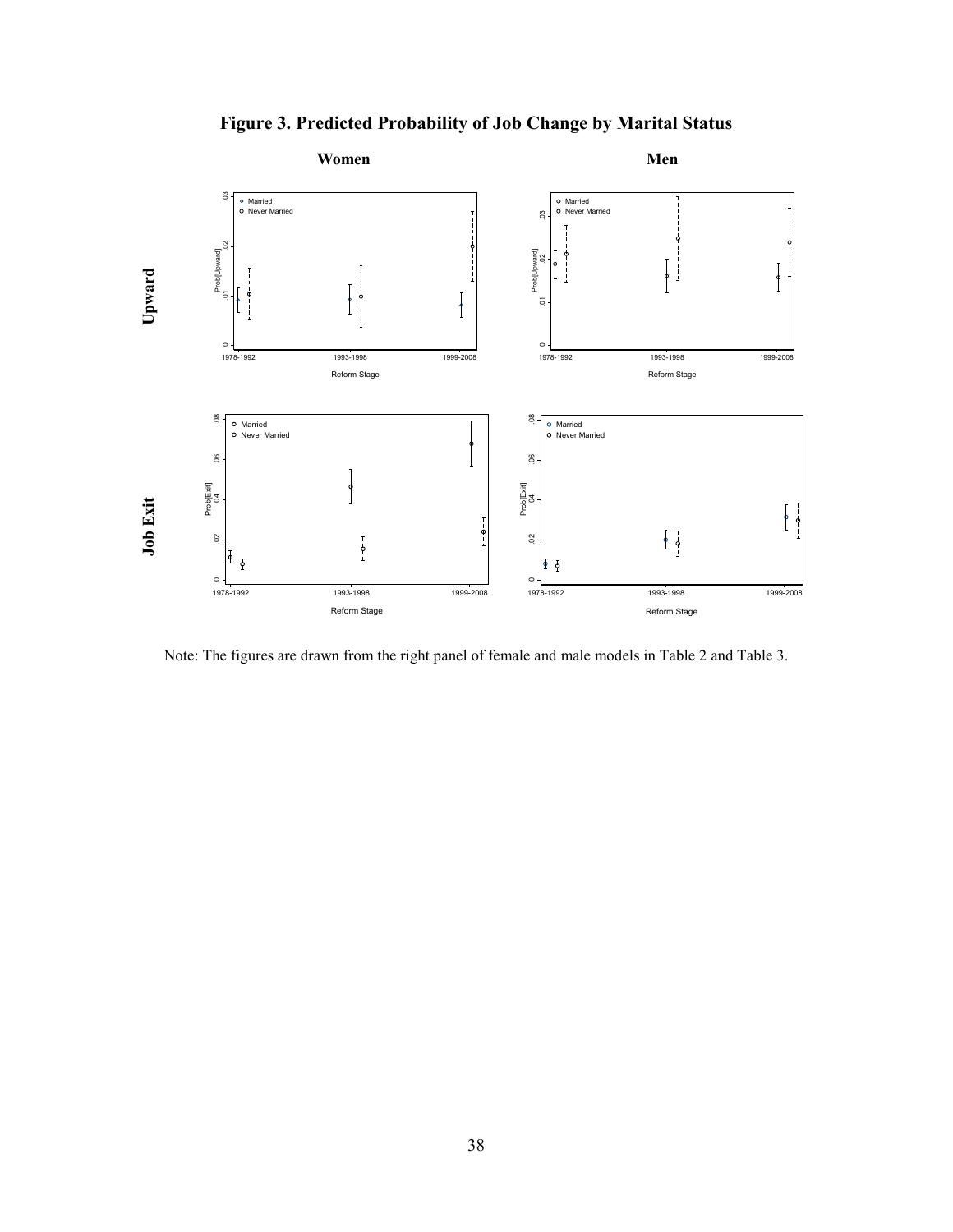



Note: The figures are drawn from the right panel of female and male models in Table 4 and Table 5.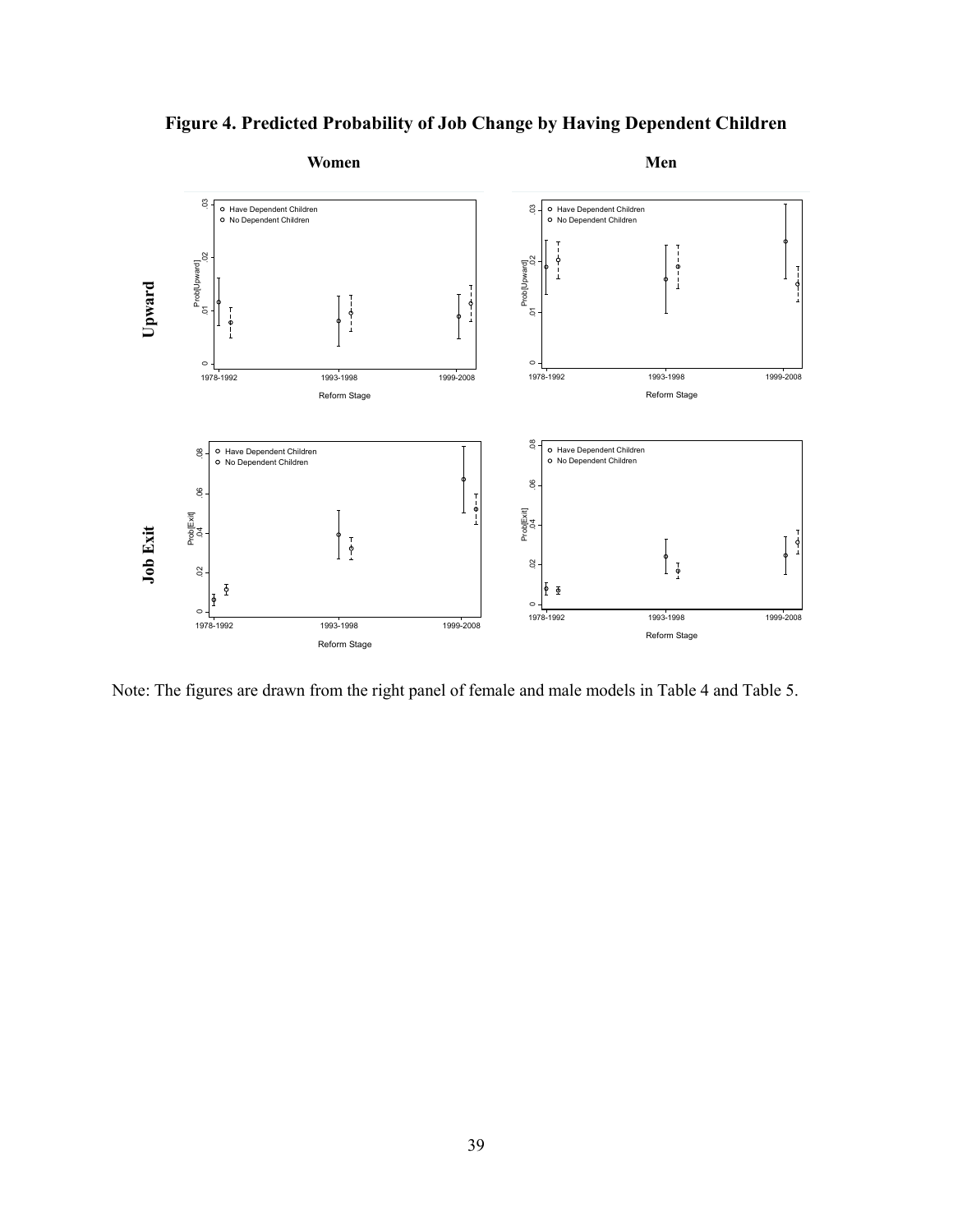|                                   | Full Sample | Women  | Men    | Diff.                    | p-Value |
|-----------------------------------|-------------|--------|--------|--------------------------|---------|
| Panel A: Individual records       |             |        |        |                          |         |
| Ever upward mobility              | 17.37       | 12.83  | 21.85  | $\overline{\phantom{a}}$ | 0.000   |
| Ever exit                         | 32.69       | 39.23  | 26.25  |                          | 0.000   |
| Married                           | 82.17       | 81.85  | 82.48  | $\overline{\phantom{a}}$ | 0.526   |
| Have dependent children (age 0-6) | 81.01       | 82.11  | 79.92  |                          | 0.124   |
| Education                         |             |        |        |                          |         |
| $\leq$ Primary                    | 13.31       | 15.56  | 11.09  | $+$                      | 0.000   |
| Junior High                       | 28.73       | 30.52  | 26.97  |                          | 0.031   |
| Senior High                       | 33.65       | 32.91  | 34.38  | $\overline{\phantom{a}}$ | 0.392   |
| $>=$ College                      | 24.31       | 21.01  | 27.56  | $\overline{\phantom{a}}$ | 0.000   |
| Party member                      | 16.78       | 9.77   | 23.69  | $\overline{\phantom{a}}$ | 0.000   |
| Rural hukou                       | 19.06       | 21.14  | 16.99  |                          | 0.004   |
| Public sector                     | 39.31       | 39.91  | 38.72  | $\overline{\phantom{a}}$ | 0.506   |
| $\mathbf N$                       | 3,028       | 1,504  | 1,524  |                          |         |
| Panel B: Person-year records      |             |        |        |                          |         |
| Job Mobility                      |             |        |        |                          |         |
| Upward mobility                   | 1.41        | 0.95   | 1.84   | $\blacksquare$           | 0.000   |
| Exit                              | 2.13        | 2.66   | 1.65   |                          | 0.000   |
| Reform stage                      |             |        |        |                          |         |
| 1978-1992                         | 42.69       | 43.22  | 42.20  |                          | 0.025   |
| 1993-1998                         | 25.96       | 25.86  | 26.05  | $\overline{\phantom{a}}$ | 0.648   |
| 1999-2008                         | 31.35       | 30.91  | 31.75  | $\overline{\phantom{a}}$ | 0.051   |
| Time Variant Covariates           |             |        |        |                          |         |
| Married                           | 75.50       | 77.05  | 74.07  |                          | 0.000   |
| Have dependent children (age 0-6  | 26.60       | 26.16  | 27.00  |                          | 0.040   |
| Party member                      | 15.02       | 8.48   | 21.05  | $\overline{\phantom{a}}$ | 0.000   |
| Public sector                     | 22.90       | 22.08  | 23.66  |                          | 0.002   |
| Rural hukou                       | 15.35       | 16.04  | 14.71  |                          | 0.000   |
| Age                               | 34.11       | 33.9   | 34.31  | $\overline{\phantom{0}}$ | 0.000   |
|                                   | (9.73)      | (9.79) | (9.66) |                          |         |
| Person-year                       | 46,341      | 22,221 | 24,120 |                          |         |

# **Table 1. Descriptive Statistics for Selected Variables (Person-Year), CGSS 2008**

*Notes:* Figures are percentages, except for age (standard deviation in the parentheses); "Diff" refers to female-male differences, with positive signs indicating that percentages for women are greater than those for men, and negative signs vice versa.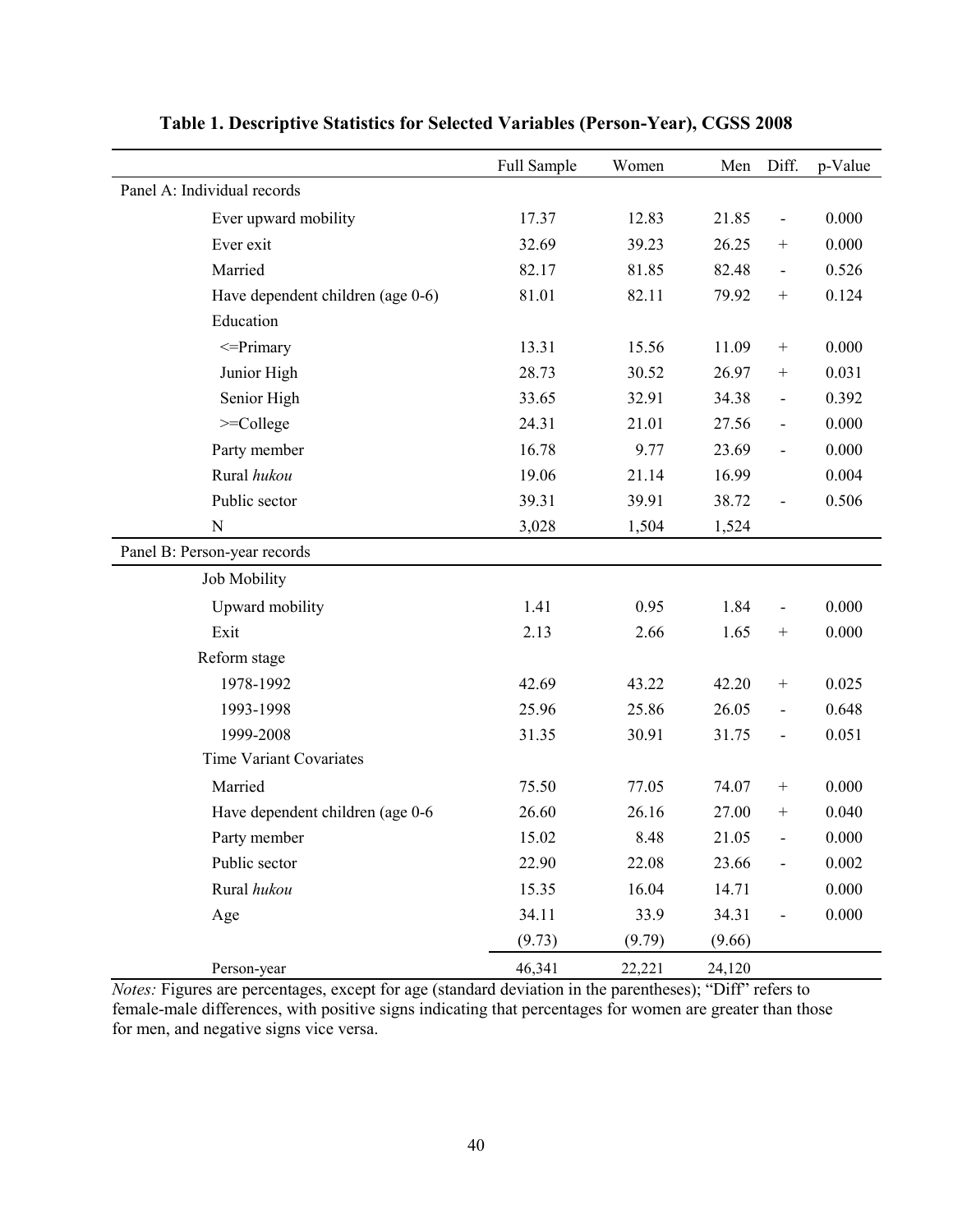# **Table 2. Discrete-time Logit Model Estimating the Effect of Marriage on**

|                              | Model 1a    | Model 1b    | Model 1c | Model 2a       | Model 2b    | Model 2c   |
|------------------------------|-------------|-------------|----------|----------------|-------------|------------|
| Variables                    | Women       | Men         | Sig      | Women          | Men         | <b>Sig</b> |
| Marriage                     | $-0.525***$ | $-0.308 +$  |          | $-0.122$       | $-0.121$    |            |
|                              | (0.201)     | (0.165)     |          | (0.305)        | (0.198)     |            |
| Reform stage(ref.=1978-1992) |             |             |          |                |             |            |
| 1993-1998                    | 0.005       | $-0.061$    |          | $-0.047$       | 0.161       |            |
|                              | (0.190)     | (0.124)     |          | (0.389)        | (0.222)     |            |
| 1999-2008                    | 0.163       | $-0.091$    |          | $0.679*$       | 0.125       |            |
|                              | (0.178)     | (0.116)     |          | (0.296)        | (0.206)     |            |
| Interaction                  |             |             |          |                |             |            |
| Marriage *1993-1998          |             |             |          | 0.062          | $-0.325$    |            |
|                              |             |             |          | (0.438)        | (0.269)     |            |
| Marriage *1999-2008          |             |             |          | $-0.798*$      | $-0.309$    |            |
|                              |             |             |          | (0.344)        | (0.245)     |            |
| Education(ref: <= primary)   |             |             |          |                |             |            |
| Junior High                  | $0.619^{+}$ | $0.585*$    |          | $0.640\dagger$ | $0.603*$    |            |
|                              | (0.373)     | (0.276)     |          | (0.374)        | (0.277)     |            |
| Senior High                  | $0.999**$   | $1.030***$  |          | $1.018**$      | $1.057***$  |            |
|                              |             |             |          |                |             |            |
|                              | (0.362)     | (0.269)     |          | (0.363)        | (0.271)     |            |
| $>=$ College                 | $1.495***$  | $1.573***$  |          | $1.532***$     | $1.591***$  |            |
|                              | (0.402)     | (0.282)     |          | (0.404)        | (0.283)     |            |
| Party Member                 | $0.852***$  | $0.794***$  |          | $0.839***$     | $0.793***$  |            |
|                              | (0.205)     | (0.116)     |          | (0.204)        | (0.116)     |            |
| Public Sector                | $0.859***$  | 0.137       | ***      | $0.823***$     | 0.121       | ***        |
|                              | (0.147)     | (0.117)     |          | (0.150)        | (0.118)     |            |
| ISEI of 1st Occupation       | 0.051       | $-0.004$    |          | 0.047          | $-0.006$    |            |
|                              | (0.048)     | (0.031)     |          | (0.048)        | (0.031)     |            |
| Age Dummies                  | Yes         | Yes         |          | Yes            | Yes         |            |
| Constant                     | $-6.642***$ | $-6.029***$ |          | $-6.873***$    | $-6.147***$ |            |
|                              | (1.056)     | (0.776)     |          | (1.072)        | (0.780)     |            |
| Observations                 | 20,728      | 23,946      |          | 20,728         | 23,946      |            |
| Log-Likelihood               | $-1103.331$ | $-2088.320$ |          | $-1099.616$    | $-2087.252$ |            |
| Chi-Square                   | 187.68      | 258.23      |          | 208.39         | 262.70      |            |

# **Upward Job Mobility, CGSS 2008**

*Notes:* † *p*<0.1; \* *p*<0.05; \*\* *p*<0.01; \*\*\* *p*<0.001. Robust standard errors are in parentheses. In consideration of its nonlinear form, age dummies are added.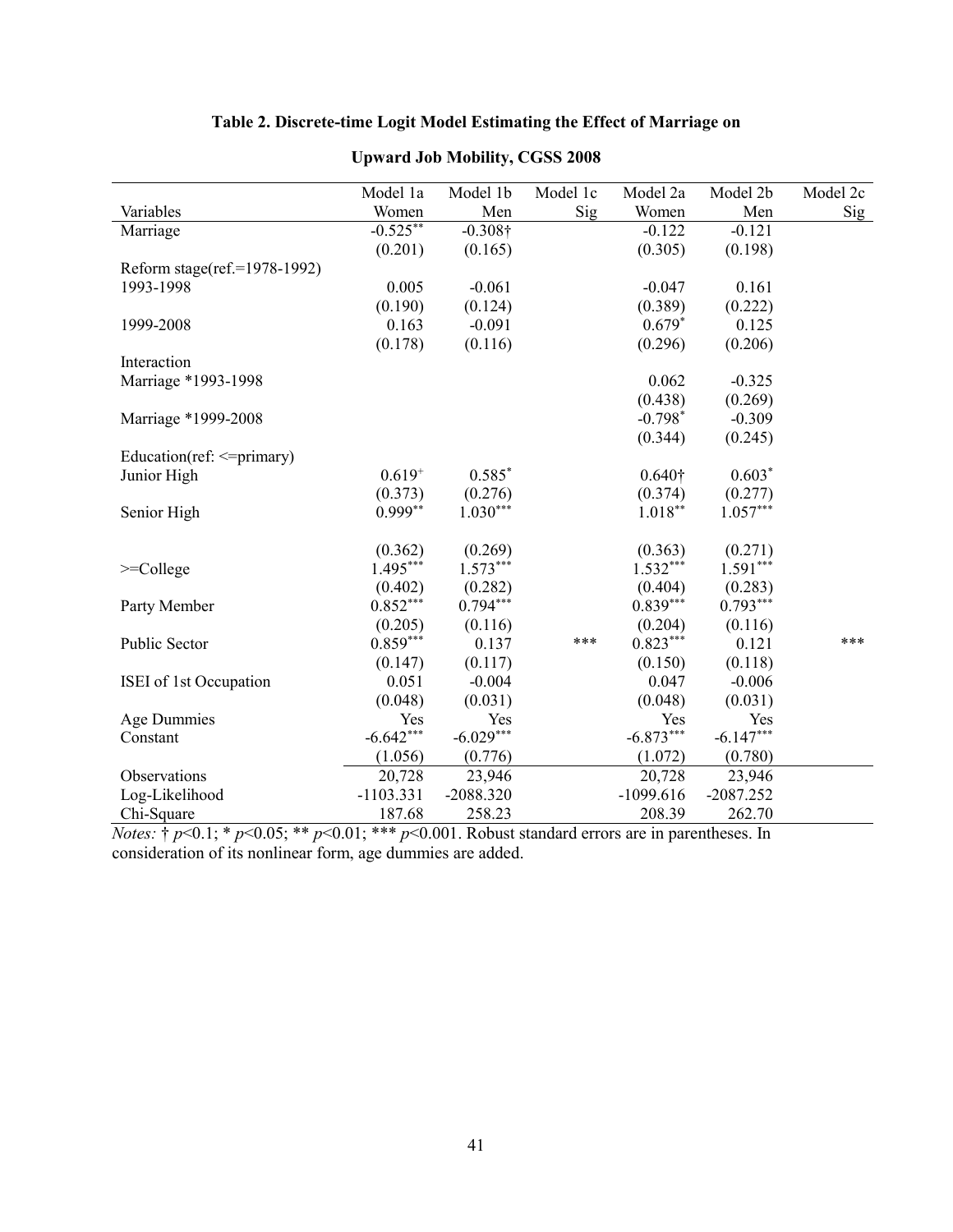|                                 | Model 3a    | Model 3b    | Model 3c | Model 4a       | Model 4b    | Model 4c |
|---------------------------------|-------------|-------------|----------|----------------|-------------|----------|
| <b>VARIABLES</b>                | Women       | Men         | Sig      | Women          | Men         | Sig      |
| Marriage                        | $0.973***$  | 0.094       | $***$    | 0.382          | 0.143       |          |
|                                 | (0.183)     | (0.175)     |          | (0.245)        | (0.266)     |          |
| Reform stage(ref.=1978-1991)    |             |             |          |                |             |          |
| 1993-1998                       | $1.270***$  | $0.952***$  |          | $0.704**$      | $0.976***$  |          |
|                                 | (0.128)     | (0.144)     |          | (0.241)        | (0.237)     |          |
| 1999-2008                       | $1.701***$  | $1.431***$  |          | $1.164***$     | $1.486***$  |          |
|                                 | (0.129)     | (0.142)     |          | (0.213)        | (0.225)     |          |
| Interaction                     |             |             |          |                |             |          |
| Marriage *1993-1998             |             |             |          | $0.786**$      | $-0.040$    | $\ast$   |
|                                 |             |             |          | (0.284)        | (0.297)     |          |
| Marriage *1999-2008             |             |             |          | $0.752**$      | $-0.084$    | $\ast$   |
|                                 |             |             |          | (0.254)        | (0.274)     |          |
| Education(ref: $\leq$ =primary) |             |             |          |                |             |          |
| Junior High                     | $-0.294*$   | $-0.161$    |          | $-0.309**$     | $-0.157$    |          |
|                                 | (0.119)     | (0.164)     |          | (0.120)        | (0.165)     |          |
| Senior High                     | $-0.668***$ | $-0.452**$  |          | $-0.685***$    | $-0.447**$  |          |
|                                 | (0.130)     | (0.169)     |          | (0.131)        | (0.170)     |          |
| $>=$ College                    | $-1.656***$ | $-1.549***$ |          | $-1.673***$    | $-1.547***$ |          |
|                                 | (0.227)     | (0.247)     |          | (0.227)        | (0.248)     |          |
| Party Member                    | $-0.326$    | $-0.397*$   |          | $-0.317$       | $-0.399*$   |          |
|                                 | (0.249)     | (0.176)     |          | (0.250)        | (0.176)     |          |
| Public Sector                   | $0.317**$   | $-0.164$    | ***      | $0.337***$     | $-0.167$    | ***      |
|                                 | (0.103)     | (0.125)     |          | (0.102)        | (0.125)     |          |
| ISEI of 1st Occupation          | $-0.080*$   | $-0.050$    |          | $-0.077*$      | $-0.050$    |          |
|                                 | (0.037)     | (0.041)     |          | (0.037)        | (0.041)     |          |
| <b>Age Dummies</b>              | Yes         | Yes         |          | Yes            | Yes         |          |
| Constant                        | $-7.219***$ | $-4.696***$ |          | $-6.842***$    | $-4.721***$ |          |
|                                 | (1.035)     | (0.530)     |          | (1.035)        | (0.540)     |          |
| Observations                    | 22,069      | 24,096      |          | 22,069         | 24,096      |          |
| Log-Likelihood                  | $-2441.001$ |             |          |                | -1903.2815  |          |
|                                 |             | 1903.3282   |          | 2436.122       |             |          |
|                                 |             |             |          | $\overline{4}$ |             |          |
| Chi-Square                      | 555.79      | 247.25      |          | 544.96         | 249.73      |          |

| Table 3. Discrete-time Logit Model Estimating the Effect of Marriage on Job Exit, CGSS 2008 |  |  |
|---------------------------------------------------------------------------------------------|--|--|
|                                                                                             |  |  |

*Notes:* † *p*<0.1; \* *p*<0.05; \*\* *p*<0.01; \*\*\* *p*<0.001. Robust standard errors are in parentheses. In consideration of its nonlinear form, age dummies are added.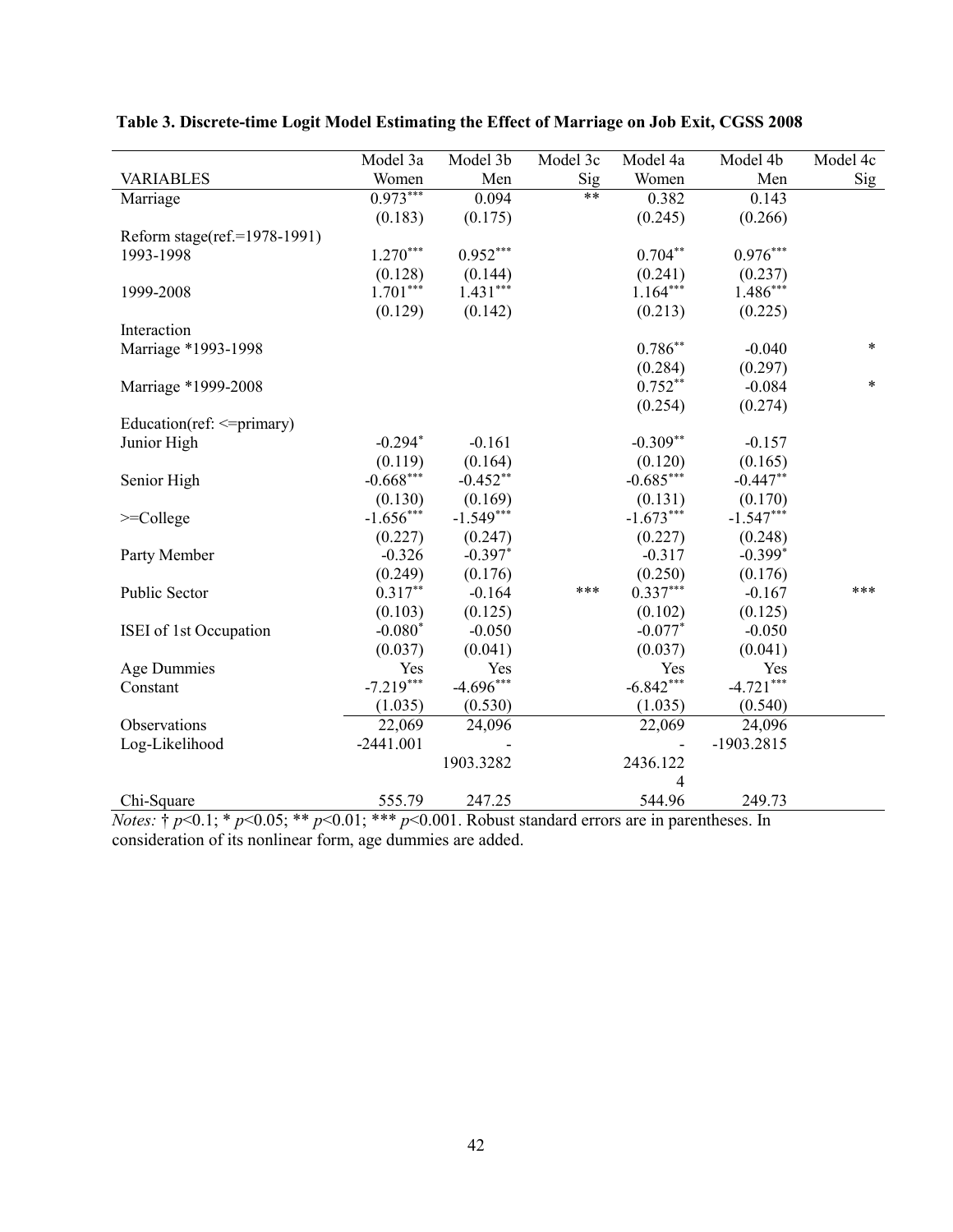# **Table 4. Discrete-time Logit Model Estimating the Effect of Having Children on**

|                                                                                                                                                                 | Model 5a    | Model 5b    | Model 5c | Model 6a        | Model 6b              | Model 6c |
|-----------------------------------------------------------------------------------------------------------------------------------------------------------------|-------------|-------------|----------|-----------------|-----------------------|----------|
| <b>VARIABLES</b>                                                                                                                                                | Women       | Men         | Sig      | Women           | Men                   | Sig      |
| Have Dependent Children                                                                                                                                         | 0.036       | 0.077       |          | 0.409           | $-0.072$              | $\star$  |
|                                                                                                                                                                 | (0.181)     | (0.129)     |          | (0.277)         | (0.177)               |          |
| Reform stage(ref.=1978-1991)                                                                                                                                    |             |             |          |                 |                       |          |
| 1993-1998                                                                                                                                                       | $-0.013$    | $-0.075$    |          | 0.208           | $-0.069$              |          |
|                                                                                                                                                                 | (0.199)     | (0.128)     |          | (0.253)         | (0.150)               |          |
| 1999-2008                                                                                                                                                       | 0.147       | $-0.110$    |          | 0.385           | $-0.274$ <sup>†</sup> | $\ast$   |
|                                                                                                                                                                 | (0.199)     | (0.125)     |          | (0.252)         | (0.150)               |          |
| Interaction                                                                                                                                                     |             |             |          |                 |                       |          |
| Dependent Children*1993-1998                                                                                                                                    |             |             |          | $-0.579$        | $-0.070$              |          |
|                                                                                                                                                                 |             |             |          | (0.428)         | (0.294)               |          |
| Dependent Children*1999-2008                                                                                                                                    |             |             |          | $-0.651\dagger$ | $0.517*$              | $\ast$   |
|                                                                                                                                                                 |             |             |          | (0.384)         | (0.257)               |          |
| Education(ref: $\leq$ =primary)                                                                                                                                 |             |             |          |                 |                       |          |
| Junior High                                                                                                                                                     | 0.557       | $0.487^{+}$ |          | 0.533           | $0.487^{\dagger}$     |          |
|                                                                                                                                                                 | (0.376)     | (0.281)     |          | (0.376)         | (0.281)               |          |
| Senior High                                                                                                                                                     | $0.949*$    | $0.976***$  |          | $0.926*$        | $0.981***$            |          |
|                                                                                                                                                                 | (0.371)     | (0.278)     |          | (0.370)         | (0.277)               |          |
| $>=$ College                                                                                                                                                    | $1.499***$  | $1.597***$  |          | $1.498***$      | $1.593***$            |          |
|                                                                                                                                                                 | (0.424)     | (0.292)     |          | (0.424)         | (0.292)               |          |
| <b>Relative Education</b>                                                                                                                                       |             |             |          |                 |                       |          |
| (ref: Husband=Wife)                                                                                                                                             |             |             |          |                 |                       |          |
| Husband>Wife                                                                                                                                                    | 0.066       | 0.023       |          | 0.071           | 0.018                 |          |
|                                                                                                                                                                 | (0.182)     | (0.114)     |          | (0.182)         | (0.114)               |          |
| Husband <wife< td=""><td><math>-0.143</math></td><td><math>0.325*</math></td><td></td><td><math>-0.143</math></td><td><math>0.325*</math></td><td></td></wife<> | $-0.143$    | $0.325*$    |          | $-0.143$        | $0.325*$              |          |
|                                                                                                                                                                 | (0.188)     | (0.163)     |          | (0.188)         | (0.162)               |          |
| Party Member                                                                                                                                                    | $0.915***$  | $0.798***$  |          | $0.913***$      | $0.806***$            |          |
|                                                                                                                                                                 | (0.220)     | (0.119)     |          | (0.222)         | (0.119)               |          |
| Public Sector                                                                                                                                                   | $0.751***$  | 0.101       | **       | $0.747***$      | 0.103                 | **       |
|                                                                                                                                                                 | (0.165)     | (0.128)     |          | (0.166)         | (0.128)               |          |
| ISEI of 1st Occupation                                                                                                                                          | 0.058       | $-0.014$    |          | 0.059           | $-0.015$              |          |
|                                                                                                                                                                 | (0.055)     | (0.033)     |          | (0.055)         | (0.033)               |          |
| <b>Age Dummies</b>                                                                                                                                              | Yes         | Yes         |          | Yes             | Yes                   |          |
| Constant                                                                                                                                                        | $-6.924***$ | $-6.243***$ |          | $-7.119***$     | $-6.154***$           |          |
|                                                                                                                                                                 | (1.042)     | (0.769)     |          | (1.048)         | (0.774)               |          |
| Observations                                                                                                                                                    | 18,076      | 21,681      |          | 18,076          | 21,681                |          |
|                                                                                                                                                                 | -930.549    | $-1904.973$ |          | $-928.829$      | $-1902.345$           |          |
| Log-Likelihood                                                                                                                                                  |             | 234.90      |          |                 |                       |          |
| Chi-Square                                                                                                                                                      | 145.03      |             |          | 149.26          | 240.28                |          |

# **Upward Job Mobility, CGSS 2008**

*Notes:* † *p*<0.1; \* *p*<0.05; \*\* *p*<0.01; \*\*\* *p*<0.001. Robust standard errors are in parentheses. In consideration of its nonlinear form, age dummies are added.